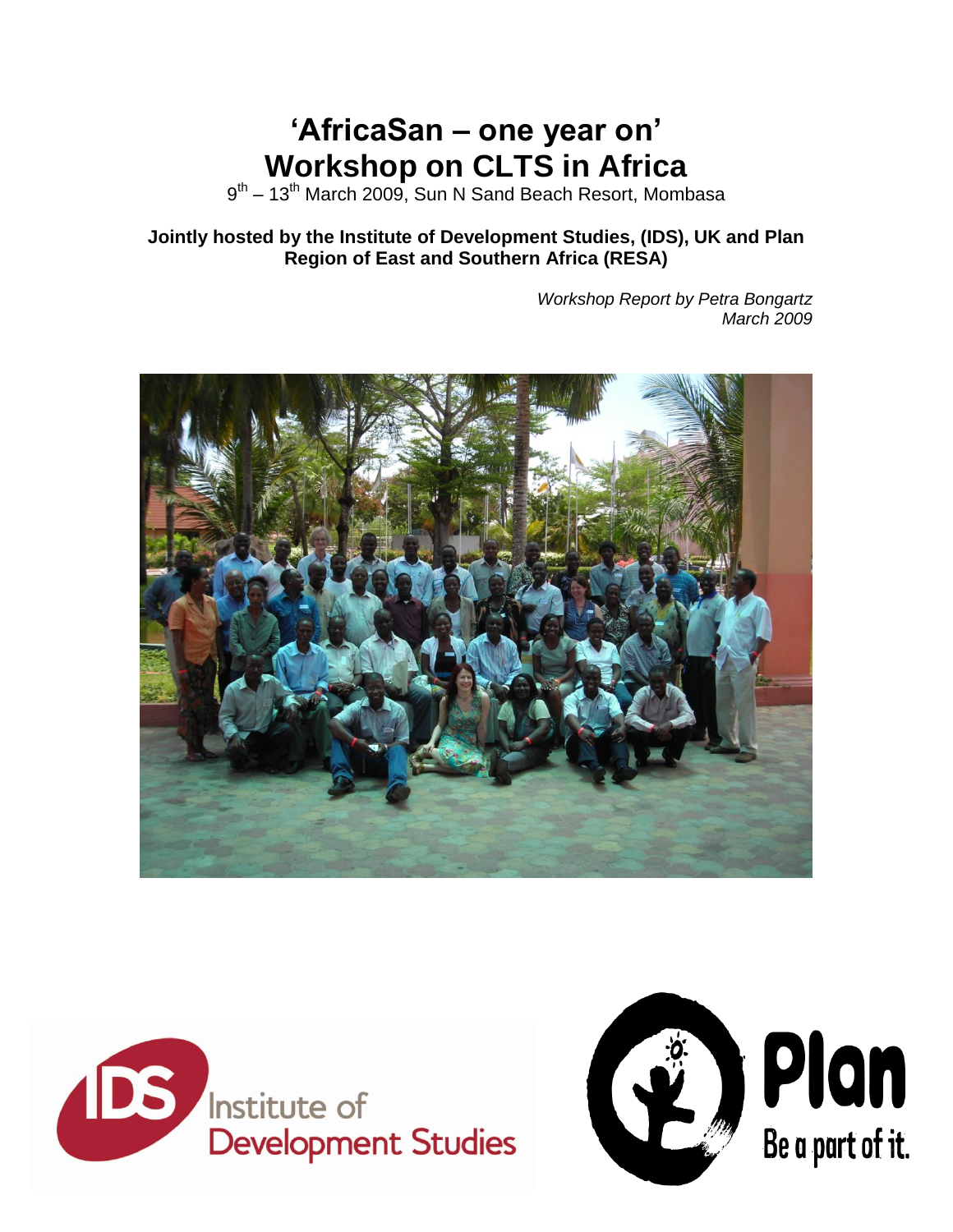#### **List of Abbreviations and acronyms**

| <b>CATS</b>   | <b>Community Approaches to CLTS</b>      |  |
|---------------|------------------------------------------|--|
| <b>CLTS</b>   | <b>Community-led Total Sanitation</b>    |  |
| <b>CHW</b>    | <b>Community Health Worker</b>           |  |
| <b>OD</b>     | Open defecation                          |  |
| <b>ODF</b>    | Open defecation free                     |  |
| <b>IDS</b>    | Institute of Development Studies         |  |
| MoH           | Ministry of Health                       |  |
| <b>NGO</b>    | Non Governmental Organisation            |  |
| <b>NL</b>     | <b>Natural Leader</b>                    |  |
| <b>NSWG</b>   | <b>National Sanitation Working Group</b> |  |
| Plan RESA     | Region of East and Southern Africa       |  |
| <b>PRA</b>    | <b>Participatory Rural Appraisal</b>     |  |
| <b>SNV</b>    | Netherlands Development Corporation      |  |
| <b>ToT</b>    | <b>Training of Trainers</b>              |  |
| <b>UNICEF</b> | United Nations Children's Fund           |  |
| <b>WASH</b>   | Water, Sanitation and Hygiene            |  |
| <b>WCA</b>    | <b>West and Central Africa</b>           |  |
| <b>WSP</b>    | Water and Sanitation Programme (World    |  |
|               | Bank)                                    |  |

## **Workshop on CLTS in Africa, 9th – 13th March 2009, Mombasa**

## *Background: AfricaSan+5 February 2008*

On the occasion of AfricaSan+5, IDS (Institute of Development Studies) and Plan Region of East and Southern Africa (RESA) jointly hosted a one-day workshop on CLTS, prior to the main conference. This was the first ever opportunity for regional sharing of experience with CLTS across so many African countries and different organisations. African participants came from Burkina Faso, Ethiopia, Ghana, Kenya, Malawi, Mali, Nigeria, South Africa, Tanzania and Uganda and were joined by a small group of non-African nationals from India, the UK and the US. Participants came from a range of organisations, and included practitioners, NGO and INGO staff, government ministers, World Bank and UN representatives. *See* 

[http://www.communityledtotalsanitation.org/story/africasan-2nd-african-conference](http://www.communityledtotalsanitation.org/story/africasan-2nd-african-conference-sanitation-and-hygiene)[sanitation-and-hygiene](http://www.communityledtotalsanitation.org/story/africasan-2nd-african-conference-sanitation-and-hygiene) *for a detailed report of this workshop*

## *AfricaSan- one year on: Workshop on CLTS in Africa (9-13th March 2009)*

In order to maintain the momentum of CLTS in Africa and to take stock of what has happened in the year since AfricaSan+5, IDS and Plan decided to hold an event to follow up on the Durban workshop. The workshop was another opportunity to share experiences with CLTS in different African countries, especially given that a lot of developments had been taking place in the last year, with new countries starting to implement CLTS and others, such as Kenya, Zambia and Ethiopia making remarkable progress. Over 45 participants from 10 African countries and many different organisations including NGO, government and UN agencies, gathered to reflect on recent developments, successes, challenges and opportunities and to learn from each other. *For a detailed list of participants, see Annex 1.* The 5 day meeting included discussions on ways forward and participants put together action plans for each country. The event also provided a good opportunity to network and forge linkages between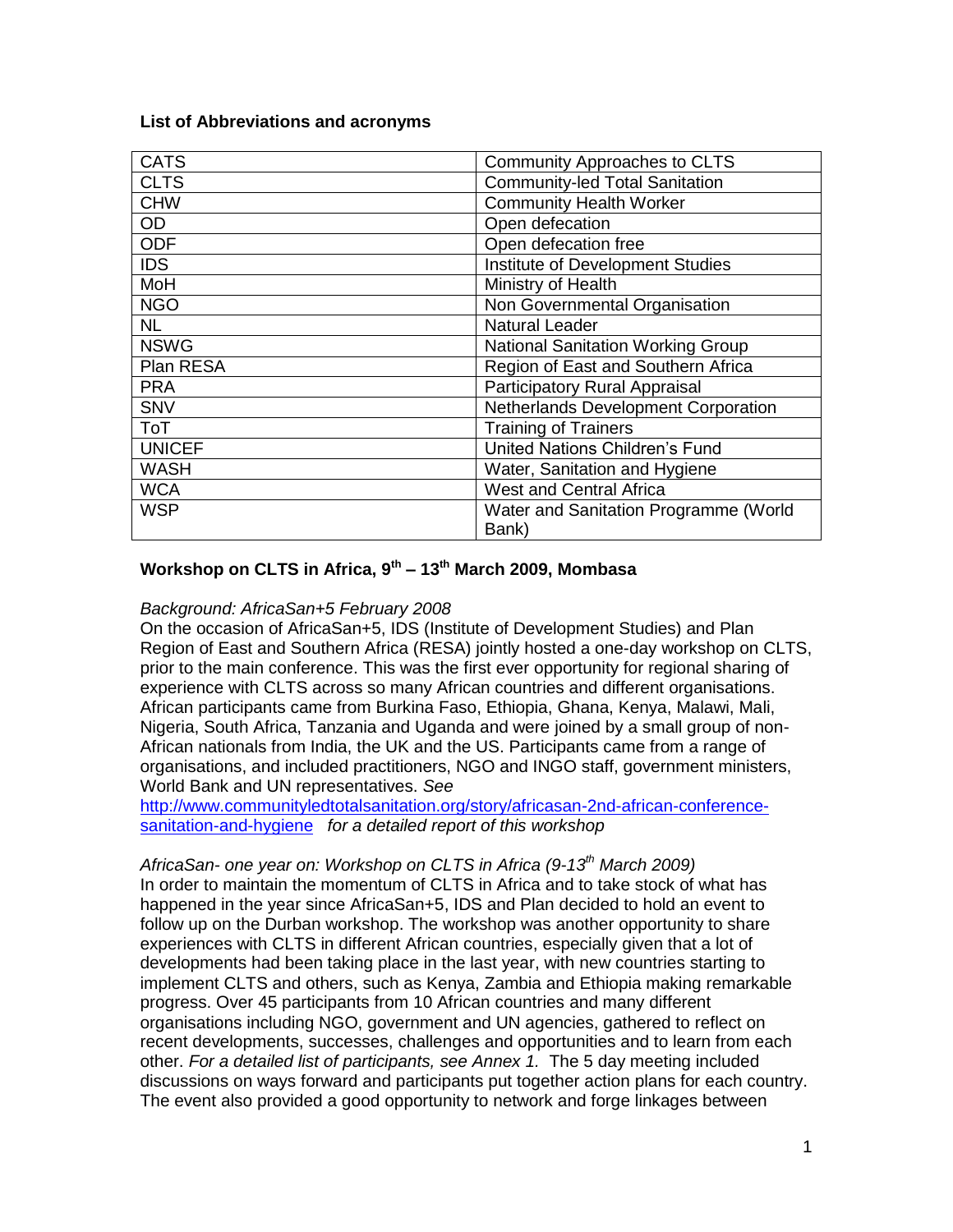different actors to ensure that the momentum that is driving CLTS in Africa is carried forward.

## **Schedule for the week**

| <b>Monday</b>   | Welcome, Introductions, Expectations,<br>Background/context: Petra Bongartz (IDS)<br>Amsalu Negussie (Plan RESA), Sophie Hickling<br>(UNICEF) |  |
|-----------------|-----------------------------------------------------------------------------------------------------------------------------------------------|--|
|                 | Country sharing                                                                                                                               |  |
| <b>Tuesday</b>  | Country sharing continued                                                                                                                     |  |
|                 | Government experiences in Kilifi                                                                                                              |  |
|                 | Film: BBC/TVE Earth Report Bangladesh                                                                                                         |  |
|                 | Emerging Issues: groups and plenary                                                                                                           |  |
| Wednesday       | Emerging issues continued                                                                                                                     |  |
|                 | Planning for field visits                                                                                                                     |  |
|                 | Afternoon: free time                                                                                                                          |  |
| <b>Thursday</b> | Field visits to villages in Kilifi and Kwale                                                                                                  |  |
| <b>Friday</b>   | Feedback and reflections on field visits                                                                                                      |  |
|                 | Ways forward, country action plans                                                                                                            |  |
|                 | Final reflections and thanks                                                                                                                  |  |

The workshop was opened by Sammy Musyoki, Jacqueline Jumbe and Salim Mvurya, Area Manager of Plan Kilifi, Kenya who expressed their excitement about the opportunities that the workshop offered in terms of learning from each other. Robert Chambers reinforced this by emphasising that we had arrived at a fantastic moment of opportunity. He reflected that it had just been two years since the first CLTS trainings in Ethiopia and Tanzania had taken place and that a lot of spread had taken place since, and that therefore, there were a lot of lessons to learn from Africa, but also from Asia. He

## **Background and aims**

- Take stock
- Reflect on recent developments, challenges and opportunities
- Learn from each other
- Identify ways forward
- Forge linkages  $\bullet$
- Sustain momentum  $\bullet$

encouraged participants to make the most of the experiences and ideas represented by the diversity of participants in the room.

# **INTRODUCTIONS AND EXPECTATIONS**

After a quick overview of the objectives of the workshop and the agenda for the week, participants introduced themselves through a number of exercises, stating their name, country, organisation, professional background and CLTS experience. To fine tune the agenda for the workshop, participants then shared their expectations based on the following questions: What are your key concerns/issues? What do you hope to contribute or share? What do you hope to learn? What next beyond this workshop?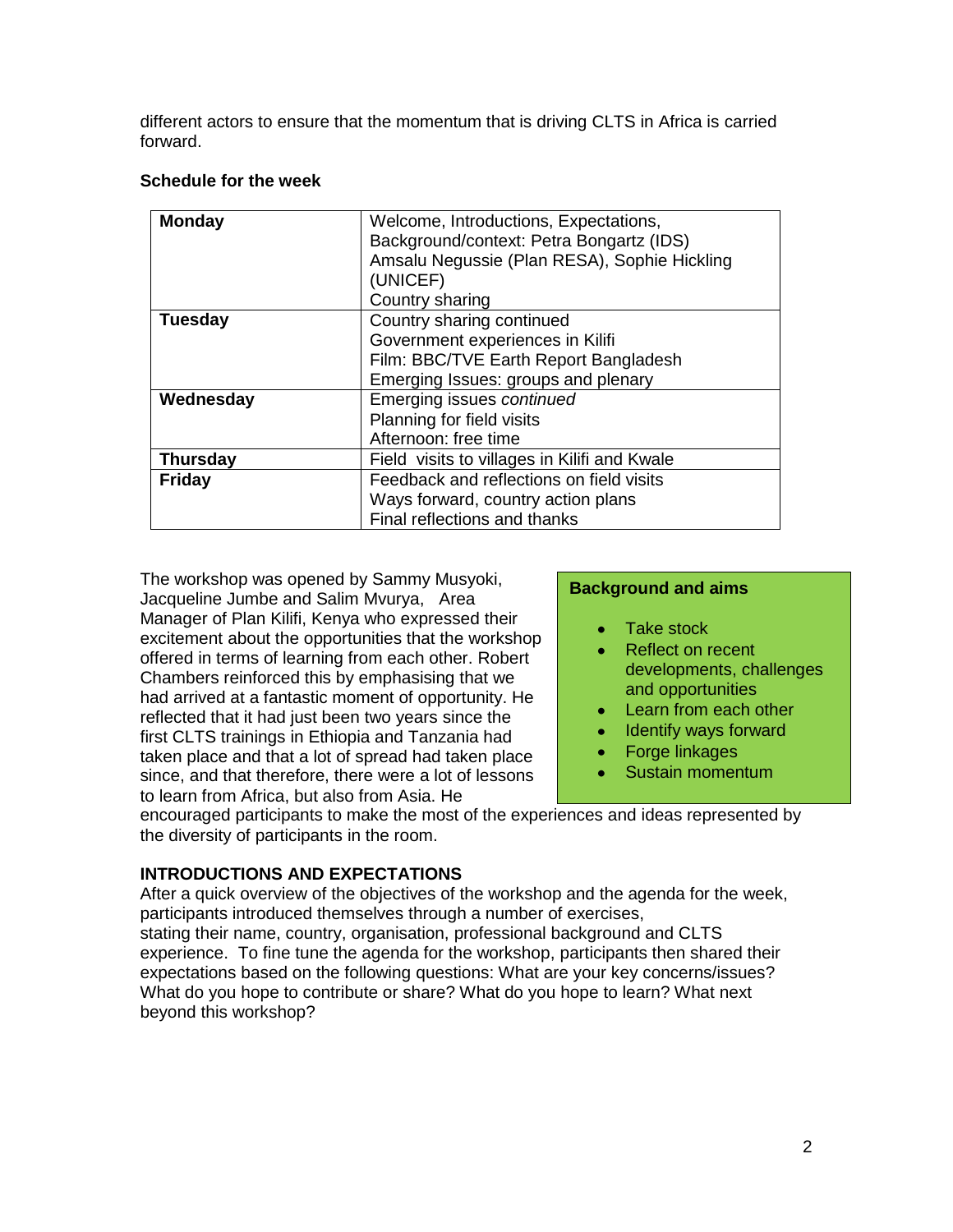| <b>Key concerns</b><br>Monitoring & follow up (frameworks,<br>$\bullet$<br>documentation of impact, etc)<br>Quality assurance (of facilitation, training etc)<br>$\bullet$<br>Sustainability of ODF, beyond ODF status,<br>$\bullet$<br>Environmental & technology issues, eg<br>$\bullet$<br>different terrains, high water table etc<br>Costs, how to attract investment<br>۰<br>Government buy in, prioritisation, political will,<br>۰<br>government agenda of speed vs quality<br>Coordination of all of the efforts, nationally,<br>$\bullet$<br>regionally, internationally<br><b>Pastoral communities</b><br>$\bullet$<br>Mainstreaming CLTS, integration with other<br>$\bullet$<br>approaches | <b>Hope to learn</b><br>CLTS in the context of different cultures & countries<br><b>African CLTS overview</b><br>$\bullet$<br><b>Sanitation marketing &amp; CLTS</b><br>$\bullet$<br>How to sustain in sandy soil<br>$\bullet$<br>How to communicate the passion<br>$\bullet$<br><b>Facilitation Skills</b><br>$\bullet$<br><b>CLTS</b> in rural areas<br>$\bullet$<br><b>CLTS</b> in pastoral communities<br>$\bullet$<br><b>CLTS</b> in urban slums<br>$\bullet$<br><b>Best practice &amp; successes</b><br>$\bullet$<br>Strategies to sustain good sanitation & hygiene after<br>$\bullet$<br>triggering<br>CLTS in communities with high poverty levels<br>$\bullet$ |
|---------------------------------------------------------------------------------------------------------------------------------------------------------------------------------------------------------------------------------------------------------------------------------------------------------------------------------------------------------------------------------------------------------------------------------------------------------------------------------------------------------------------------------------------------------------------------------------------------------------------------------------------------------------------------------------------------------|--------------------------------------------------------------------------------------------------------------------------------------------------------------------------------------------------------------------------------------------------------------------------------------------------------------------------------------------------------------------------------------------------------------------------------------------------------------------------------------------------------------------------------------------------------------------------------------------------------------------------------------------------------------------------|
| Communication<br>Sense of what CLTS really means, definition<br>۰<br><b>CLTS</b> in schools<br>$\bullet$                                                                                                                                                                                                                                                                                                                                                                                                                                                                                                                                                                                                | <b>Scaling up with quality</b><br>$\bullet$<br><b>Cultural norms &amp; CLTS</b><br>$\bullet$<br>How to get government buy in?<br>$\bullet$                                                                                                                                                                                                                                                                                                                                                                                                                                                                                                                               |
| <b>Contributions and sharing</b><br>Challenges<br>$\bullet$<br>Policy on sanitation & hygiene<br>۰<br><b>CLTS</b> process<br>۰<br><b>Training experience</b><br>$\bullet$<br>Challenges in urban areas<br>$\bullet$<br><b>Efforts in implementing CLTS</b><br>$\bullet$<br>How to link CLTS with other approaches<br>$\bullet$<br><b>Lessons from Asia</b><br>$\bullet$<br>Joint action forum for WASH<br>$\bullet$                                                                                                                                                                                                                                                                                     | <b>Beyond the workshop</b><br>Networking<br>$\bullet$<br>Policy<br>۰<br>Training<br>۰<br><b>Materials</b><br>۰<br><b>Resource mobilisation</b><br>۰<br>Momentum<br>$\bullet$<br><b>Action Plans</b><br>$\bullet$<br>CLTS in urban areas<br>٠<br><b>Research &amp; assessments</b><br>۰                                                                                                                                                                                                                                                                                                                                                                                   |
|                                                                                                                                                                                                                                                                                                                                                                                                                                                                                                                                                                                                                                                                                                         |                                                                                                                                                                                                                                                                                                                                                                                                                                                                                                                                                                                                                                                                          |

# **SETTING THE CONTEXT**

In order to establish the context for the workshop, IDS, Plan RESA and UNICEF presented an overview of their work on CLTS so far.

*Petra Bongartz from the Institute of Development Studies (IDS)* introduced the DFID funded research, action learning and networking project that IDS has been involved in over the last three years and explained that Robert Chambers, Kamal Kar and herself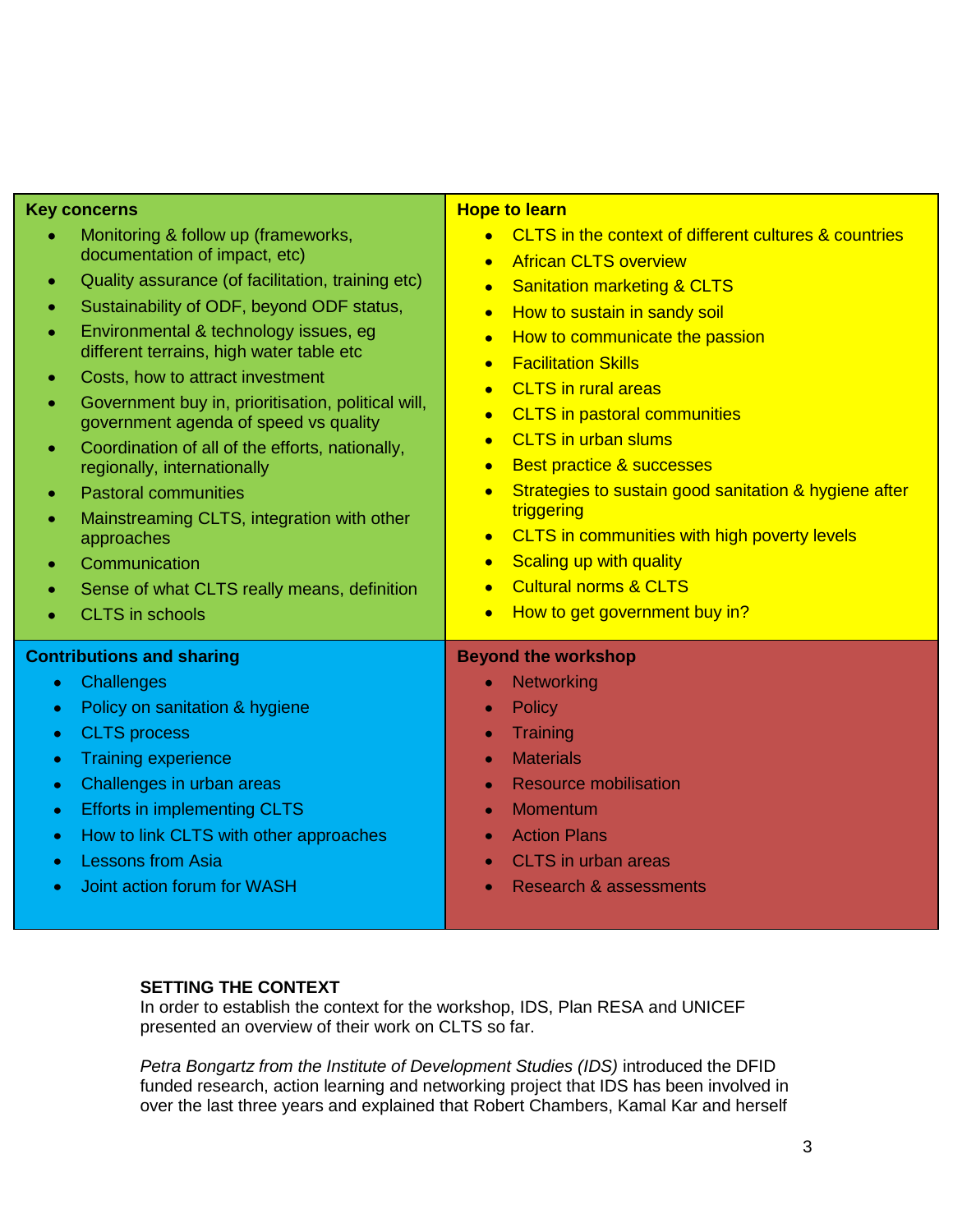were now engaged in a one year Irish Aid funded action learning and Networking project *Sharing Lessons, Improving Practice: Maximising the Potential of CLTS*, of which this workshop formed the first major event.

Petra then presented an overview of IDS"s networking and communication activities which included the establishment and maintenance of the CLTS network, the CLTS website, the CLTS mailing list, Sharing and Learning workshops at major conferences and the dissemination of publications. All networking activities aim to encourage sharing and learning for the improvement of practice and policy around CLTS, as well as facilitating useful linkages between key stakeholders. Petra presented information on the new CLTS website [www.communityledtotalsanitation.org](http://www.communityledtotalsanitation.org/) and encouraged participants to contribute for the site. The site acts as an up-to-date virtual resource centre on CLTS as well as a space for sharing and learning on CLTS across organisations, countries and sectors. It is a site "by the people for the people", with contributions from practitioners, researchers, etc around the world. The site constitutes the major hub for networking on CLTS and encourages debate around key aspects of the approach. Linked to the website, the CLTS mailing list serves to update contacts on recent additions to the site, as well as news, events and other information related to CLTS. Another activity carried out in the area of networking have been the *One Day Sharing and Learning Workshops on CLTS* that IDS has hosted at major conferences such as SACOSAN II and III and AfricaSan+5. *See also powerpoint presentation at*  <http://www.slideshare.net/secret/29VAcRjCEBCYa2>

*Amsalu Negussie, Regional Water and Sanitation Advisor of Plan RESA* gave a short history of CLTS in RESA. CLTS had first been introduced at two trainings by Kamal Kar in Tanzania and Ethiopia in February 2007 with the aim of training two people from each of the RESA countries represented there. The participants were WASH staff and frontline staff from each country, plus partners, governments and NGOs from the two hosting countries. The objective of the tow trainings was to identify resource persons at regional level and create a critical mass of facilitators. Two additional trainings took place in 2008 in Kenya and Zambia and a regional training on improving the communication strategy for CLTS also took place.

As part of Plan RESA"s efforts to mobilise political will, every regional training included a day when communities presented their action plans to policy makers. Some countries, notably Ethiopia and Kenya, also organised a visit for Robert Chambers and Kamal Kar to meet policy makers and discuss CLTS. The CLTS workshop organised by Plan/IDS as part of AfricaSan in February 2008 also helped to mobilise political will. Collaboration and strategic alliances with other organisations have been key to Plan RESA"s work on CLTS in Africa. Plan and UNICEF jointly organised a regional training, shared lists of resource persons, and encouraged their country offices to work together in Kenya, Ethiopia and Malawi. In Tanzania, Plan is in discussion with WSP, particular in regard to strategic alliances between CLTS and sanitation marketing. Plan RESA and IDS have an established informal partnership, comprising joint workshops, visits and discussions, with the possibility of collaboration in the Pan Africa CLTS programme currently awaiting approval from the Dutch Government. This proposal also includes IRC as a partner. Plan RESA currently has DFID funds for Tanzania, Kenya, Ethiopia and Zambia, and is also hoping to receive money from AusAid and the Dutch Government in the near future.

Challenges faced by Plan RESA include: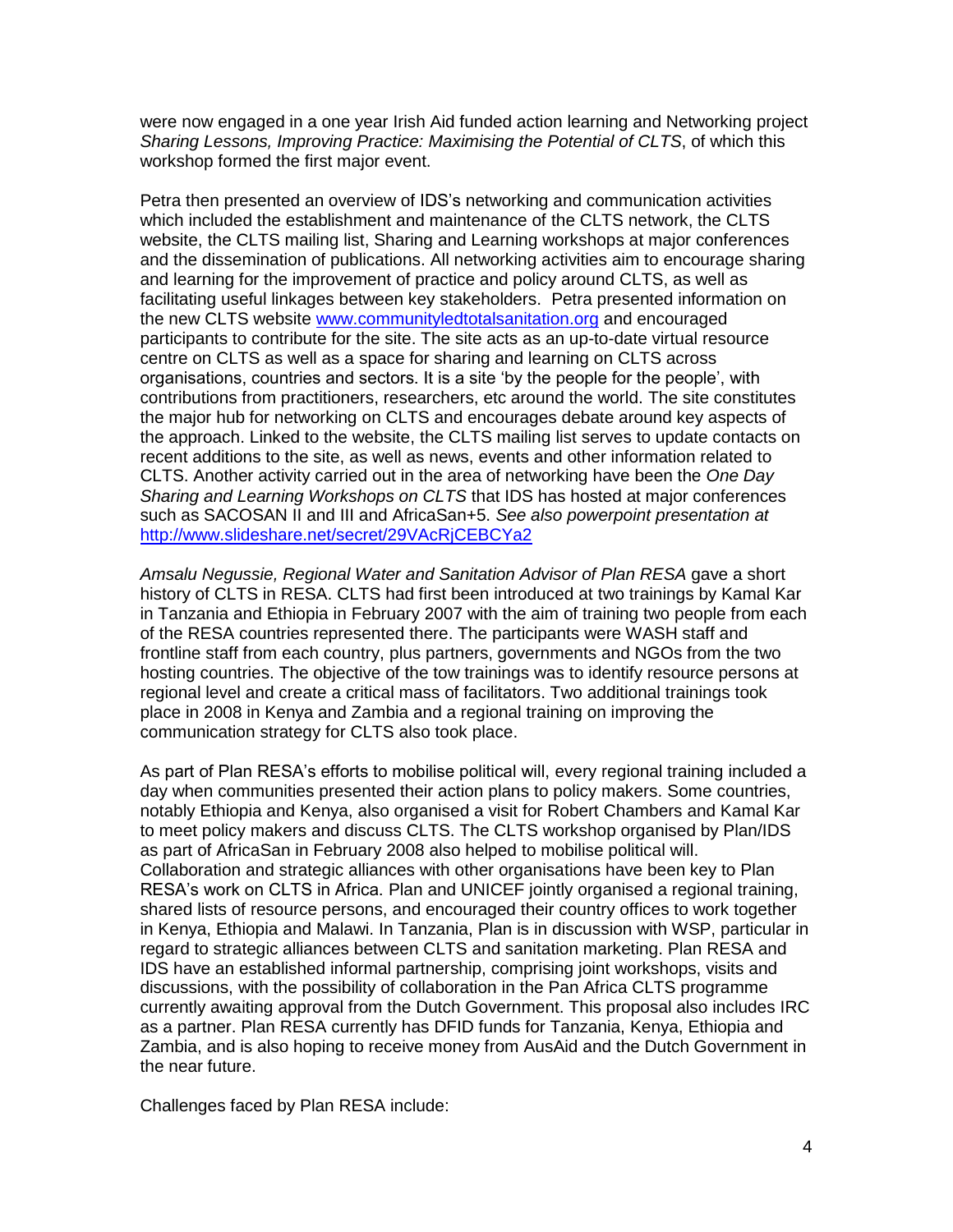- Sustaining political will
- Individual interest and will is not supported by institutions (institutionalisation)
- Difficulty to create regional and country resource persons
- CLTS is not reflected in the normal budget , depends on outside resources
- African Institutions have not yet emerged as leaders
- Conceptual difference of WSP/WB San Mark and CLTS needs working on, clarifying
- Standardise verification of ODF, the CLTS training etc  $\bullet$

*Sophie Hickling, from the UNICEF East and Southern Africa Office* explained that at the end of 2007, UNICEF had begun to look for new ways of improving the sanitation coverage in East and Southern Africa, which is one of the worst regions in the world when it comes to sanitation. A number of regional meetings of partners interested in sanitation took place to establish who was doing what and whether CLTS might be an approach that could work in the region. As there was not yet enough capacity in CLTS in the region, Kamal Kar was brought in to do trainings in different countries. Moreover, regional training institutes were invited to slowly build up their own capacity. UNICEF piloted CLTS in Zambia, Malawi, Ethiopia and Kenya and collaborated with Plan on regional trainings.

In mid- 2008, using the experiences from the region so far, a meeting of sanitation specialists took place at the UNICEF headquarters in NY, with the aim of globally defining UNICEF"s community approach to total sanitation. The outcome of the meeting was a document on the key principles of CATS (Community Approaches to Sanitation), an umbrella term for a number of approaches that UNICEF supports and is committed to and in which CLTS is included. In late 2008, UNICEF started CLTS in Mozambique, Madagascar and Burundi started in late 2008. In all of these countries, there are many different ways in which CLTS has been introduced and is being implemented. For example, in some countries, there are trials in one pilot district, in others, CLTS is started at scale across the whole country straight away.

UNIICEF is engaged in country and regional level partnerships with Plan, WSP and training resource centres like CREPA and NETWAS.

Key issues for UNICEF include

- Quality of facilitation and follow up
- Scale up, policy, how to get political buy in
- Sharing lessons, creating formal and informal networks
- Country typologies, eg high and low levels of ODF, high and low levels of improved sanitation coverage – how can these countries network and learn from each other
- Sustainability and what happens next, supply side etc

The presentations provided a good starting point for discussion. One of the questions that arose was the issue of training of regional training organisations and how solid and reliable these are. Are there any training bodies in Africa that we can use instead of Kamal Kar? Sophie Hickling explained that there is a list of people at different regional training institutes who have been trained, some by Kamal Kar, others with Plan etc. It seemed like some progress was being made in building capacity in the region.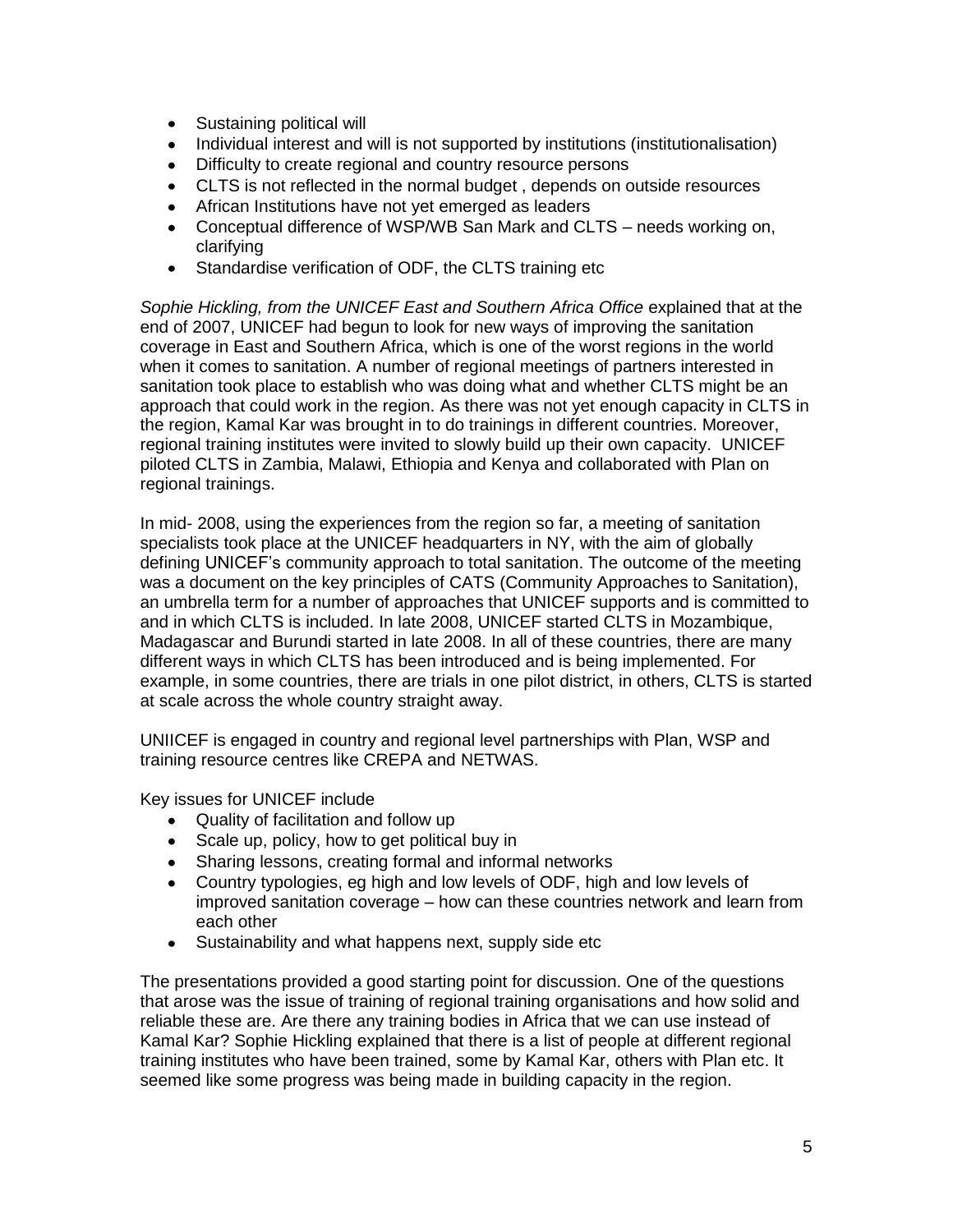Ada Oko Williams added that in West Africa, WaterAid and UNICEF are also training regional training institutes like CREPA and hope that CREPA will support francophone West African countries.

There was some debate about whether regional training institutes like CREPA and NETWAS were in a position to take CLTS training forward. Unfortunately, so far they have not taken leadership, and it was argued that we cannot push them but that they would have to naturally come forward like the Natural Leaders at community level. Some felt that the training institutions should see this as a business opportunity but others pointed out that this may mean that they take this on without the required passion, commitment and understanding.

Good feedback was given on the CLTS website which was seen as a valuable source of information that people regularly use and find helpful.

Sammy Musyoki pointed to the challenge of making staff available for trainings and the question of how to manage the resources we have to meet the need.

The discussion also touched on ODF verification and what to include in this. Is there a common checklist that could be used? It was also suggested that even before ODF, there could be remarkable progress and successes. When we talk only about ODF and look at the number of ODF villages, this is still low but this does not mean that the triggered villages have not done a lot. It was also acknowledged that 100% ODF may not be possible, as there will always be some, eg passers-by, drunk people etc that will defecate in the open at some point. It was felt that there is a need to agree on what we are verifying for ODF. Linked to this, participants asked about what strategies can be put in place to ensure ODF remains.

## **COUNTRY EXPERIENCES**

Participants divided into groups according to their country to prepare an overview of each country"s CLTS experience for sharing. Participants were asked to consider the following aspects for their presentation:

- How CLTS was introduced
- Time line of key events and processes
- Key organisations and players
- Present position- where you now?
	- Success/progress
	- Challenges for future
- Responding to challenges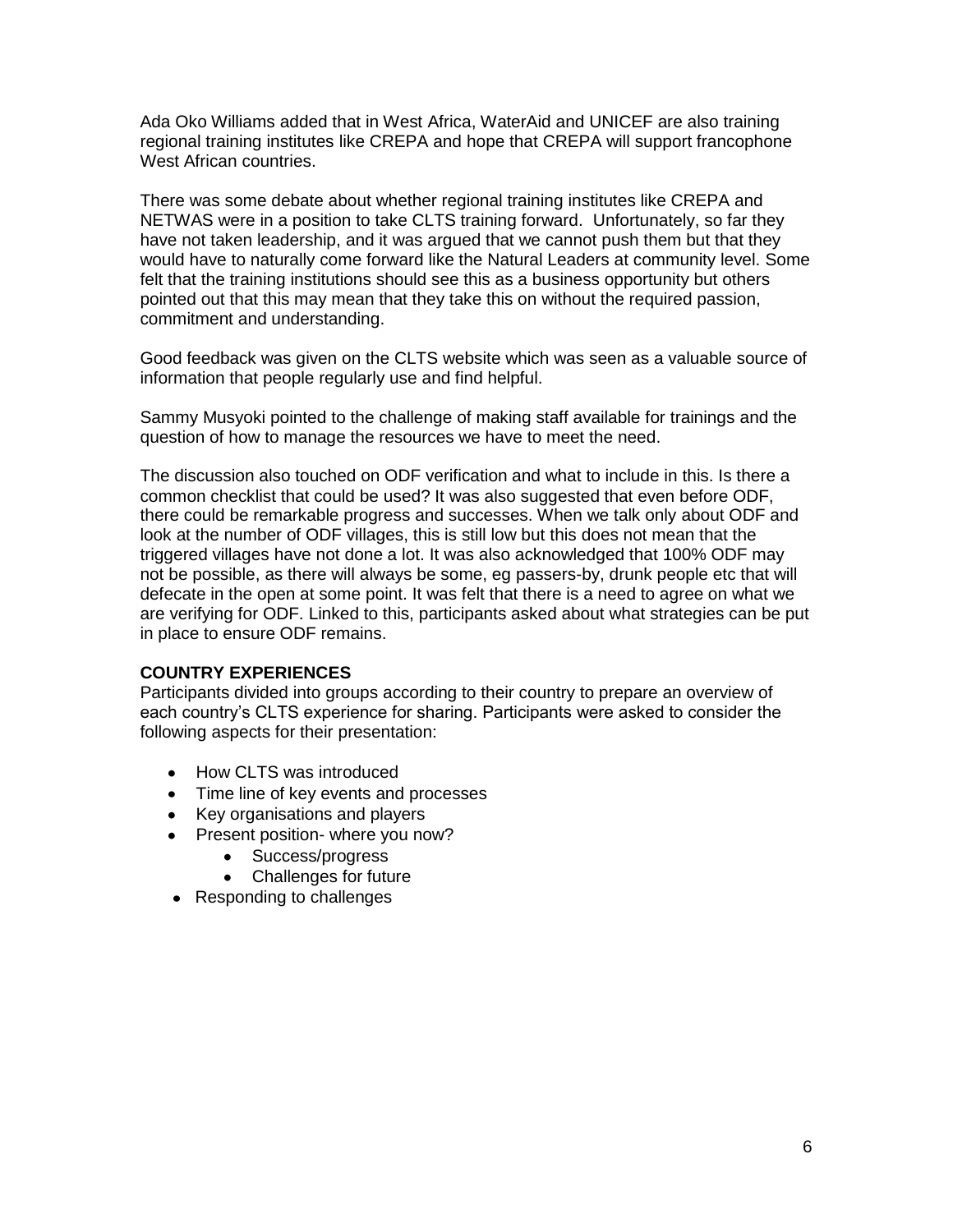## **MOZAMBIQUE**

*See also powerpoint presentation* <http://www.slideshare.net/secret/ypT6I635iyYBeN>

*How was CLTS introduced/ timeline*

- Started in June 2008, CLTS introduced and gave results in 6 months
- Recruitment of 2 international WASH experts
- Design of a new sanitation strategy for the programme
- 6 government, UNICEF and Plan staff trained in CLTS in Zambia
- Pilot of CATS approved by the Minister of Public Works  $\bullet$
- In-country CLTS training of trainers by Kamal Kar
- 1 month triggering by NGO partners in 180 communities in 17 districts  $\bullet$  .
- Multi-sectoral evaluation- 2 weeks
- Awards ceremony
- National Sanitation and Hygiene promotion campaign launched by the president of Mozambique on 1<sup>st</sup> March 2009

## *Key organisations.players*

- UNICEF
- Government of Mozambique, Ministry of Public Works and Housing, Ministry of health, Ministry of Education
- NGOs: World Vision International, SNV, LWF, WSP and other local NGOs
- Social Mobilisation companies

## *Present position*

*Success*

- Training of Trainers for 74 people
- 34 villages ODF (26000 people) in 2 months
- 1<sup>st</sup> award ceremony held, 27<sup>th</sup> February 2009, during which the Minister of Public Works personally awarded community leaders and local authorities
- High media coverage

## *Challenges*

Quality of CLTS facilitation

## *Responding to issues raised*

Verification of ODF villages: Multisectoral teams established

- 3 multisectoral teams evaluated 159 communities in 2 weeks
- $\bullet$  . Methodology: Health education and water provincial gov plus independent experts (WSP, UNICEF, SNV, Oxfam)
- Evaluation was based on a sample of 10% of the households in each community  $\bullet$
- Interviews and observation were used
- Indicators for the evaluation  $\bullet$ 
	- *100% of households have latrines*
	- *100% latrines are in use*
	- *No faeces in the environment*

During the question and answer session, questions arose about the timing of the evaluation- this can be crucial as latrines may collapse in the rainy season and thus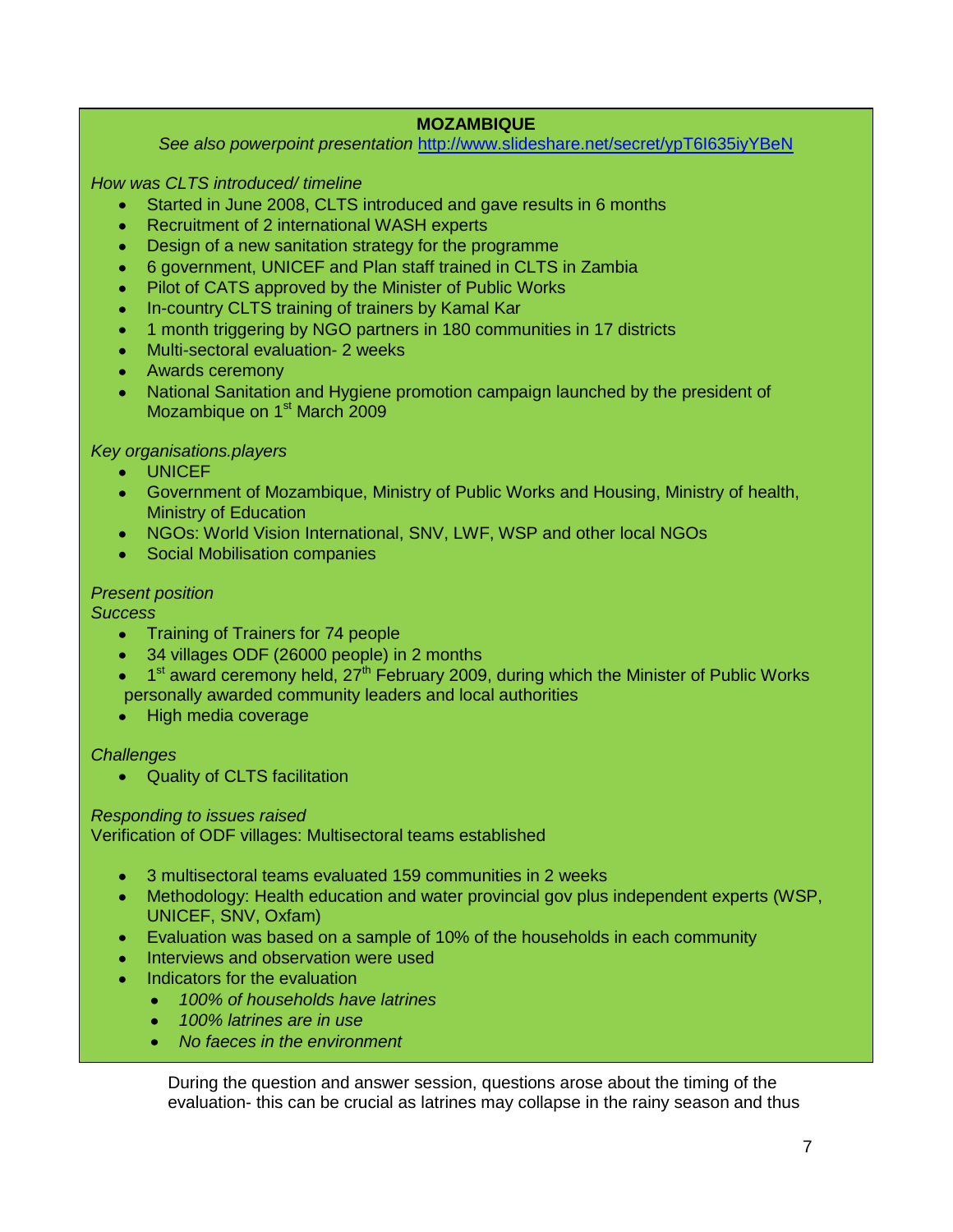different results would emerge afterwards. The Mozambique team affirmed that the evaluation had taken place in December 2008, during the dry period, and that it remained to be seen if and how many latrines are still in place after the rainy season. There was also a question about how representative the sample of 10 % of the community used during the evaluation is? The Mozambique team explained that 10% of households are interviewed but that the whole village is checked for OD.

Americo, Rostina and Juvencio explained that the approach taken in Mozambique combines CLTS and Sanitation awards to achieve ODF villages. The awards system is intended as an incentive for traditional leaders and politicians to work with the NGOs on sanitation as they normally just pay lip service to this work but then quickly neglect sanitation issues. The idea is that sanitation awards create a competition among communities and among districts and help to put sanitation firmly on the agenda of local politicians. The scheme involves rewards for districts, administrative posts, traditional leaders and communities and can take the form of computers, photocopiers (at district level), mobile phones (administrators), bicycles (traditional leaders) and water pumps or hygiene kits (at community level).

The presentation triggered a heated debate about incentives, motivation and whether this approach qualifies as CLTS. Participants questioned how it would be possible to find out what has really motivated people- the issue of sanitation or the awards/rewards- and argued that with true CLTS, communities are motivated to change their behavior because of their strong emotions and a feeling of self-respect. If triggered properly, there should not be any need for rewards or such incentives. Leaders who are motivated by awards may coerce people to build latrines or participate in activities so that they can obtain the reward. Another question was how sustainable a system like this could be and what would happen to other NGOs working on sanitation, who do not have the resources to offer these kinds of awards. In a way, this would create the same situation and challenges that CLTS was facing in areas where subsidy is still being used by other NGOs working in the same location.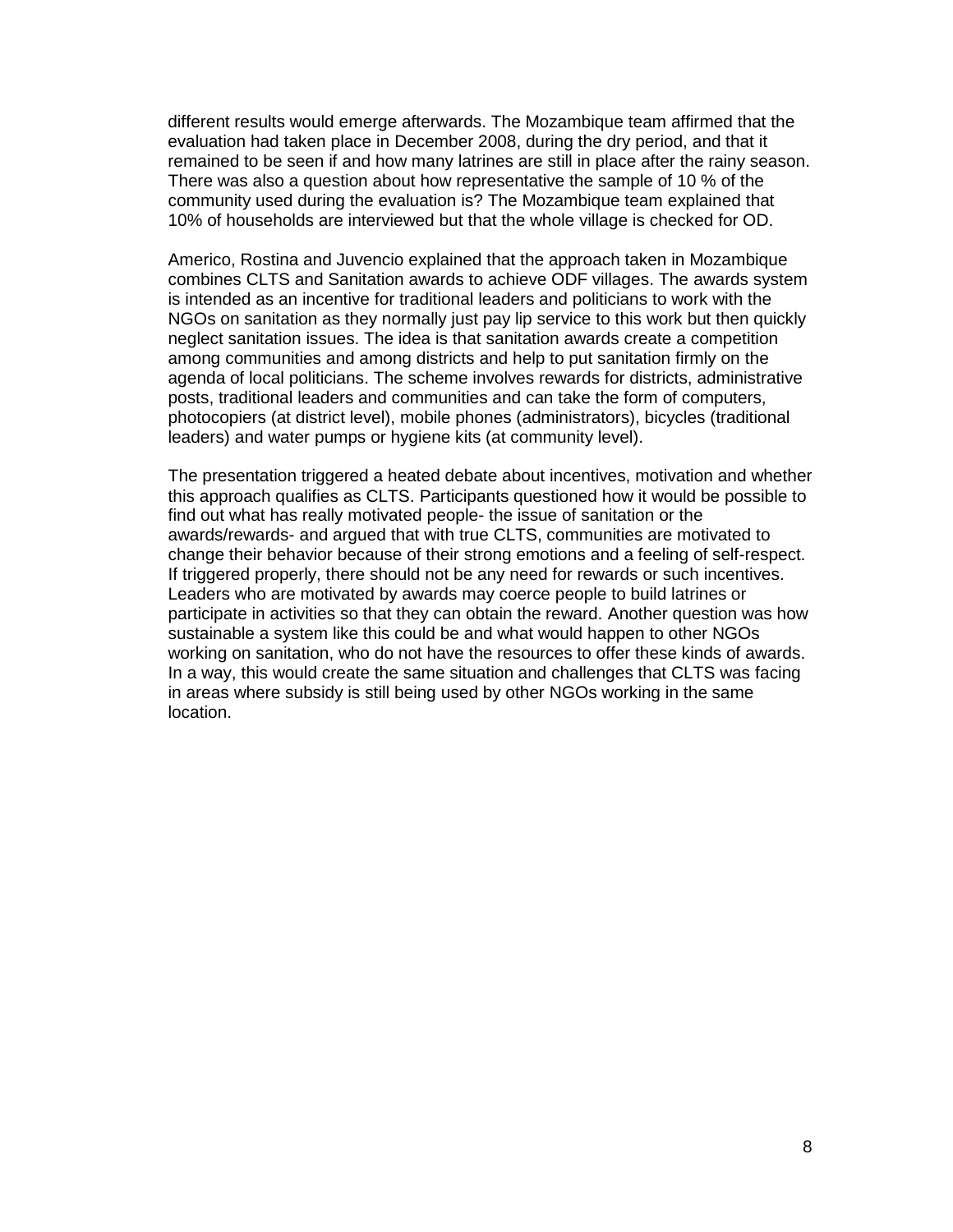## **WEST AFRICA**

## *Introduced*

- 2004 Nigeria (WaterAid)
- 2006-7 Burkina Faso, Mali, Ghana trained by Nigeria
- 2008 (Feb) Kamal Kar training in Sierra Leone
- 2008 (Nov) All francophone WCA
- 2009 (March) All Anglophone WCA in Nigeria  $\bullet$

## *Timeline (since 2008)*

Sierra Leone

- Big triggering and strides ahead  $\bullet$
- Feb 08: National CLTS workshop
- Sept 08: Water and Sanitation policy includes CLTS
- Dec 08: CLTS in all 13 district health plans and national coordinators appointed  $\bullet$
- National consortium on behaviour change
- Political will mobilised
- 192 councillors and Village Development Committees (VDCs)  $\bullet$  .

#### Burkina Faso

Feb 09: ToT with Zakir Hassein

#### Mali

March 09 ToT with KK

#### **Nigeria**

April 08: ToT with Zakir Hassein, national and regional

2008 Regional Learning Centre

2008 Research/evaluation on sustainability and equity (WaterAid Nigeria, WaterAid West Africa) Jan 09: Community of Practice CLTS

#### West Africa

Aug 08: Research on leveraging and social dynamics for CLTS in Nigeria, Mali, Ghana and Burkina Faso

#### *Key Players*

- WaterAid
- UNICEF
- Plan
- government
- CREPA

#### *Success*

- Working partnerships
- Government-led coordination in Sierra Leone and buy-in in Nigeria
- National Coordination bodies and action plans

#### *Challenges*

- Training, training, training... (regional capacity)
- Subsidy
- Moving up the sanitation ladder
- Monitoring progress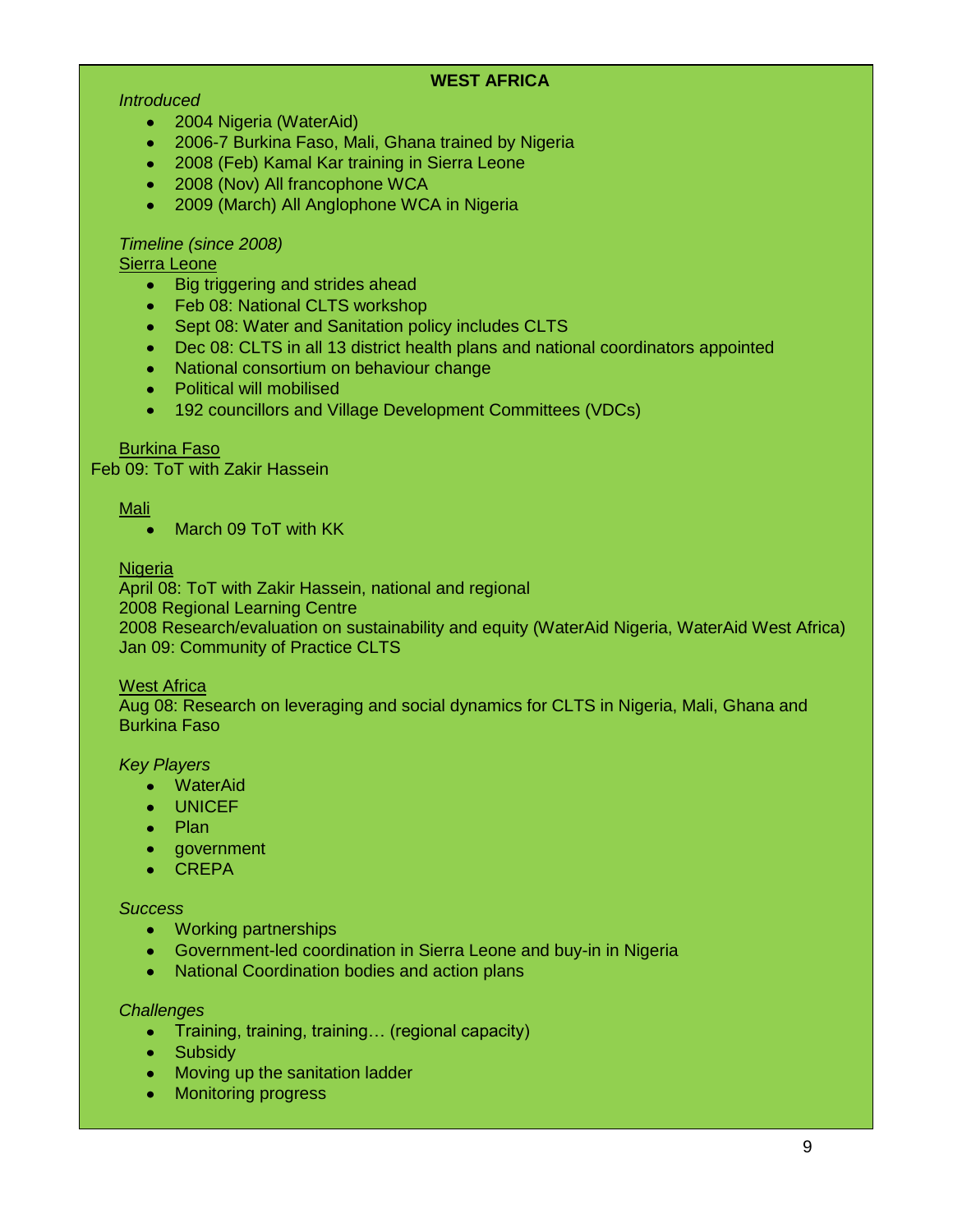## **ZAMBIA**

*See also powerpoint presentation at* <http://www.slideshare.net/secret/y9P4v3Ov3vq2Bg>

#### *Introduction*

CLTS was introduced in October 2007 when a national training of 32 participants from government and NGOs received training. The training was done in Lusaka and triggering took place in Choma district, 285 km south of the capital. It started with 6 villages in Singani chiefdom and later expanded to another 6 villages in Macha chiefdom so that there were 12 villages in the initial phase.

## *Timeline*

Oct/Nov 2007: CLTS national training, triggering in 6 villages

- Mid Nov 2007: expanded CLTS to six more villages in Chief Macha chiefdom
- Dec 07: Evaluation of CLTS in 12 villages  $\bullet$
- Jan 08: trained 52 CLTS facilitators and expanded CLTS to 12 villages in Chief Mapanza  $\bullet$  . chiefdom
- Feb 08: evaluation of CLTS in 12 villages in Chief Mapanza chiefdom, CLTS trigger in 12  $\bullet$ villages Chief Moyo chiefdom and CLTS trigger in 12 villages in Chief Hamaundu chiefdom
- March 08: 517 villages out of 817 triggered
- April 2008: 402 out of 517 triggered villages became ODF
- May 08: National CLTS Media awareness training
- Feb 09: Introduction of urban focused CLTS

## *Organisations involved*

- UNICEF
- MLGH (NRWSS)
- MoH
- Africare
- Plan Zambia
- Traditional leaders (chiefs, headmen) and civic leaders (councillors)  $\bullet$
- The media (ZANIS, Sky FM)

## *Success and Progress*

- 517 villages triggered (63.3 %)
- 402 villages ODF within 11 months
- Sanitation coverage increased from 0 to 100% in some villages
- Overall coverage has risen from 38% to 93%
- Approximately 90,000 people have access to sanitation
- Effective legal enforcement on urban sanitation: prisons receive kwacha 78,000,000 within 5 days (US\$15000), street vending abolished, insanitary nursing school closed and prosecuted

## *Challenges*

- Collapsing latrines due to nonconsolidated soil in some areas
- Limited financial resources for CLTS expansion
- Local government standards on latrines vis-à-vis community latrine designs
- CLTS facing a threat from subsidy providers who create dependency syndrome

## *Way Forward*

- Tree planting
- Urban focusing
- Institutional shit and legal provisions
- Multisectoral mobilisation
- ODF district goal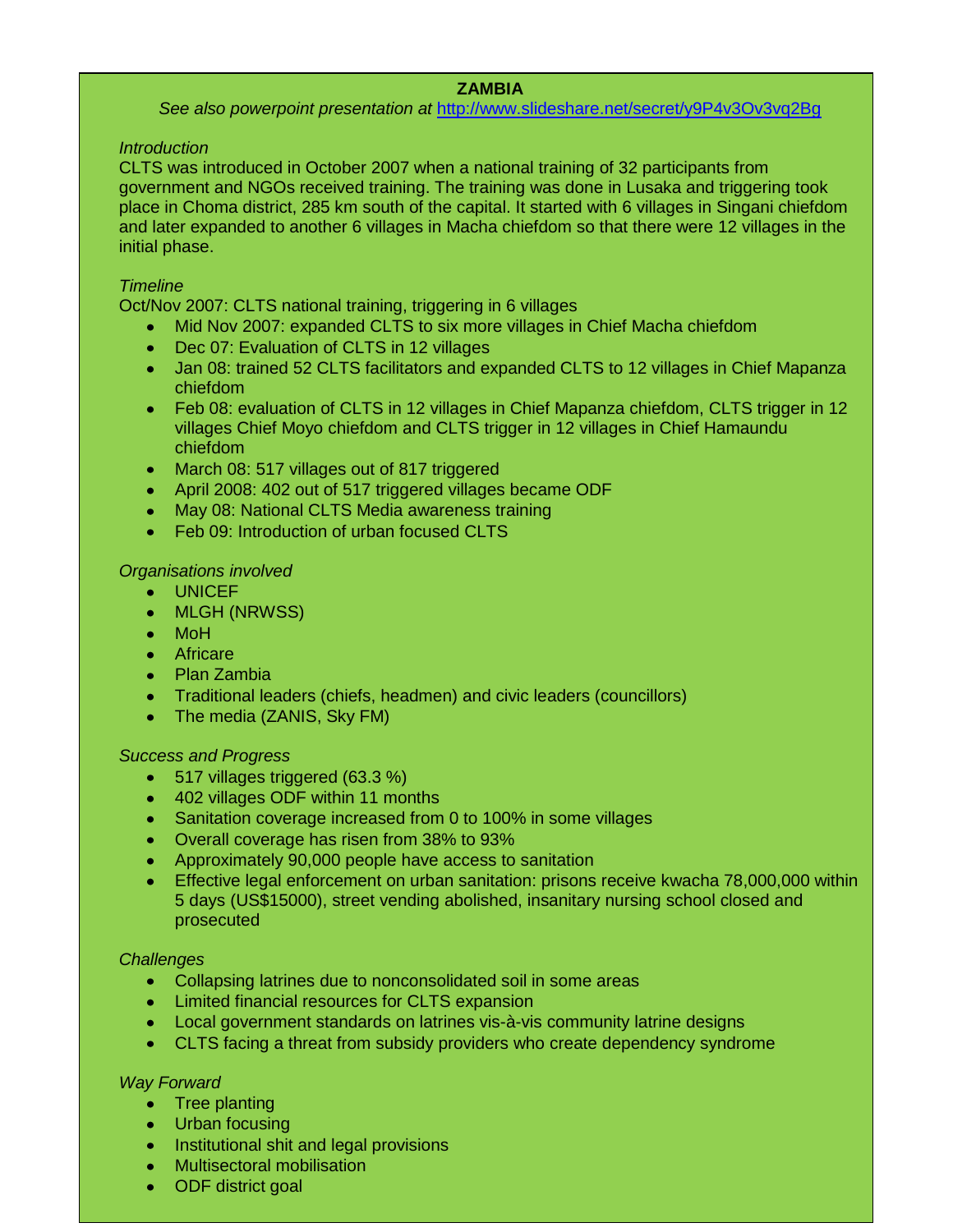## **UGANDA**

## *How CLTS was introduced*

Plan Uganda attended the first CLTS training in Ethiopia and Tanzania in February 2007. In September 2007, a training of trainers took place with local government, communities, NGOs Plan (Kenya), volunteers (VHT), NETWAS, (Luweero, Kamuli, Tororo). Advocacy was done at district level and cascade trainings were organised in Kamuli, Luweero, Tororo, Namutumba, Amuria by NETWAS (Uganda), Plan Uganda and WSP (Uganda).

## *Time line (October 2007 to date)*

- Nov 07: NETWAS on behalf of NSWG organised (National Sanitation Working Group) a  $\bullet$  . sanitation learning event funded by UNICEF, attended by members of the national sanitation working group, local governments, communities in Tororo.
- Dec 08: Organised learning on CLTS to Kamuli
- Initiated linkage with sanitation marketing in Tororo and Namutumba
- At national level, sharing during the Joint sector review 2007, documentation in the sector performance report
- CLTS implementation included in AfricaSan action plan in Feb 08
- CLTS has been included in the ISH (National Improved Sanitation and Hygiene strategy)

## *Key organisations*

- $\bullet$ Plan
- Local government
- UNICEF Kilgum and Amuria
- WaterAid Mpigi
- NSWG (National Sanitation Working Group)
- SNV (Netherlands Development Corporation)
- **WSP**

NETWAS (Network for Water and Sanitation)

#### *Success and progress*

- Advocacy of different levels has increased interest among donors, districts, NGOs, individuals
- Increased demand for knowledge and skills development in CLTS
- Trained and passionate facilitators, trainers of CLTS( F=.20, T=10)
- ODF villages:12 in Plan programme areas, plus others in other districts  $\bullet$
- NSWG provides a platform for sharing, learning and scaling up from national level-> communities
- Linkages with training institutions capacity builders eg NETWAS, SNV, Technical support units

#### *Challenges*

- Documentation of CLTS experiences  $\bullet$
- Lack of funds for facilitators follow up  $\bullet$
- Maintaining the quality of facilitation  $\bullet$
- Linking the approach with other approaches
- Lack of buy in from important institutions like government
- Personnel- needs committed staff but these are few and often otherwise committed

#### *Way Forward*

- Training of trainers for all regions (TSUs, NGOs, line ministries)
- Documentation of CLTS experience in Kamuli and other districts  $\bullet$
- Mobilisation of resources
- Integration with other approaches
- Develop a national training guide
- Strengthen the network and information sharing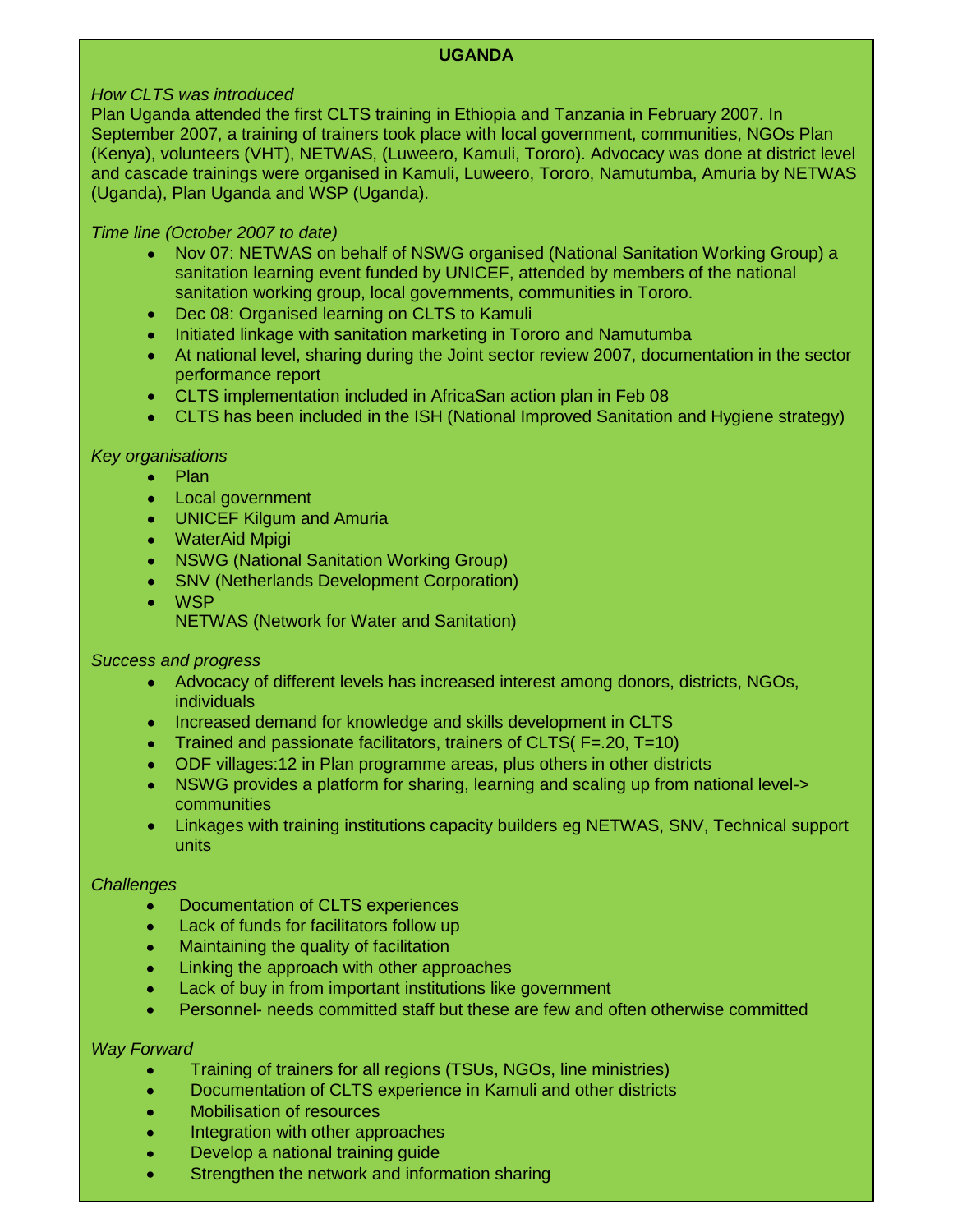#### **TANZANIA**

CLTS was introduced in Tanzania in February 2007 during the training done by Kamal Kar. Plan staff from 6 Programme Units (PUs) attended and triggering took place in 10 villages in two PUs. This was complemented by advocacy activities with the government (Ministry of Health and Ministry of Water) as well as NGOs.

*Timeline of key events*

- Forming district teams July to Dec 07
- Triggering Jan 08- ongoing
- Participation in World Toilet Day Nov 08
- Formation of team of judges Dec 08
- Deadline for evaluation of Pilot June 2009

#### *Key Players*

- Local government health officers
- Ward/village government

#### *Present position*

- Triggering ongoing
- $\bullet$  Improvement 12.6 % to 61%
- Competition for ODF/incentives

#### *Success/progress*

- Improvement 12.6 % to 61%  $\bullet$  .
- Participation in World Toilet Day Exhibition

#### *Challenges*

- Getting government buy-in
- Sustainability/remaining ODF
- Sustainability of incentives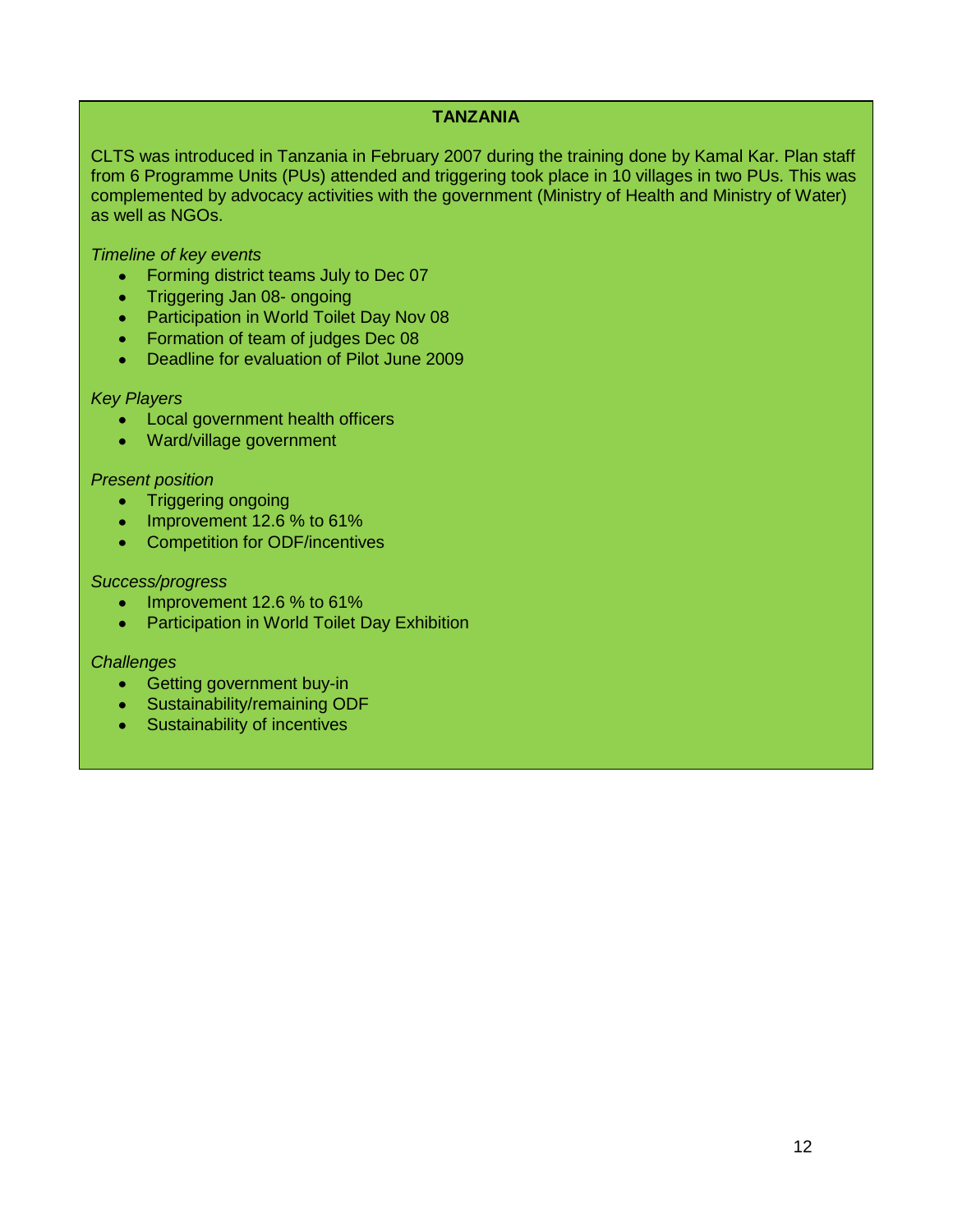# **ETHIOPIA**

## *Timeline*

- First introduced in 2006 by WaterAid in Arba Minch but did not take off  $\bullet$
- CLTS again introduced in Feb 07 by Kamal Kar who facilitated the ToT for Plan staff,  $\bullet$  . government, NGO and INGOs
- March 2007 CLTS introduced in Shebedino district (14 communities)
- June 2007 Fura communities declared /certified as ODF
- September 2007 CLTS expanded to Amhara region (Achefer district) by the government and  $\bullet$ World Bank (WSP)
- July 2008 CLTS introduced in Jimma (Plan Programme Unit) in 2 districts  $\bullet$
- November 2008 introduced in Lalibela PU (2 district)
- September 08: CLTS introduced in Tigray region by UNICEF  $\bullet$
- October 2008: two communities declared ODF in Jimma PU (in two districts)  $\bullet$
- December 2008: 1 community certified for ODF (Sedeka)  $\bullet$

#### *Key Players*

- Plan Ethiopia  $\bullet$
- UNICEF
- Government (National and local)
- **•** Communities

#### *Successes/Progress*

- 263 facilitators trained on CLTS ToT (HEW, DA, teachers, health expenses, water experts,  $\bullet$ INGO staff, Plan, CDFs)
- 319 villages triggered
- 241 villages verified for ODF
- 81 villages certified/declared ODF

| <b>ODF</b> villages |                      |       |
|---------------------|----------------------|-------|
| District/community  | Number of households |       |
| Shebedino           |                      |       |
| Fura                | 1265                 | 6250  |
| Sedeka              | 1245                 | 6225  |
| <b>Jimma</b>        |                      |       |
| <b>Busa</b>         | 1082                 | 6671  |
| <b>Merewo</b>       | 852                  | 54371 |
| <b>Total</b>        | 4444                 | 23517 |

- Sanitation coverage improvement from 35% to 100% (in these districts?)
- Sanitation ladder
- Plan Ethiopia PU became learning site- many organisations visited ODF community, eg ó UNICEF, SNVm, WVE, government officials etc
- Urban/ slum area
- School sanitation ó

#### *Challenges for the future*

- Unable to meet the requests from many organisations for CLTS training facilitation by Plan  $\bullet$ **Ethiopia**
- Lack of uniformity among government officials in political commitment for CLTS
- Delay in having institutional scaling up strategy in place (inside Plan)ó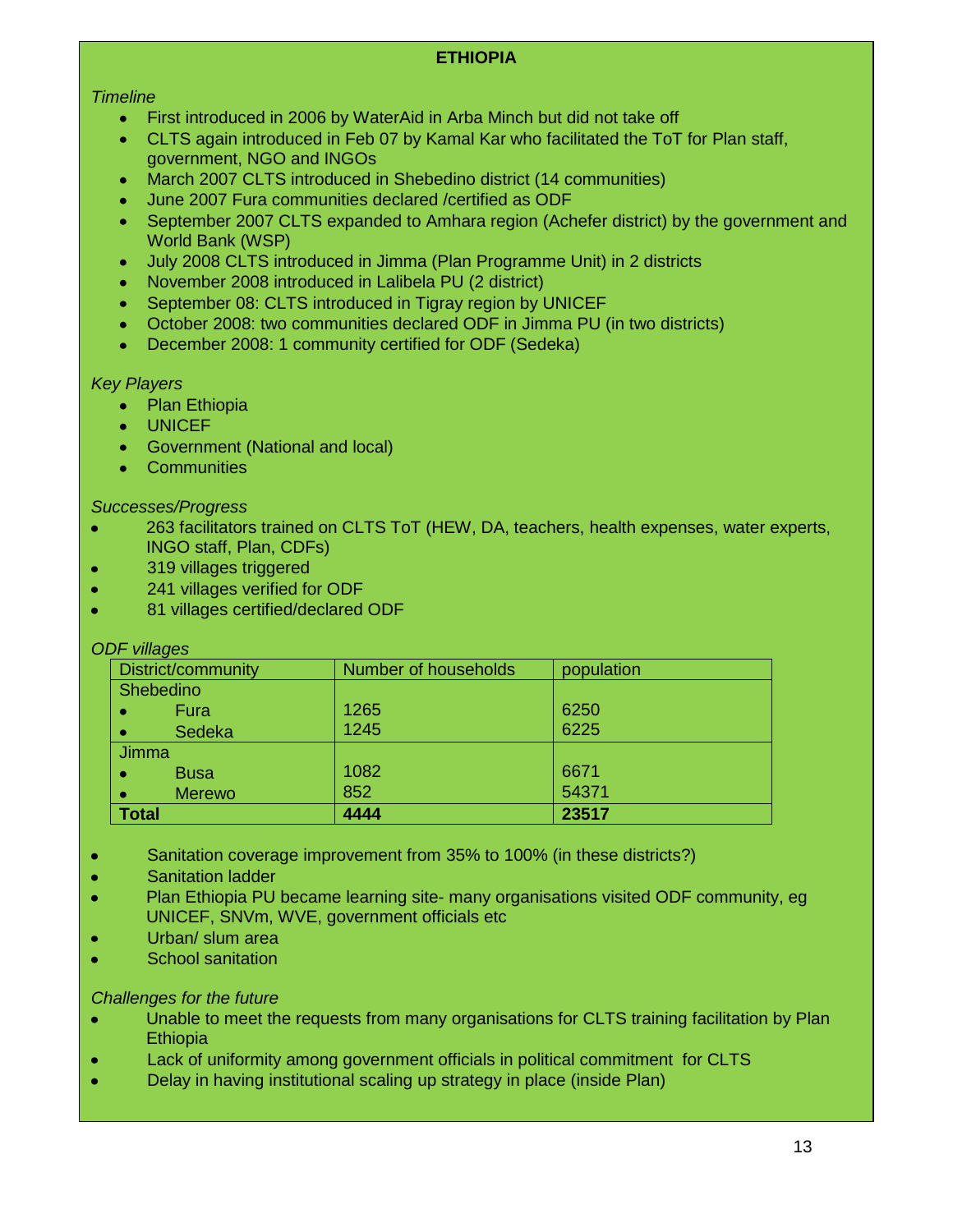#### **KENYA**

#### *Background/introduction*

Four Plan staff attended Kamal Kar"s trainings in Tanzania and Ethiopia in February 2007. The trained staff then sensitised the Plan Kenya Country Management Team in April 2007. On agreement of the Management Team, Plan then sensitised staff in the 3 Development Areas (DAs): Homa Bay, Kilifi, Machakos in May/June 2007. Hands-on training was undertaken in July/August 07 in 3 DAs and 3 villages were triggered, one in each DA. The first ODF village (Jaribuni) was celebrated on 19<sup>th</sup> November 2007 (World Toilet Day). The event was used as a demonstration to multiple stakeholders, most importantly the District Health Management Team (DHMT) and the Ministry of Public Housing and Sanitation from Kilifi district. There was also widespread media coverage. Subsequently, Plan partners were trained in Kisumu, Bondo and Homa Bay Development Areas in November/December 2007. This involved triggering in 20 villages. In May 2008, a training of Ministry of Public Health and Sanitation staff took place in Kilifi, with 50 participants. 5 villages were triggered and an action plan for 287 villages was devised. In July 2008, Plan and UNICEF jointly hosted a RESA CLTS training for about 60 participants, including the Assistant Minister of Health. 8 villages were triggered. In August 2008, an ODF verification exercise took place in 26 villages in Siaya district. In October 2008, on the initiative of Plan, UNICEF and the Ministry of Public Health and Sanitation, a CLTS training took place in Kisumu. 60 people attended and 8 villages were triggered.

On World Toilet Day, 19<sup>th</sup> November 2008, a CLTS training took place for Kwale, Msambweni and Kinango district. 34 participants attended, the Ministry of Public Housing and Sanitation (MoPHS) triggered 10 villages in collaboration with the Aga Khan Foundation. A number of radio talk shows (Pwani, Baraka and KBC) and the "Good morning Kenya" TV Show and KBC nationwide covered the occasion. The actual World Toilet Day celebration took place at Ngamani village to mark their attainment of ODF status. One village (Katsemerini in Kilifi) organised and funded their ODF celebration without external support. They also integrated nutrition, and other child health issues into their activities. Government of Kenya and NGO representatives attended the celebrations.

## *Successes and progress*

- Increased awareness and demand for CLTS training and implementation
- Increased networking, buy-in and collaboration among partners to promote and scale up  $\bullet$ **CLTS**
- 24 villages already verified ODF, over 200 villages triggered  $\bullet$  .
- Over 450 participants from institutions and 150 community level facilitators trained
- Emerging natural leaders within organisations and communities
- Introduction. Awareness creation of CLTS to ESKH working group forum in Sept 08  $\bullet$
- Sensitisation of WESCORD members (World Vision International has mainstreamed CLTS in their 3 year programme plan effective Jan 09)

## *Challenges*

- Weak follow up, M&E and documentation of progress and outcomes- resources, staffing,  $\bullet$  . ownership
- Inadequate or lack of date to link ODF with health outcomes  $\bullet$
- Susceptibility of sub soil collapsing (toilets collapsing)
- CLTS not yet well developed for implementation in urban areas  $\bullet$
- Entrenched subsidy mentality among communities and implementing agencies
- Some stakeholders still believe that a latrine must be done according to some recommended 'expert' technological specifications

 $\overline{\phantom{a}}$ 

## *Opportunities/actions*

- There is a need to organise national stakeholder forum to promote by in by others
- Follow up M&E through existing MPHS systems and innovating PM&E for CLTS
- Link CLTS with the implementation of the community strategy by the MOPHS  $\bullet$
- Verification check list and ODF celebrations to be community-led and supported  $\bullet$
- Encourage looking at a sanitation and ?? package and not just toilets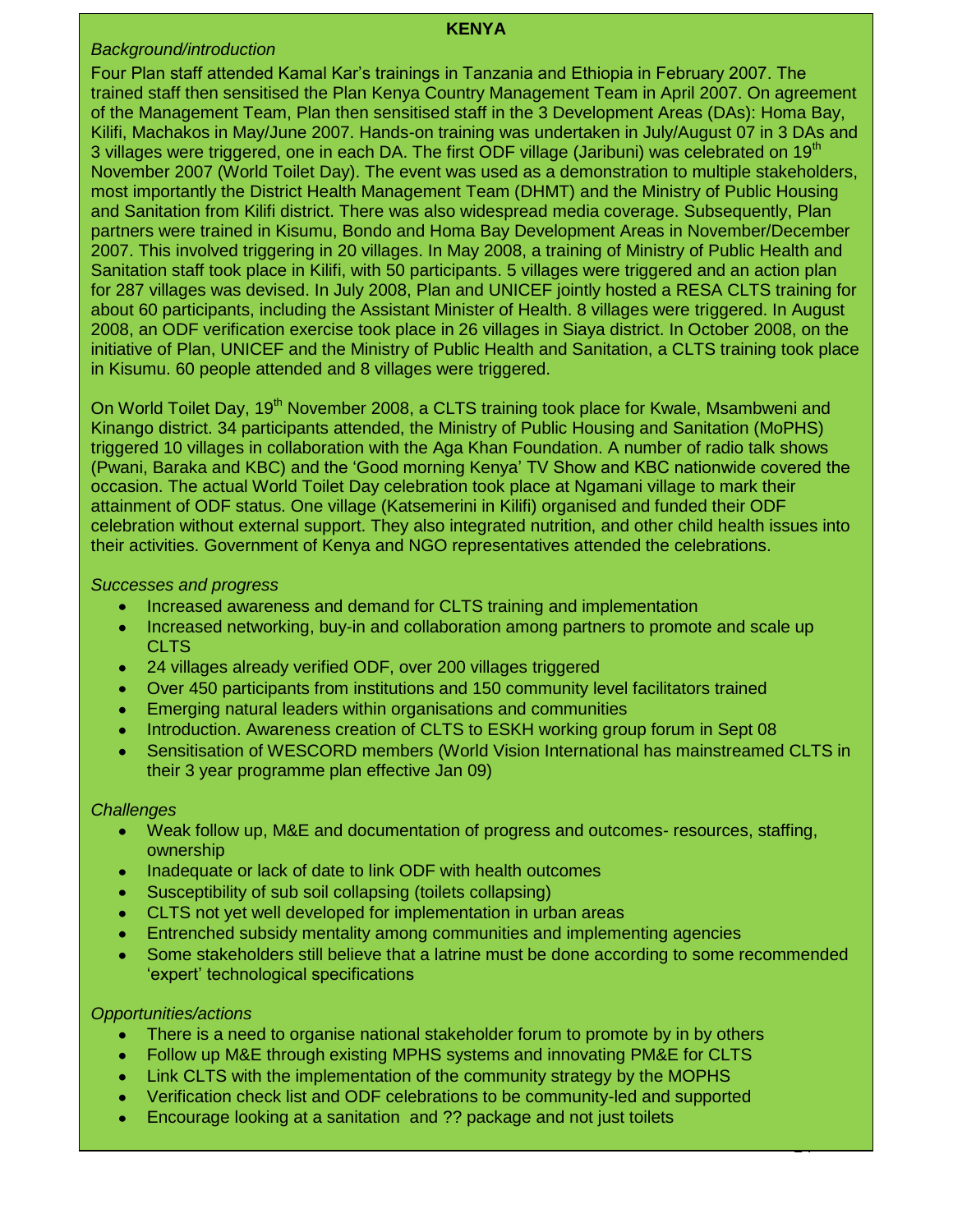## **KENYA continued**

#### *Key organisations/players*

- Plan  $\bullet$  .
- UNICEF
	- Aga Khan Foundation
- Ministry of Public Health and Sanitation  $\bullet$  .
- Ministry of Water and Irrigation  $\bullet$
- Ministry of local government
- **World Vision**
- NETWAS
- Oxfam
- KWAHO

## **MALAWI**

*See also powerpoint presentation at* <http://www.slideshare.net/secret/EEYqVSJlsRab9n> CLTS was introduced in Mzimba district through the Ministry of Irrigation and Water Development (MIWD) and Plan. CLTS was then introduced to stakeholders in April 2008 by UNICEF.

## *Timeline*

- CLTS introduced at district assembly in Nov 07
- Stakeholder meeting organised by UNICEF (April 2008)
- Training of government extension workers (210) in June and November
- District assembly meeting on CLTS road map (June 2008)
- Sharing experiences on CLTS during Sanitation and Hygiene TWG (August 2008)
- 3<sup>rd</sup> December 2008 Government of Malawi launches the SWAp for Water and Sanitation and adopts CLTS (JSR)
- CLTS workshop Sun N Sand Mombasa (March 2009)

## *Sanitation and Hygiene Undertaking*

- Target areas where sanitation coverage is low (11% of the population still practicing OD)
- Goal: Number of open defecation societies reduced from 11% (2007) to 5.5% by 2011  $\bullet$  . <br> <br> :

## *Key organisations/players*

- Government of Malawi
- Plan
- UNICEF

## *Present position*

- CLTS officially adopted by GoM
- A total of 35 villages have been triggered, 7 villages declared ODF
- Developed road map for Scaling Up CLTS in Malawi under development by GoM

#### *Challenges*

- Financial resources
- Scaling up CLTS with quality
- Lack of a clear communication strategy on CLTS
- Institutional capacity and facilitation training on CLTS (as now a lot of demand)
- Creating a platform for CLTS advocacy
- Sustaining sanitation facilities or ODF status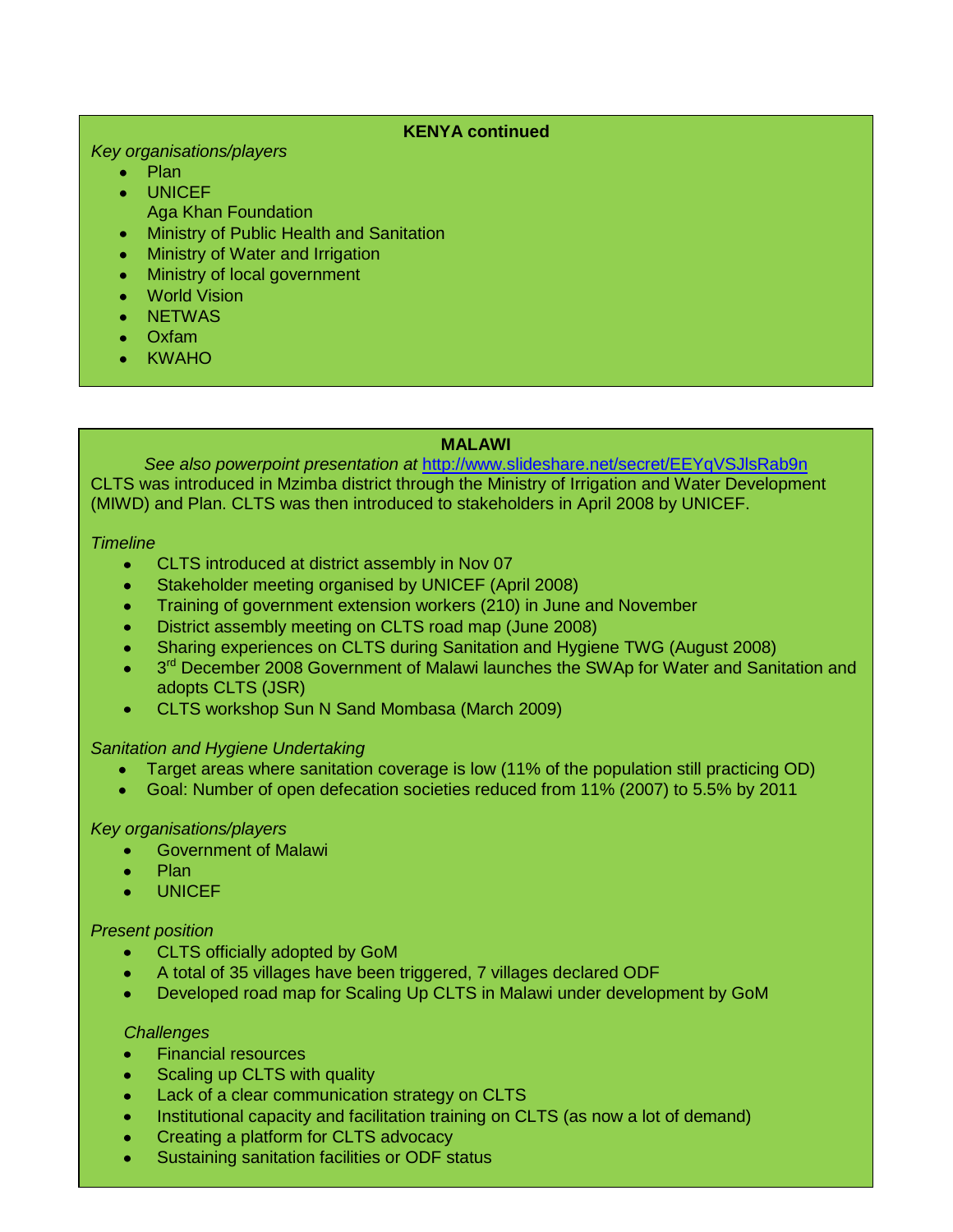**Some of the countries represented at the workshop are in the very early stages or have not actually started implementing CLTS but are interested in introducing the approach. These countries presented more generally on the present sanitation situation.**

## **RWANDA**

*See also powerpoint presentation at* <http://www.slideshare.net/secret/JajWvw6Uyonwxh> Rwanda is still in the pre-stages of CLTS with a number of organisations (UNICEF, WSP, SNV) interested in CLTS but not yet using it. There is a quest for one organisation to take the lead. Some aspects of CLTS can already found in other approaches on sanitation and hygiene (PHAST, HAMS, etc)

#### *Timeline*

- Participation in AfricaSan+5 2008
- Development of sanitation strategic plan (national) 2008. Including ODF

#### *Key organisations/players*

- Government of Rwanda
- Central: Ministry in Charge of Water and Sanitation, Ministry of Health, Ministry of Education
- Local government: Districts, Sectors, Cells and Villages
- International organisation (WSP/WB, ADB, GTZ, BTC ...)
- NGOs (UNICEF, SNV, CARE, Local NGOs, …
- Academic institutions
- Media (Health Unlimited)

#### *Present position*

- 84% of the population have access to latrines (standard hygienic conditions?)
- National target (EDPRS, Vision 2020) 100% with 2015.
- Decentralisation for good governance also applied in sanitation, all partners are asked to act at the lowest level
- Strong political will
	- Urban: Legal enforcement (plastic bag ban, cleanness in public places)
	- Rural: Contract of performance from the village themselves (commitment)
- Joint action forum in all districts (platform of all key players in a specific sector to have harmonize approaches, develop a district action plan, avoid overlapping)
- PHAST and HAMS committees in place and trained but lack of monitoring mechanism of their activities.

#### *Challenges*

- Conflicting approaches
- Institutionalisation of CLTS in Gov, NGOs
- Broad awareness (whole country)
- Monitoring and evaluating impact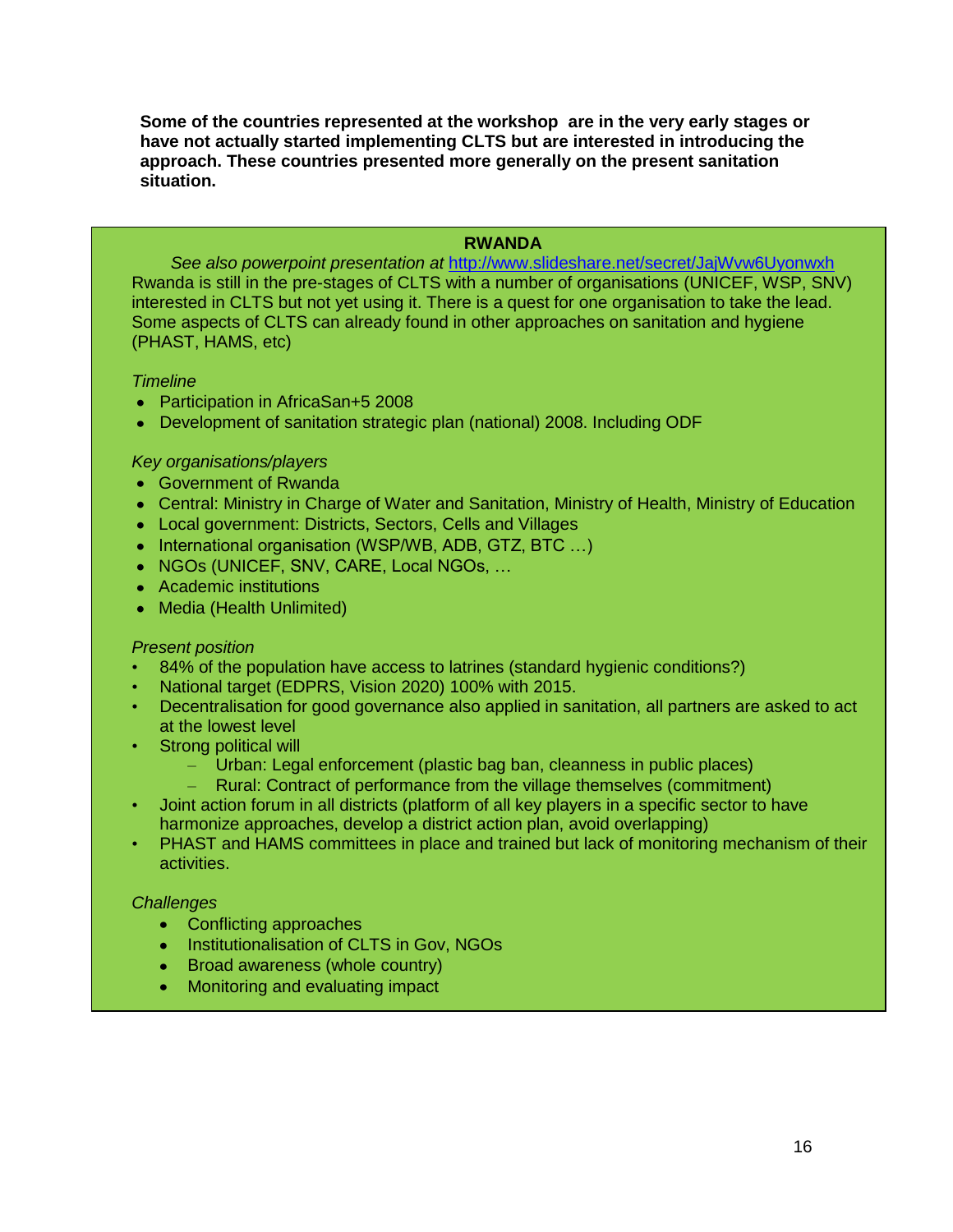## **ERITREA**

*See also powerpoint presentation at* <http://www.slideshare.net/secret/okN1VObKNqKjwf>

#### *Introduction of CLTS*

- National Rural Sanitation policy drafted and adopted CLTS as an approach.
- ToT training was given by international consultant in December 2007.
- Pilot CLTS project started in 2 villages of Maekel region.
- Health promoters were trained in these two villages in January 2008.
- One health promoter was responsible for 20 HH.
- CLTS Advocacy workshop in the regions was carried out from July 2008 February 2009.
- CLTS training at sub-regional level (in 38 out of 52) was finished.
- Community triggering in 20 villages was done.

#### *Key players*

- Ministry of Health
- Local government
- Ministry of Education
- UNICEF

#### *Challenges*

- Soil formation in the regions
- Climatic condition of the regions
- Shortage of locally available materials and termites.
- Responding to the demand created

## *Future plans*

- In 2009, 45 villages will declare ODF status.
- There is a plan to scale up the CLTS villages to 200.
- To keep the momentum of sanitation and hygiene beyond the ODF.
- Empowering local artisans especially women to develop technology options.

*Local experience in Scaling Up CLTS in Kilifi See also powerpoint presentation at* <http://www.slideshare.net/secret/16QfnB8G3EBo6v>

As the workshop was taking place in Kilifi, *Dr Tsofa, District Medical Officer of Health in Kilifi* gave an overview of CLTS activities in the district. This also set the scene for the field visits later on in the week.

Kilifi is one of 13 districts in Coast Province and has a population of about 450,000 people living in about 500 villages. In Kenya as a whole, latrine coverage is very low (46%) and in Coastal Province the coverage lies at 51%, with wide variations between different districts. Pit latrine coverage in Kilifi is low, standing at 33% with a 46 % access. 75% of water sampled in 2007 from different sources contained E-coli which indicates direct faecal contamination. There is high prevalence of sanitation related disease in the district.

Dr Tsofa explained that several other strategies, including the use of the Public Health Act, the Chiefs Act, the PHAST methodology and PHC demonstration, had been used with little success at improving sanitation at community level in many parts of the district. This failure had led to the search for alternative models .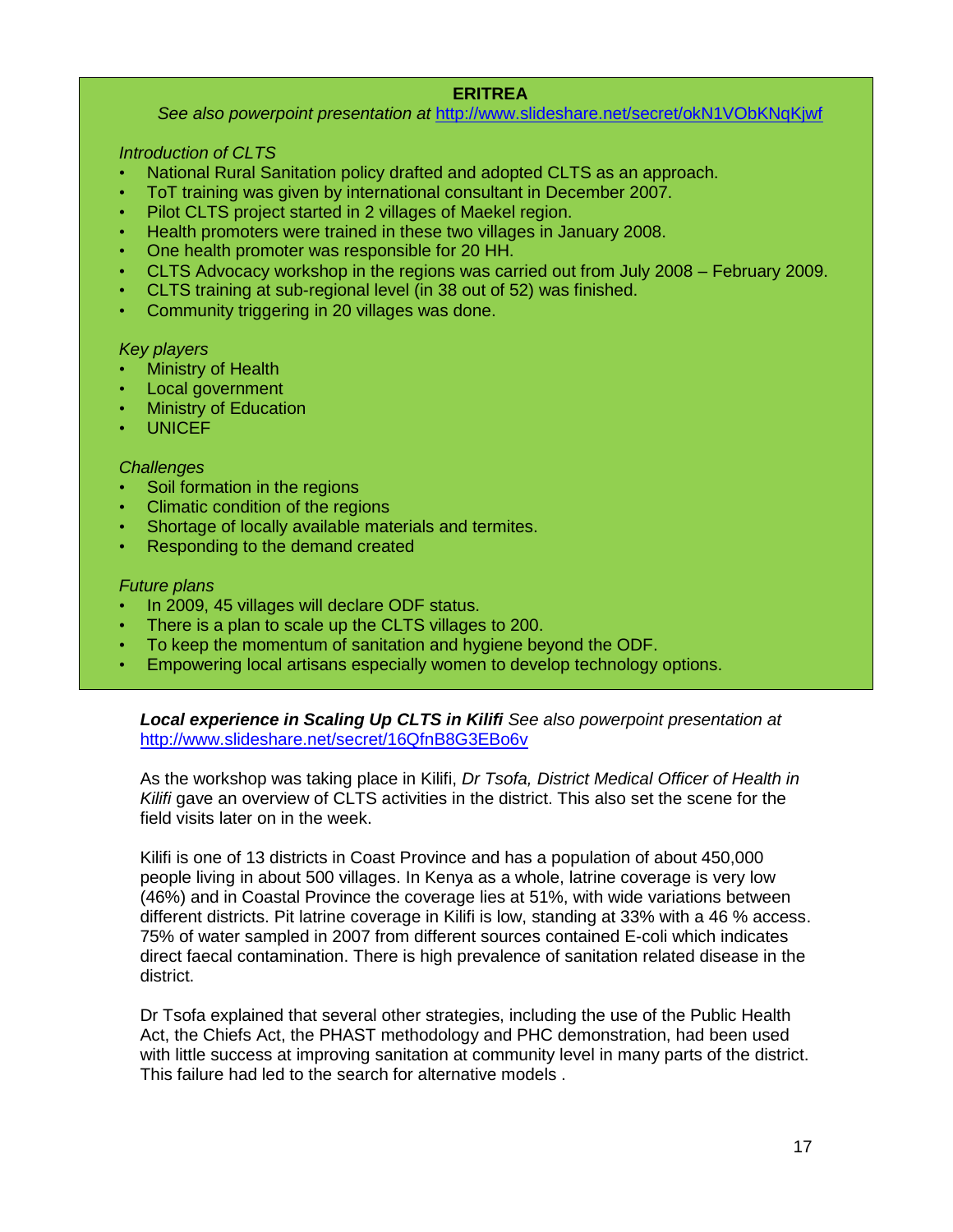Even though poverty levels are high in the district, every family builds a house, a kitchen, store and shade for animals, so the question was, why not a latrine?

CLTS was piloted in Jaribuni village, Ganze division in July 2007, as a collaborative effort between MoH, Plan Kilifi and the community. At the time of triggering, the village had 45 homesteads, with only 3 pit latrines, and most villagers practiced open defecation. After the triggering session, Jaribuni village finally celebrated open defecation free status on the  $19<sup>th</sup>$  November 2007. By then 42 pit latrines had been constructed and were in use. The latrines, ranging widely in design, were constructed by the communities themselves without any subsidies.

Lessons learned in Jaribuni provided a platform for district-wide scale up activities. In May 2008, the DHMT, all PHOs and PHTs and some Plan Kilifi staff were trained in CLTS with support and facilitation from Plan Kilifi and Plan Kenya.

Subsequently, mass triggering session were carried out in different villages all across the district. Dr Tsofa described what he called an "out of control" spill over effect from the triggered communities into neighbouring villages, including to villages where Plan does not work. Due to the spontaneity and speed with which this was happening, it was difficult to keep track of how many villages had been triggered and/or achieved ODF. CLTS is "spreading like bushfire".

In July 2008, Kilifi hosted the Plan RESA training for CLTS facilitated by Kamal Kar. This provided the Kilifi team with the opportunity to interact with different CLTS champions and to exchange of ideas.

Among the achievements in Kilifi are 46 triggered villages and a rise in latrines constructed and used from 386 to 3590, with another 871 latrines currently under construction. Two villages (Ngamani and Katsemini) have conducted ODF status celebration. Ngamani village in Vitengeni division was the venue for last year"s World Toilet Day celebration. It was triggered through spill over effect from the neighbouring Kahingoni village. At the time of triggering, in July 2008, only 6 out of 35 homesteads has latrines. 29 latrines were constructed and in use by the end of October 2008. The whole process was led by two Community Health Workers in the village. Katesemerini village celebrated ODF in conducted March 2009. The celebrations were entirely organised by the villagers themselves. The village also went beyond sanitation, integrating other community primary health issues into their activities. No NGO or government workers were involved in the process.

#### *Please refer to the powerpoint presentation for a detailed breakdown of numbers of villages triggered in different divisions, and number and status of latrines constructed.*

Dr Tsofa reflected on the success of CLTS in Kilifi, saying that one of the strengths had been the stewardship from top District Health Management Team members. Trained public health staff has taken up CLTS with a lot of enthusiasm and it has also been well received by local leaders and administrations. Good cooperation and partnership with local stakeholders have been key. The communities themselves have also been receptive and very active in their engagement with the process.

However, there are also a number of challenges that have arisen, for example the hard rocky soil in the coastal areas and the high water table. In other parts, the soil is very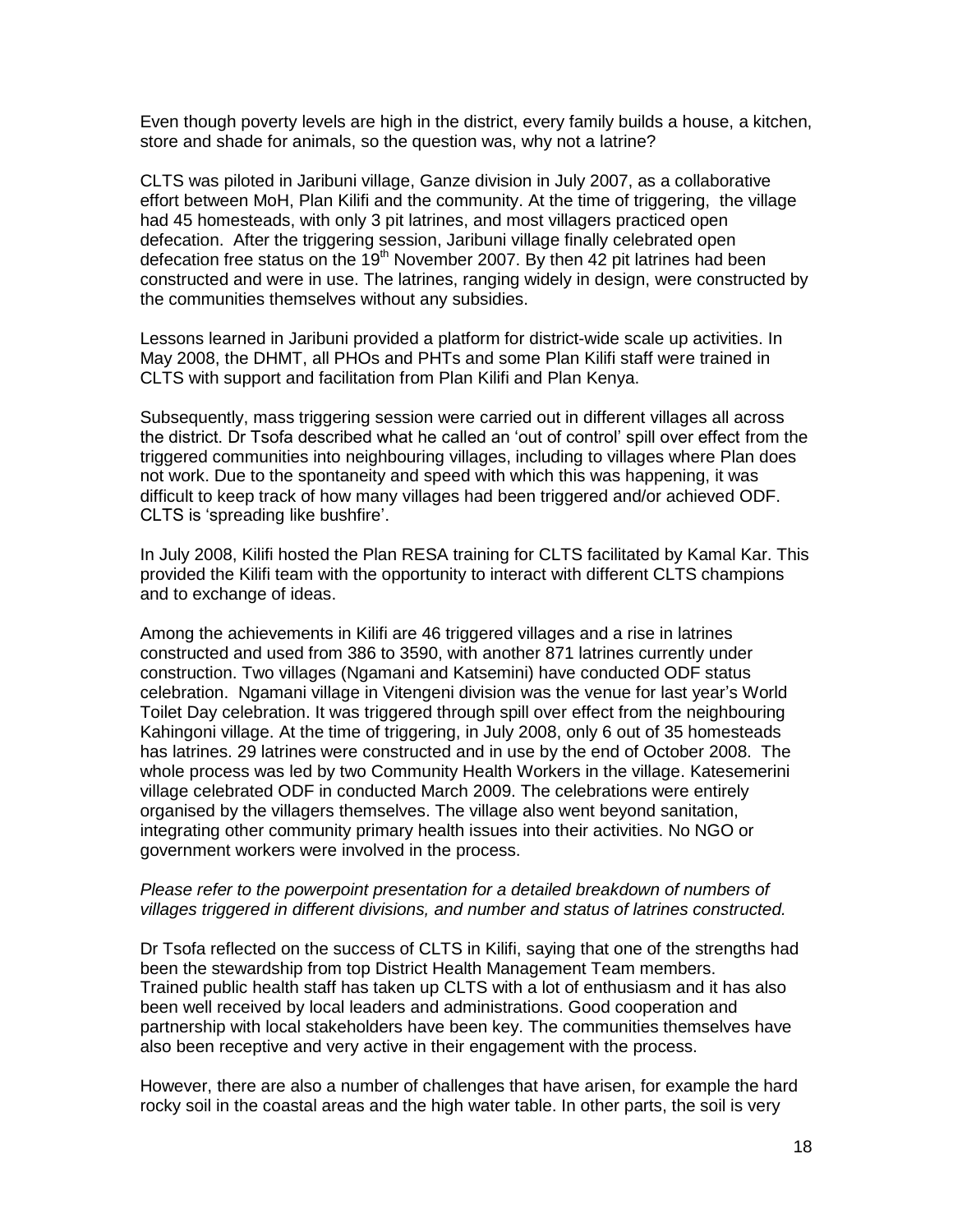loose, making it difficult to construct latrines that do not collapse. At the level of resources, there has been a shortage of public health staff and sometimes, competing demands on their time has led to minimal post triggering support and supervision. Another issue that still needs to be grappled with is how to proceed with urban communities in Kilifi and Mtwapa towns. The rapid spontaneous spread that has been occurring is also a double edged sword as it is very difficult to monitor progress. Most importantly, the recent drought and hunger in the district is posing major challenges to most programmes, CLTS included.

Dr Tsofa finished his presentation with some of the lessons learned which included

- Communities should always take a role,
- Start small for easy tracking and monitoring
- No blueprint design (only people"s designs, not engineers)
- Facilitate don"t provide (zero subsidies)
- Get buy in for CLTS from higher level in the ministry and explore the possibility of entrenching it in the existing community health strategy

He concluded by saying that Kilifi is determined to declare the first ODF district in Kenya and in the region.

Workshop participants responded well to the inspiring and enthusiastic presentation and were keen to learn more about the processes and challenges. Questions concerned the motivation for change – was it disgust, shame, embarrassment, peer pressure? Did Natural Leaders play a strong role in taking CLTS forward in Kilifi? Dr Tsofa affirmed the important role that the latter had played, saying that they are "better experts than we are. In his view, shame and disqust were the principal motivators for communities' behaviour change.

Responding to questions about strategies for sustainability after ODF, Dr Tsofa emphasized that the biggest tool is community ownership and the community"s understanding of the need for sanitation. He told participants that in Kilifi, the village sanitation committee goes from house to house, checks progress with latrine and brainstorms upcoming challenges etc

A participant from Ethiopia, where Community Health Workers (CHWs) play an important role in sanitation and hygiene and CLTS, wondered whether the same was true for Kenya, if CLTS formed part of the CHW package and how it gels with the other issues the CHWs address? Dr Tsofa explained that in Kenya there is an elaborate Community Health strategy, which includes a training package for the community and that it is important to find a way to balance and entrench CLTS within the other issues that CHWs are engaged in.

Workshop participants also commented on the remarkable commitment and total ownership of the CLTS process by the district health team. Dr Tsofa and others from Kenya proposed that this was due to the passionate enthusiasm and a real belief that CLTS can work. He stressed that implementation and success depend on individuals and that, similar to the Natural Leaders at village level, institutional champions are vital. Moreover, he said, in terms of resources, the main thing with CLTS is manpower and willingness to change our own attitude, willingness to experiment with new approaches.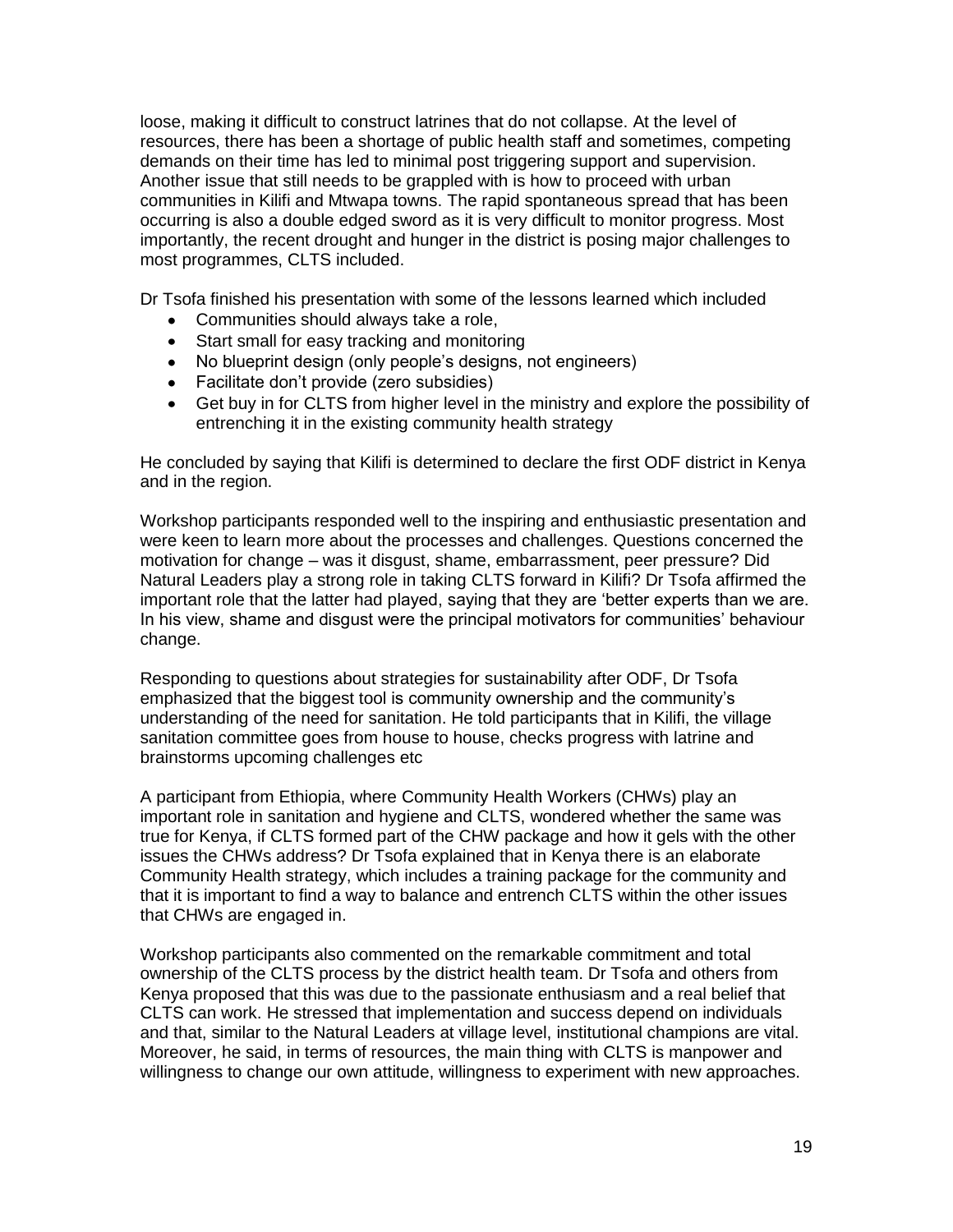Robert Chambers remarked on Dr Tsofa"s comparison of CLTS to a bushfire that was out of control, saying that this may actually be a very good thing. He reflected that from the beginnings of CLTS, there had been a dream that it could be a self spreading movement and that this was the first example of it really spreading on its own

## **Cultural Taboos**

*In Kilifi, there is a traditional notion that you cannot mix the shit of relatives (inlaws) which people cite as a reason for not building or using a latrine for the homestead they live in. In response, Plan asked them whether it is better to mix shit in the toilet or in the stomach? Communities realised that it is better to have it in the toilet than in the stomach and that the cultural taboo is not such a problem after all.*

that he had come across. He appealed to everyone that action learning to find out what, how and why this has happened is vital in order to see if the same can be enabled to happen in other parts of Kenya, Africa and the world.

## *BBC TVE Earth Report*

The BBC/TVE Earth Report on CLTS in Bangladesh was screened to also give those who were new to CLTS a good insight into CLTS in action. For details of how to obtain a copy of the film, see Appendix 3. A clip from the film can also be viewed on youtube at <http://www.youtube.com/watch?v=kSCFJxhjNqg>

## **Emerging themes**

Out of the presentations and discussions during the first couple of days of the workshop, several key issues and themes for further in-depth discussion emerged. Participants divided into smaller groups to work on the following questions for each topic: 1. *What are the issues?* 2. *What is already being done?* 3. *What needs to be done by who?*

## **CLTS Philosophy and Practice**

The group came up with the following list of statements.

## *CLTS Philosophy*

- 1. No human being would like to eat shit
- 2. Every human being has the power and ability to solve their problems
- 3. Communal decisions are binding
- 4. Human beings take pride in self-reliance
- **5.** Elected governments are responsible for the wellbeing of its citizens

#### *CLTS Practice*

- 1. CLTS facilitates community to engage in self analysis
- 2. Triggering appeals to disgust, shame and fear
- 3. Emerging NLs
- 4. Facilitates community action planning
- 5. Encouragement to use local resources
- 6. Support for the implementation of the community action plan by the local system
- 7. Monitoring and Evaluation
- 8. ODF verification
- 9. Celebration
- 10. NL association
- 11. Contributing to district and national planning and policy formation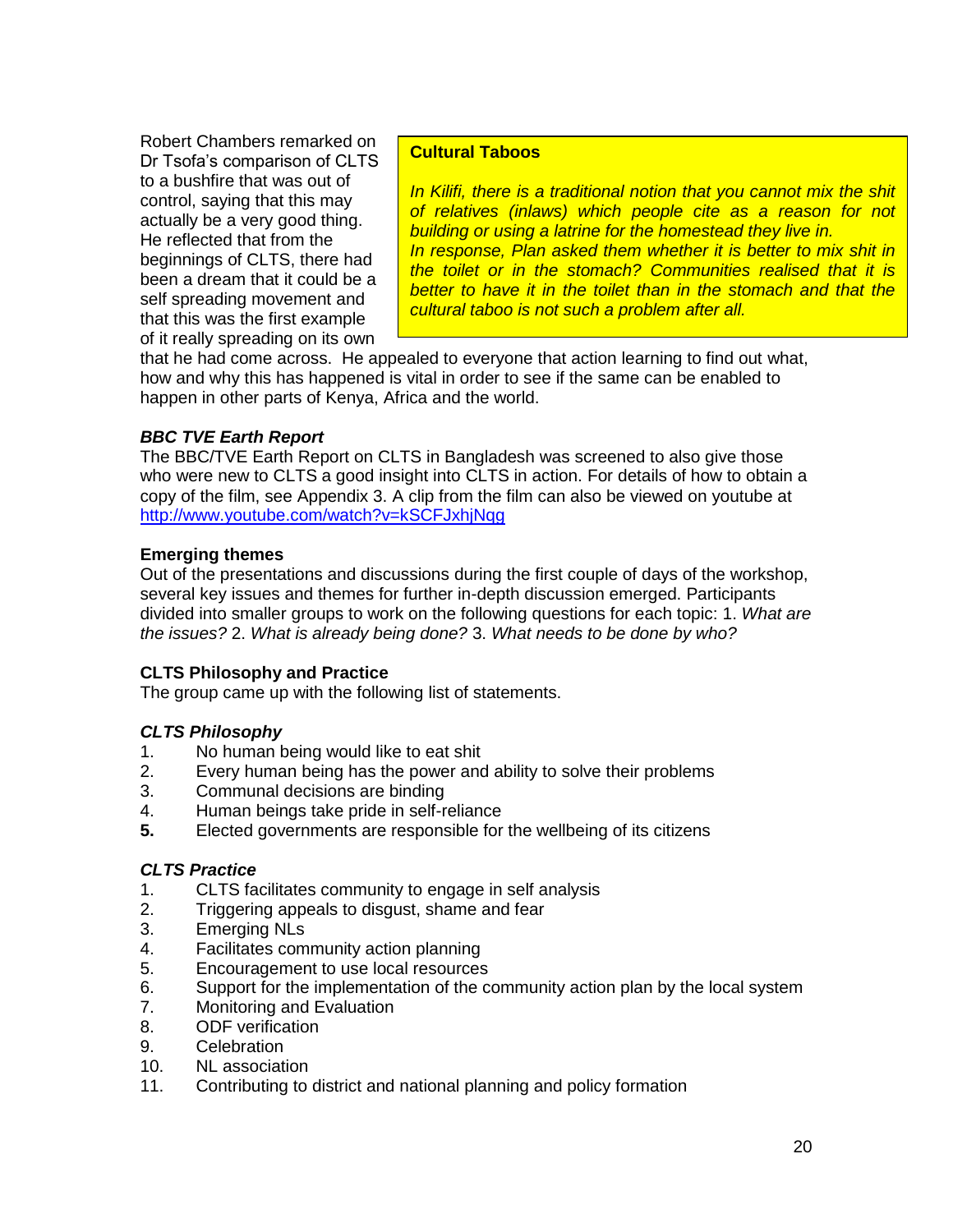Although there was discussion about some of the underpinning beliefs and principles, participants agreed that it is good to be rooted in a philosophy and be reflective as otherwise CLTS could just become a mechanical practice: In order to move people, we need something to believe in. Some felt that more specific principles such as no-subsidy and no top down designs needed to be included in the list more explicitly.

## **Verification and ODF**

The group discussed timing and checklists for verification of ODF. It was proposed that normally it may take communities between 3-6 month until they reach ODF.

*What we need to check for ODF*

- Households/homesteads with latrines, access to all family members at all times with  $\bullet$ baseline data in the village
- No open defecation in the village (no fresh shit)  $\bullet$
- Presence of handwashing facility, its usage and soap/ash  $\bullet$
- Number of pits with covers, vent pipes  $\bullet$
- Mechanisms for sustainability of ODF status- does the community have by-laws, functional sanitation committee

*If the above are all ok*

- Certification between 2-3 months after verification exercise
- Should be 100% everywhere

Robert emphasised the importance of verification and that different issues arise depending on who is involved and how it is done. He felt that some of the best verification has been done by NLs from other communities. He warned that verification can easily become a farce if rewards are involved and that one of the biggest tests is actually how many communities are failed, not how many have been certified as this reflects how stringent verification has been. If none were failed, we need to ask if it is really credible. He urged Sammy to share the Siaya experience where verification had been very thorough.

Sammy related how in Siaya, a youth group from a community where Plan does not work called Plan in for ODF verification. Plan staff walked with them throughout the village. Plan then asked the community whether now that they had seen the situation in the village, they thought they were ODF. The community listed a number of reasons why they thought they were not, even though they had called Plan saying they were ODF. The reasons concerned mainly some of the other aspects of latrine construction, eg vent pipes, covers, handwashing stations etc that had not yet fully been addressed. The community leaders then went back to communities to discuss and rectify the issues that had come up. The important thing in this is that the community or rather their natural leaders passed the judgement themselves- they were the best experts on the matter of verification!

## **Rewards, incentives and motivation**

This group started by reflecting on what leads people to think that we need incentives? The main reasons cited were that sanitation results are falling short of meeting the expected targets, results are not coming out clearly, there is very little interest in sanitation across the sector and a lack of knowledge in communities that is also tied in with cultural taboos. They then debated the relevance of rewards in the context of CLTS, looking at the experience of the countries represented.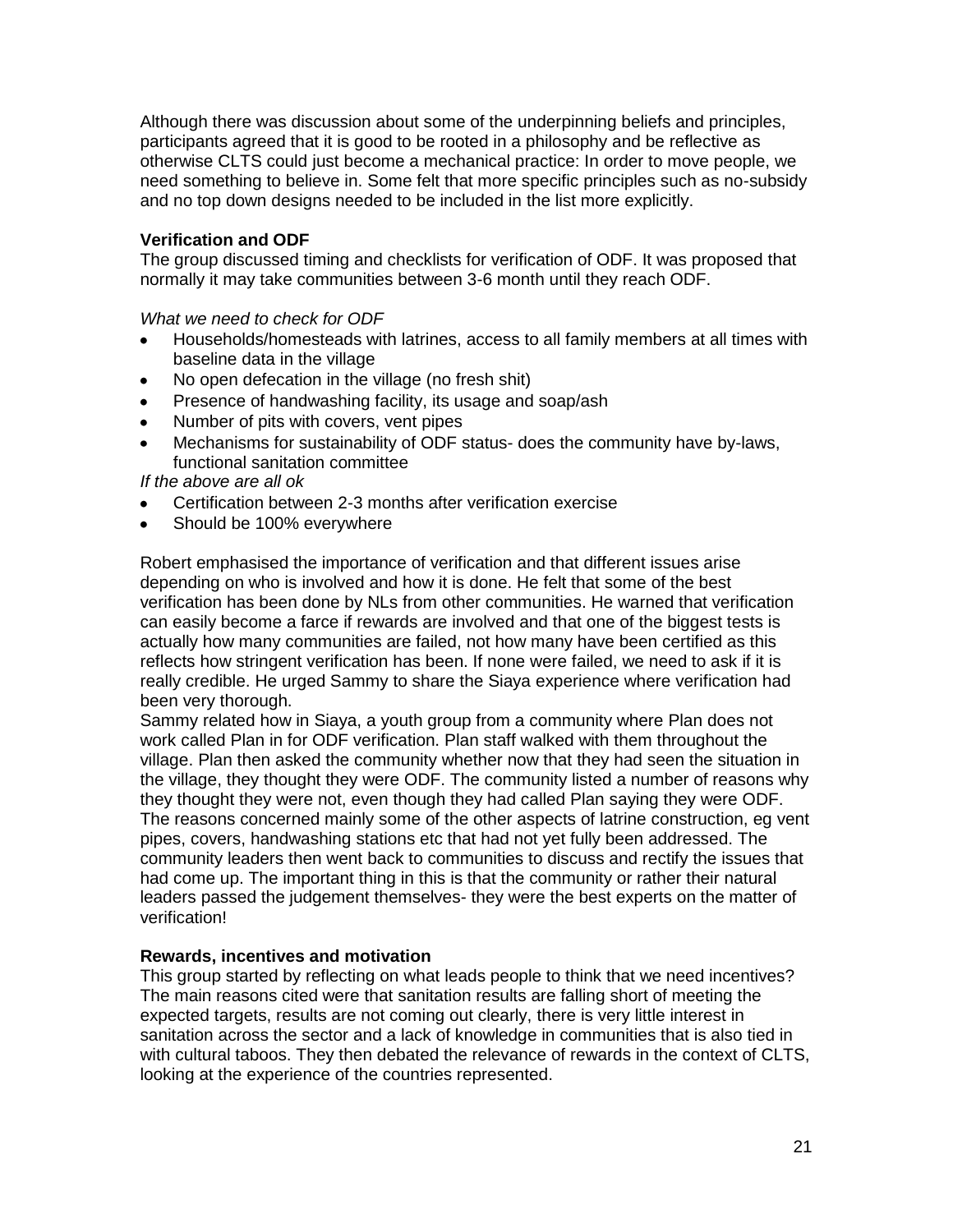## *What are the issues*

- Sanitation results have so far fallen short of bringing results (eg MDGs)
- The traditional approach (national campaign and social mobilization- PHAST) did not facilitate the measurement of results
- Lack of common mechanism to measure the results
- Low interest in sanitation across the sector
- Lack of knowledge in the usage and construction of latrines
- Cultural taboos

## *What drives rewards and incentives?*

- Rewards could help to maintain the interest of local leaders, politicians and the communities after they become ODF
- Help to put sanitation on the agenda of politicians  $\bullet$

## *What is being done*

Tanzania

- Discussion held with local leaders on the type of incentives
- Participatory checklist for competition prepared

## **Mozambique**

- Community Approach for Total Sanitation is used as entry point for communities for hygiene promotion or to reward a community with an additional water point
- Tools to monitor and to sustain ODF status of the communities has been developed (ODF, ODF+ and ODF++) *for more details on this issue please see the Mozambique power point presentation.*
- Documentation of lessons learnt on CLTS and sanitation awards is ongoing

#### *What needs to be done*

- Incentives and rewards should not be an end in itself
- CLTS and rewards/ incentives should be balanced
- There is a need to learn from different experiences such as Tanzania,  $\bullet$ Mozambique and India.
- Rewards and incentives have potential of corrupting CLTS approach, therefore an independent audit involving government, NGOs and cooperating partners should do the verification and certification of ODF villages
- Rewards and incentives can change the attitude of communities so that they  $\bullet$ are more interested in awards rather than sanitation

The group"s presentation was followed by a very heated discussion as the majority of participants felt that rewards and incentives are contrary to CLTS principles.

One participant observed that it is interesting to see that people immediately think of cash incentives when motivation, rewards etc are talked about. He drew attention to other types of incentives such as recognition? The Kenyan delegation felt strongly that no rewards or awards are needed to incentivise communities to get involved in CLTS. In Kenya, even communities that have not been triggered yet are looking forward to ODF status, because they want the minister to visit them- this recognition is the motivation for them. Another Kenyan participant said that it is important to also ensure that there is recognition not only on the national level through the minister but also through chief or the like at local level.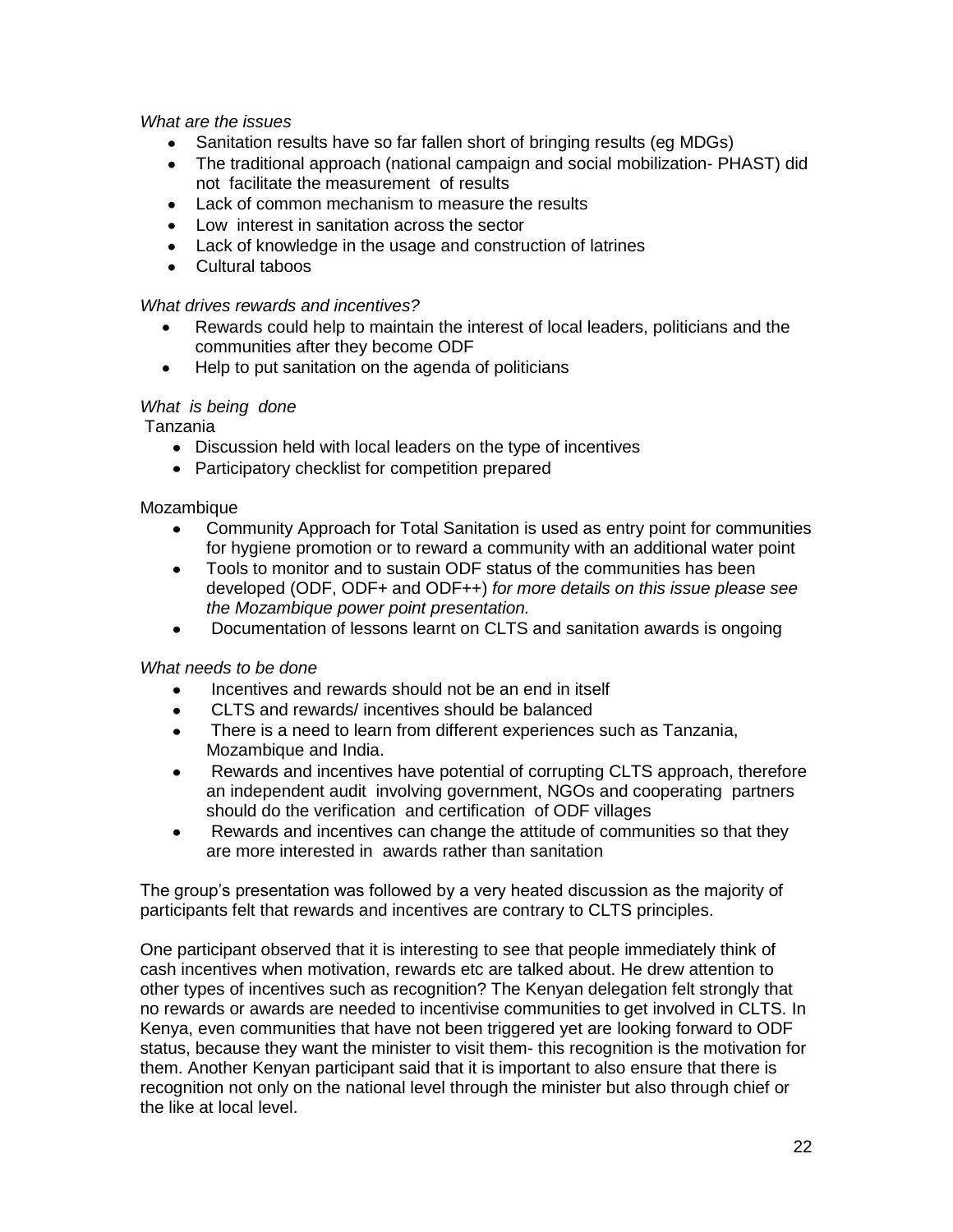Others argued that with CLTS, if it is really community-led, then we cannot have incentives, because then it won"t be community-led but community incentive led instead. There was a strong sense that the community should be motivated enough to develop internal motivating force when faced with the realities of their open defecation and its consequences. Why should rewards be given for something that communities themselves benefit from? If the community understands that the rewards are health benefits then there are no other incentives required. If rewards are given, we are reverting back to the old subsidy system and the associated disempowering mindsets and a culture of dependency.

# **Professional, Personal and Organisational Change**

This topic goes to the heart of the CLTS approach which requires of all of us to examine our professional and personal attitudes. CLTS involves a behaviour change not just on the part of the communities, but also on the part of professionals working with them, whether they are government staff, NGOs, engineers or others.

# *1. PROFESSIONAL*

- Rigidity and sticking to professional training formats disregarding community knowledge and applying standards/guidelines
- Non innovativeness
- Managers wanting things to be done their way
- Prescribing as opposed to consulting/dialogue/learning
- Professional bias and rivalry

# *2. PERSONAL*

- Lack of Self-drive
- Lack of commitment
- Lack of passion
- Suppression by those who don't see value of the initiatives
- Mind-set
- Varied interests (Reward/incentive focused)
- Personal bias
- Misconceptions
- Value additions

# *3. INSTITUTIONAL*

- Competition for resources/recognition
- Weak coordination mechanisms
- Bodily divorcing sanitation/hygiene from water (in allocation of resources)
- Bureaucracy (delays in service delivery)
- Donor conditionality pegged on funding
- Policies/regulations/guidelines not complementing
- Politics
- Institutional capacities are varied

# *4. WHAT IS BEING DONE*

- Current innovations being introduced in training institutions (CLTS, is one of them)
- Orientation, on-job training, hands on ++ for practising professionals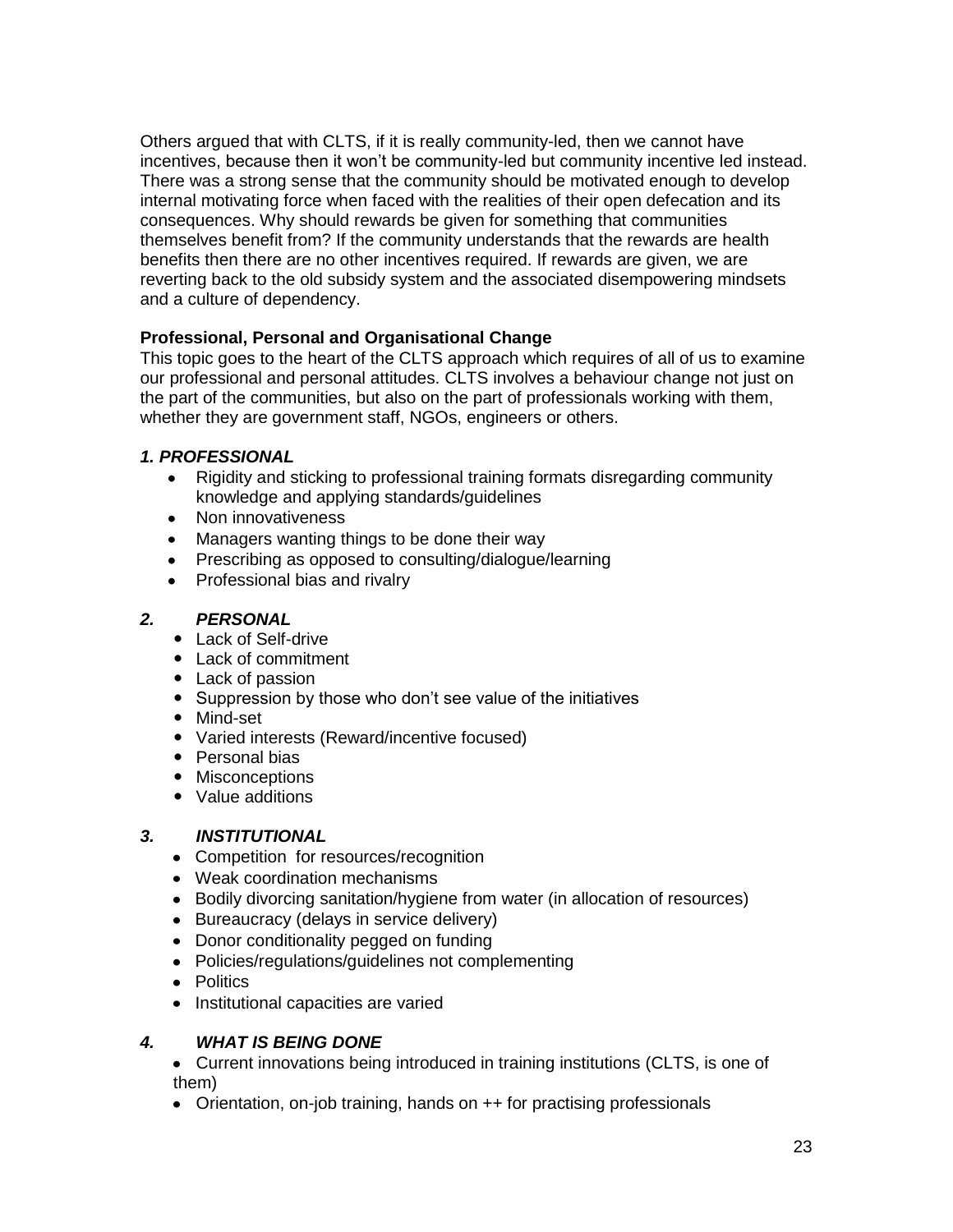- Legal frame works/policies/strategies being put in place
- Coordination fora for sharing & learning
- Networking & Advocacy (Resource centres & Websites)
- Institutional reforms & mandates in all sectors
- Evidence based research and documentation
- Law enforcement

## *5. WHAT NEEDS TO BE DONE*

- Conducting stakeholders' analysis (SWOT) for synergy
- Scaling up CLTS implementation
- Identifying &mobilising relevant resources
- Recognising & involving relevant institutions in CLTS scale up (Govt, CSOs, NGOs, CBOs Private sector & Community)
- Soliciting/ Advocating for political will/support
- Developing/reviewing policies/guidelines/strategies to incorporate CLTS
- Reviewing relevant training curricula to include CLTS and other participatory methodologies
- Reviewing relevant training curricula to include CLTS and other participatory methodologies
- Reviewing existing participatory tools to incorporate CLTS
- Conducting a cost benefit analysis
- Conducting cost benefit studies
- Organising learning events

## *6. BY WHOM*

- Government as key player
- NGOs
- Communities
- Public Sector
- Academic Institutions
- Research Institutions
- Partners in Development
- Private sector

During the discussion that followed the group"s presentation, the question of donor mindsets and their focus on targets and numbers of latrines arose. Participants wondered how to best convince donors to pay for facilitation and training rather than hardware as this involves a huge organisational mindset change. It was proposed that we need to get donors to understand the timeframe required for CLTS implementation and how this fits with targets, in order to avoid pushing or using rewards to achieve things quickly whilst missing out on quality and leaving the community behind in terms of ownership and sustainability. It was suggested that there is a need to talk about a national coordinating forum for CLTS and also a kind of coordination forum for donors so that they understand CLTS better. Most donors are more conversant with water and when it comes to sanitation, they may not understand that some things are not physical (hardware, latrines, etc) and require a different kind of approach.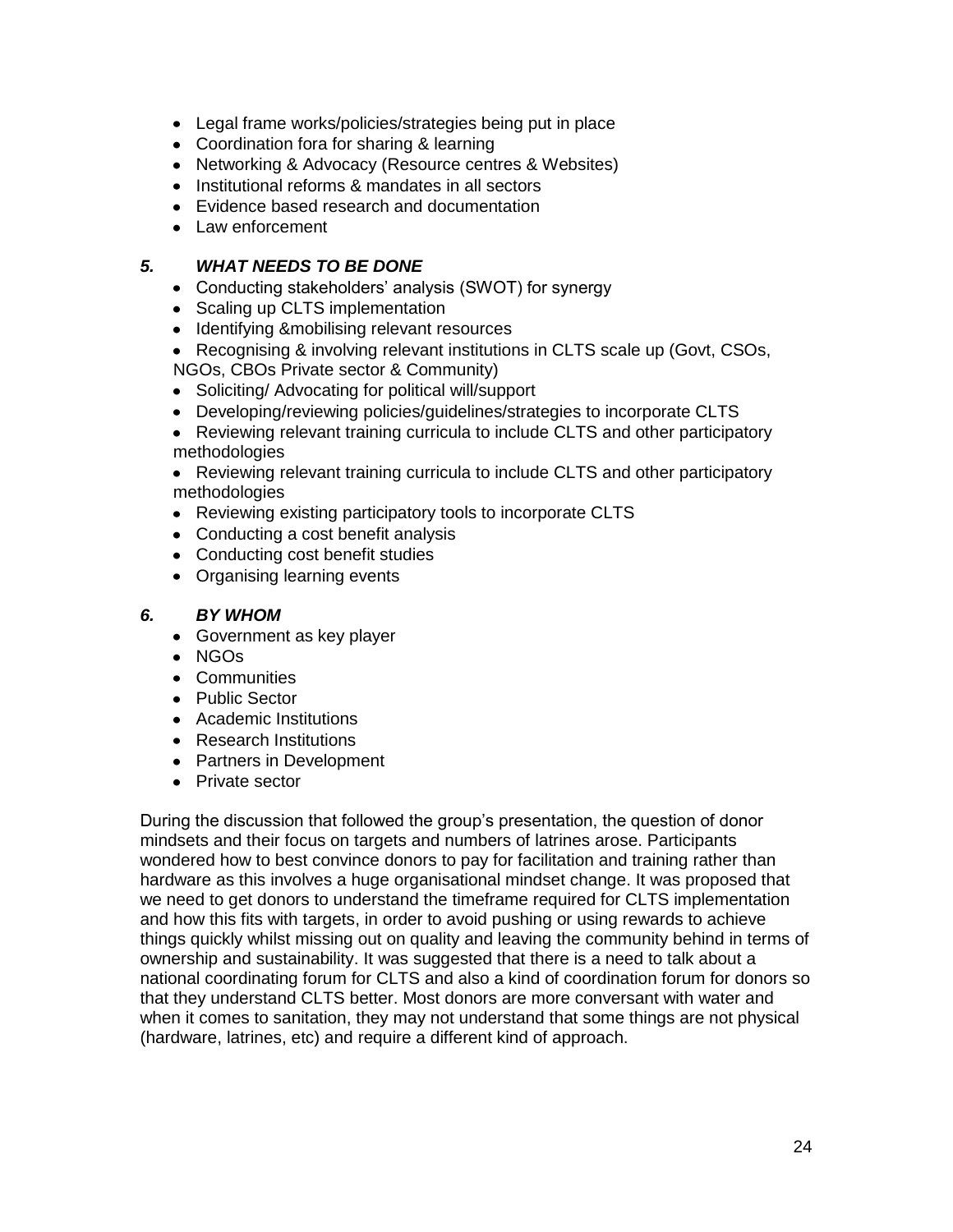Robert encouraged participants to share their experiences of taking someone who is sceptical into the field either to go through training or participate in triggering as this often is the turning point and can make passionate champions out of opponents.

It was also pointed out that donors get better value for money with CLTS. This is something that needs to be better documented and elaborated. One participants argued that with CLTS less money is needed but that we are stuck with the big budgets given by donors. However, Robert asked whether we are really making sure that donors are not throwing a lot of money into the wrong areas of sanitation and forcing us to go for costly alternatives that are not in line with the principles of CLTS? He emphasised that it is not just the donors that are to blame for this culture but also NGOs who are keen to get money from donors.

As the discussions had focused mainly on the organisational mind change required, Petra stressed that we also need to focus much more on the personal sphere. It is easy to tell other people that they need to change but the hardest bit is to change ourselves. Therefore we need to constantly reflect on whether we are really doing what is in accordance with CLTS, or whether, even if we are CLTS supporters, we are also falling back into teaching mode, are telling communities how things need to be done etc

## **Going to Scale: Quality of training and facilitation**

## **What are the issues?**

- As more and more interest is generated in the CLTS approach, how do we meet the need for good quality facilitators?
- As the approach spreads how do you ensure there is follow up and support capacity and Monitoring and Evaluation mechanisms?
- Scale up at national level how do we get all concerned actors to buy into the approach? Advocacy / communication at national level is crucial if scale up is to be a achieved!
- Facilitation is key to CLTS how do we ensure that the quality is maintained? Examples given of participants at trainings who were very poor facilitators.
- Who gets trained?
- Who decides who is a "good facilitator",
- Excellent facilitators are not always available

# **What is being done?**

- In Nigeria the rural water supply and sanitation agency is responsible for monitoring  $\bullet$ and collating
- Zambia used a three pronged approach to facilitation (and monitoring) with civic,  $\bullet$ traditional and technical leaders - this was found to be effective in making sure all bases were covered.
- At each level from village to district there are structures in place that are used to  $\bullet$ monitor quality (e.g. school clubs report, sanitation action group, who report to village headmen grouping of that zone and upwards to the district) – *NB* these are *existing* structure not parallel systems

## **What needs to be done? Facilitation and Training**

Government need to be in the driving seat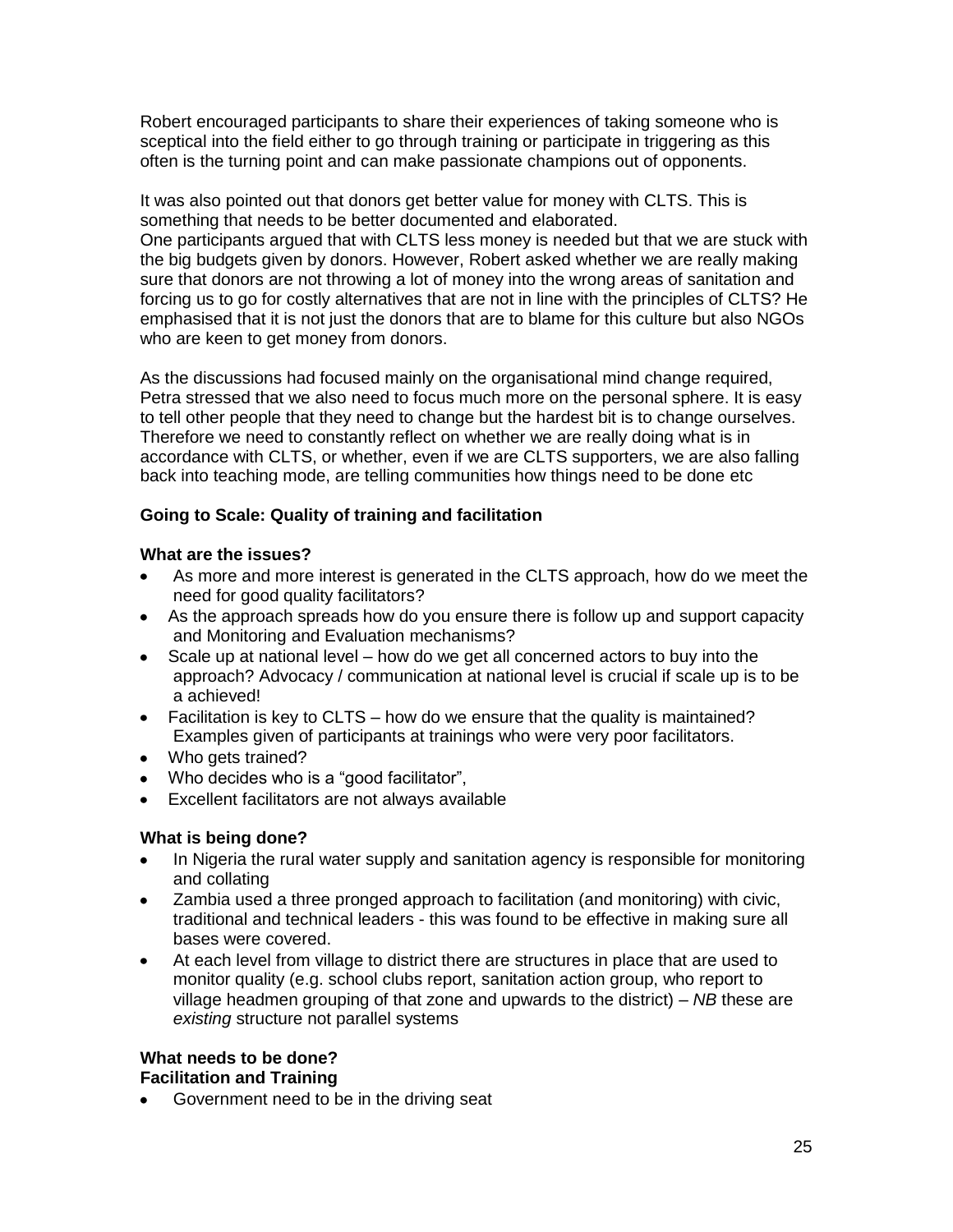- Work within existing (government) structures
- $\bullet$ Champions need to be identified within institutionsthey cannot be external consultants: Possibilities of

*One lesson above all else is that the success of CLTS depends on passionate, committed champions. The challenge and opportunity lies in finding, encouraging and supporting these champions. (Robert Chambers)*

periodic regional trainings (such as the UNICEF / Plan trainings in 2008)

- Network / list of regionally available trainers (including natural leaders)
- Training in Public Health Institutions for graduating students to build a cadre.
- Involve combination government counterparts, NGO partners etc in trainings to build human resource base
- Regional information sharing network on who is doing what where what training are coming up, to allow for other countries to participate
- Trainings must be hands on and must be accompanied, minimum length of training 5 days
- Peer reviews and quarterly reflection meetings
- Good practice and innovations need to be captured and shared
- Allow room for doubt during trainings
- Regional, accessible information hubs upcoming trainings, good practice, documentation etc
- 

## **Other**

- **Costing**  $\bullet$
- Documentation and dissemination of CLTS
- Identify entry points and opportunities for raising profile e.g. world toilet day
- Developing a media strategy keep CLTS in the news
- Exchange visits (districts)
- Collaboration between stakeholders

Who are we monitoring for? Is the fear that communities will "go it alone" really a concern or is it related to institutions not wanting to let go, or wanting too much control?

## **Participatory M&E, Action Research and Documentation**

## *What are the issues?*

All the different country experiences need to be documented. There is no need to repeat the mistakes conducted in Bangladesh or other areas. We should learn from them. The baseline information is critical. We need to know the starting level. Where are we? Monitoring is so huge. You can"t go out counting the number of toilets in the whole district?

# *Where are we?*

M& E is being carried out but still not enough.

## *What is being done now?*

- Community maps, triggering reports
- Stakeholders Community health workers, Chiefs, Village CLTS committees, Village headmen.

*Areas of monitoring (Numbers, access, knowledge, attitudes and practices)*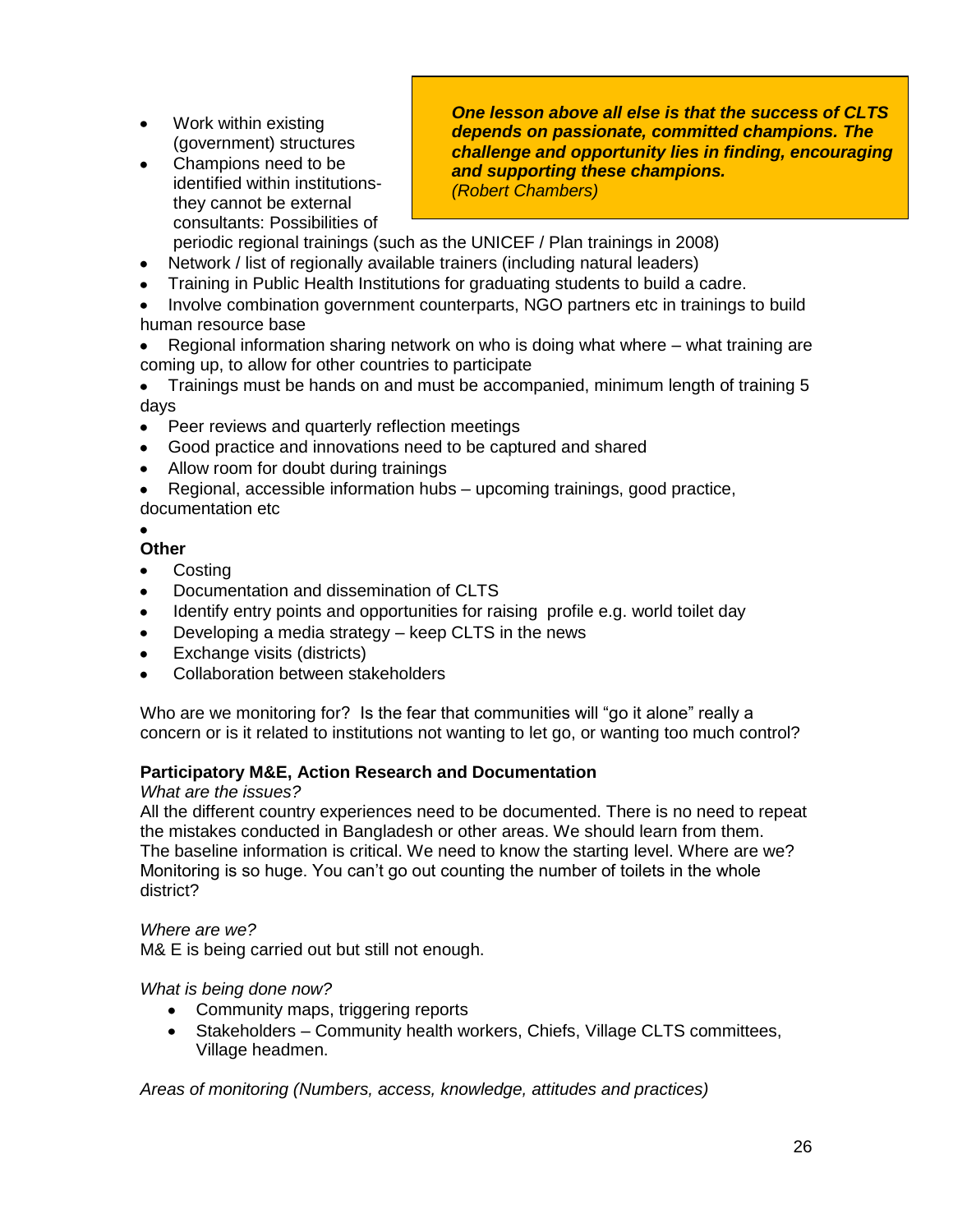- Number/Access/use of toilets
- Hand washing/hygiene practices
- Water quality (at technical level)
- Health –especially WATSAN data (right from dispensary level)
- The CLTS process (what stage, successes, setbacks)
- Verification process (traditional levels)

| Where?                |                                                                     |
|-----------------------|---------------------------------------------------------------------|
| <b>LEVELS</b>         |                                                                     |
| Sub-village           | Register                                                            |
| Village               | Register                                                            |
| <b>Health centres</b> | Health data (HMIS) - Water quality                                  |
| Communities (S)       | (Outcomes---Hardware, Behaviour change)<br><b>CLTS</b> coordinators |
| Wards                 |                                                                     |
| <b>District</b>       | <b>District Coordinators</b>                                        |
| Region/Province       |                                                                     |
| National              |                                                                     |

*Areas for Action-Learning Research.*

- Impact of CHWS on CLTS on the process
- Sustainability of different approaches
- Action-learning research at all levels (pre-triggering, triggering, post triggering and scaling up).
- Training follow up on quality, impact and number of communities that are ODF.
- How different is CLTS compared to other approaches.
- Behaviour change –impact on other areas of open discussion of shit.
- **Sustainability of behaviour communication messages.**
- Role of women/children in CLTS
- Mix with other approaches i.e. PHAST, Sanitation Marketing
- **EXECUTS** in schools, institutions and public places
- The cost-benefit analysis of sanitation compared to cost of medical care.
- **Livelihoods options for CLTS.**

*Documentation.*

- Currently inadequate but CLTS is still new and therefore under development.
- Practitioners need information/experience from diverse geographical and cultural  $\bullet$ backgrounds.
- CLTS website  $\bullet$
- Need to spread the word locally in villages, eg through Chief, town crier, local  $\bullet$ media/health centres
- Varied media for promotion, videos, posters, publicity.  $\bullet$
- Tailor make information to different audiences and their needs

Subsequent discussion touched on new tools for monitoring that have become available such as *Google Earth* which could potentially be very good for monitoring and advocacy.

Participants agreed that it is crucial to be honest when sharing experiences. It is important to not only talk about successes but also where and why CLTS hasn"t worked as this is where we can learn the most. It was also pointed out that it is good practice to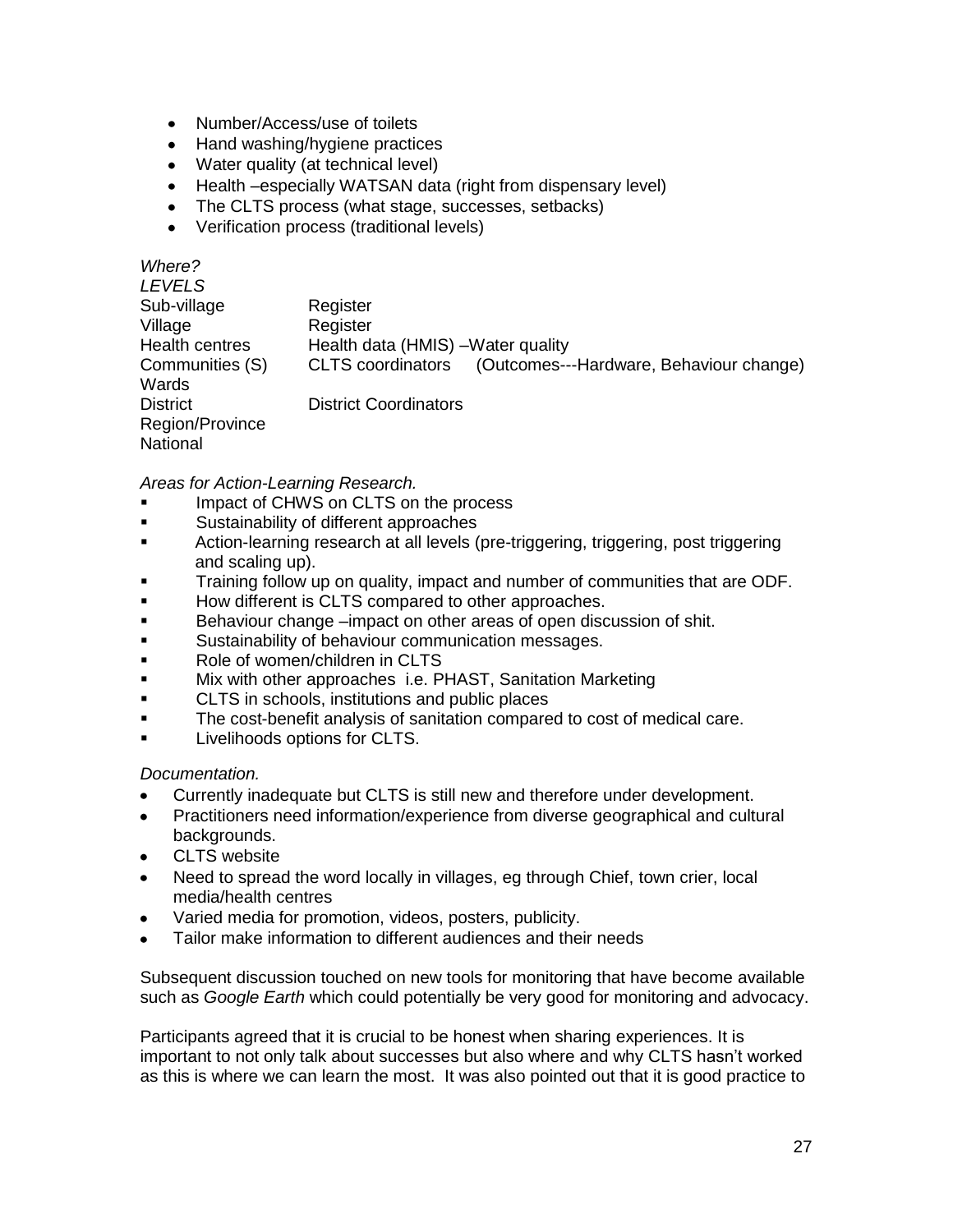share information not only with others but also with the communities themselves and to ask them what the most significant changes have been.

## *PREPARATION FOR FIELD VISITS*

In preparation for the field visits to five different communities on Thursday 12<sup>th</sup> of March, staff from the District Health Office in Msambweni and Kwale.

*Njenga Ndiba*, the DPHO of Msambweni gave an overview of CLTS (*see also powerpoint at* <http://www.slideshare.net/secret/dRnDy9YTpM0MyH>*)* in the district where CLTS was introduced in April 2008 in Fikirini village. The triggering was initially not effective as it did not generate fear, shame and disgust. The faecal material used for the triggering had been dry and been mistaken for sand.

Subsequently three other villages were triggered in November 2008. The latest status of these villages is that none are yet ODF but 126 latrines are under construction which is an increase of 87 latrines. Latrine coverage as of February 2009 is 31.5%.

**"Whatever the community identifies as a priority, they will be able to do."** *Njenga Ndiba*

Njenga touched upon the challenges that Msambweni is facing, citing various physical

conditions such as loose soils, rocky areas and high water tables as well the high dependency created by past development programmes, the restraints of limited resources for follow up and monitoring and the size of villages which are quite large and therefore sometimes difficult to manage.

He told the story of how communities had asked to be given tools for digging because of the rocky soil conditions. District health office staff had confronted them and asked how they dug the wells that they have. Did they get help for those? It emerged that the

communities already have tools to do deal with the rocky soil, for instance, a method involving the use of fire and water to wear down the rock. Similarly, when someone dies, they are buried in the ground and the rocky soil does not seem to pose a big problem then, so it should not be a problem when it comes to latrine construction. This illustrates how the community can and needs to come up with their own solutions in order not

"Mr. Sanitation in Kenya no longer hikes lifts to attend development agenda meetings in the community. He no longer rides in vehicles such as subsidies or luxurious models called HANDOUTS. He now has his own vehicle which makes him command RESPECT at the community development meeting…

#### *A BRAND NEW CLTS*

*Njenga Ndiba , DPHO Msambweni, Kenya*

to once again create a dependency on NGOs or Ministry of Health staff or others.

Njenga finished with some ideas for ways forward, including the mainstreaming of CLTS into the District Health Office's community strategy. He said it was vital to mobilise follow up and monitoring of triggered villages from sector partners and local sources. Msambweni aims to trigger at least 15 villages in 2009.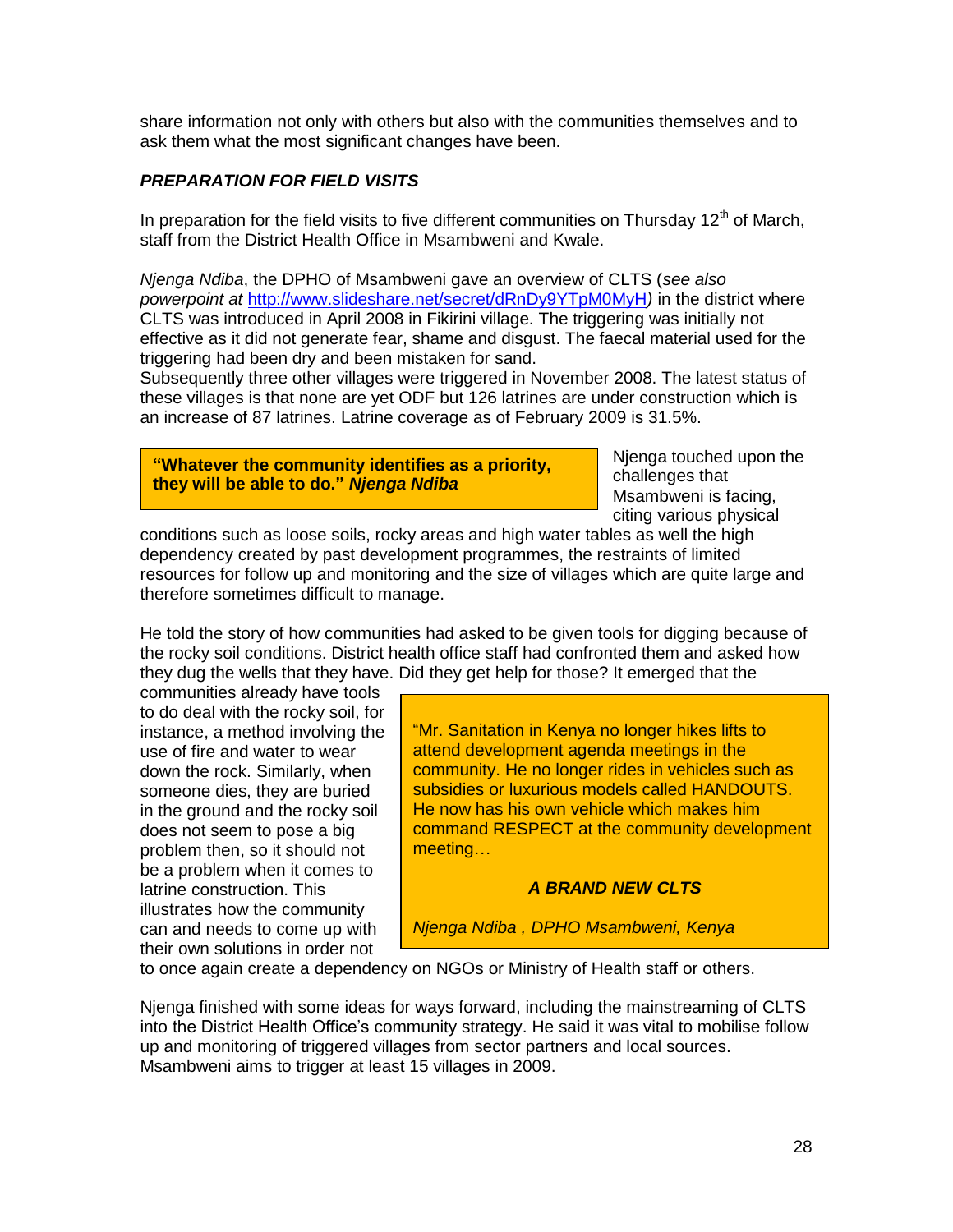*Redempta Muendo*, SPHO of Kwale told the story of CLTS in her district. (*see also powerpoint at* <http://www.slideshare.net/secret/fPcCSLvgY2xXBy>*)* CLTS was introduced last year. District health officers had been introduced to CLTS by Plan staff and accompanied them into the field to see triggering, before being trained in the approach.

Kwale has a population of 144,534 and sanitation coverage lay at 42.7% in July 2007. The challenge that has been set by the Ministry of Public Health is a 5% improvement. Efforts are being supported by the District Health Management Team, the District

Executive Committee, Plan Kwale and Aga Khan Health Services.

Redempta explained that social status data is being collected, starting with community members who have gone to school. Once these groups have been reached, it is easier to work out how to

*Communities are being told: "you do it how you think it is right as it is you who does not want to eat shit" (eg regarding what materials they have to use for latrine construction etc)*

*Redempta Muendo*

reach others. When chiefs and teachers have to explain why they do not have a latrine, a sense of shame and embarrassment is created.

Plan Kwale, in collaboration with the District Health Office have developed a monitoring form that tracks the number of latrines before and after triggering as well as ODF status. Data flows from CLTS committee or Community Health Workers to Public Health staff at dispensary level via division to the district on a monthly basis. 19 villages have been triggered so far, two of which have reported ODF. Another 11 villages have shown an interest in CLTS. *For detailed statistics of progress in the different villages, see powerpoint.*

The workshop was honoured to have two Natural Leaders from the area present on the days before and after the field visits. Jimmy and Eliakim from Kilifi told the story of their involvement. In their area, CLTS had started through a youth training workshop which Plan held in October 2008. Participants came from 7 villages and went on to trigger 3 villages. They spoke of the ways in which CLTS boosts the community"s behaviour change through self discovery and how it built on the tradition of communal cultivation of cultivation when the rainy season comes. This system had been adapted for latrine building, so that people went to one homestead to work on a latrine, then moved on to the next. One of the main challenges Jimmy and Eliakim identified is seasonality, eg when cultivation time arrives, people often abandon latrine construction. The activities these two Natural Leaders are involved in are part of a youth group funded by DFID and represent another aspect of CLTS, with community members not NGOs or government taking the lead.

## *Day 4: 12th March 2009*

On the fourth day of the workshop, Thursday  $12<sup>th</sup>$  March, participants had the opportunity to visit communities in Kilifi and Kwale district and observe the progress that has been made with CLTS. The villages visited are all at different stages of implementation and ODF:

#### *Villages visited*

*Mpendakula*, Kililfi: CLTS implementation in progress *Chumani*, Kilifi : Triggering has been done by youth *Ngamani*, Kilifi : ODF certification already achieved *Mazumalume*, Kwale: ODF verification to take place during the visit *Mabokomi* (in Majoreni), Kwale: Triggering to take place during the visit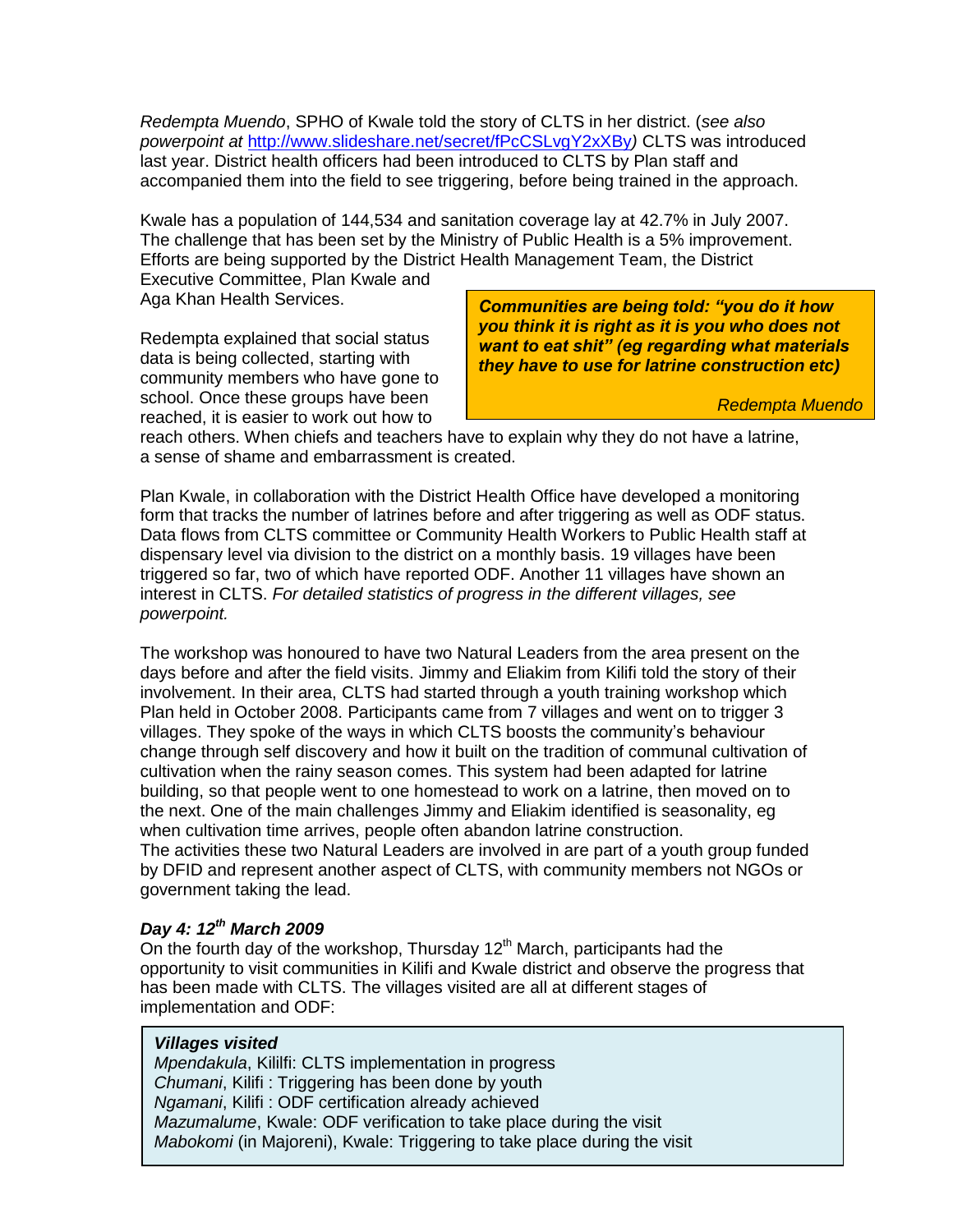After the field visits, participants reported back what they had picked up and reflected on the lessons for their own work as well as possible recommendations for Kilifi, based on their own country"s experience. Some of the lessons and recommendations are listed in the table below.

| <b>Lessons</b>                                              | <b>Recommendations</b>                           |
|-------------------------------------------------------------|--------------------------------------------------|
| Public Health Workers had a role                            | CLTS builds on any existing initiatives          |
| Elders effective                                            | Continuous follow up                             |
| Varied designs                                              | <b>Need Natural Leaders</b>                      |
| Quick impact of ODF (hospital complains)                    | Other problems to be tackled                     |
| From sanitation to other activities                         | Be careful about gatekeepers                     |
| CHW from village went to triggering and                     | Facilitators to clarify their roles before going |
| then inspired village on her own- their                     | to the community in order to avoid confusion     |
| earlier training was important                              |                                                  |
| Engage most of the population especially                    | Health workers not to use their own targets      |
| women                                                       | as this dilutes the meaning of CLTS              |
| Be clear at rapport stage                                   | Find better ways of engaging women               |
| Take out gatekeepers (chief)                                | Integrate children and take their roles          |
| Children analysed separately and                            | Make informal seating arrangements, not          |
| presented back                                              | high table                                       |
| Outsiders can make triggering more                          | Avoid expectations, eg from outside groups       |
| difficult, should not be a big group,                       |                                                  |
| situation should be natural                                 |                                                  |
| In triggering seize opportunities                           | <b>Mentor facilitators</b>                       |
| Be clear about purpose (we have come to                     | Pre-triggering is important                      |
| learn)                                                      |                                                  |
| Unfavourable when a history of help (VIP                    | Ensure that setting is natural (observers and    |
| latrines)                                                   | visitors may distort)                            |
| Committee regular meetings and minutes                      | Give minimum guidelines for action plan          |
| that team sees                                              |                                                  |
| Customs can change: in laws do now                          | Choose favourable conditions                     |
| share                                                       |                                                  |
| Stick and string to show latrine is                         | Ensure gender balance in committee               |
| free/occupied                                               |                                                  |
| Self help group can be significant                          | Emphasise hygiene in triggering                  |
| Immediate temporary measures can be                         | Villages should be given around 3 months         |
| taken after triggering                                      | after verification to work on what is not right  |
| Seasonality                                                 | Train NLs in hygiene                             |
| Clearing bushes near households                             | Support to maintain momentum                     |
| Continuous triggering ('how many shit in                    | Locations do own planning for spread             |
| the open today?'                                            |                                                  |
| 'Aim properly' sign                                         | Latrine covers needed for ODF                    |
| Soils used for building walls etc                           | Transfer map to paper or board for               |
|                                                             | monitoring                                       |
| Recognise difficulties and sacrifices of<br>natural leaders | CLTS as entry point, empowerment,                |
|                                                             | community decides                                |
| Kilifi Town is sharing process and                          | Continuous triggering                            |
| potential of urban CLTS                                     |                                                  |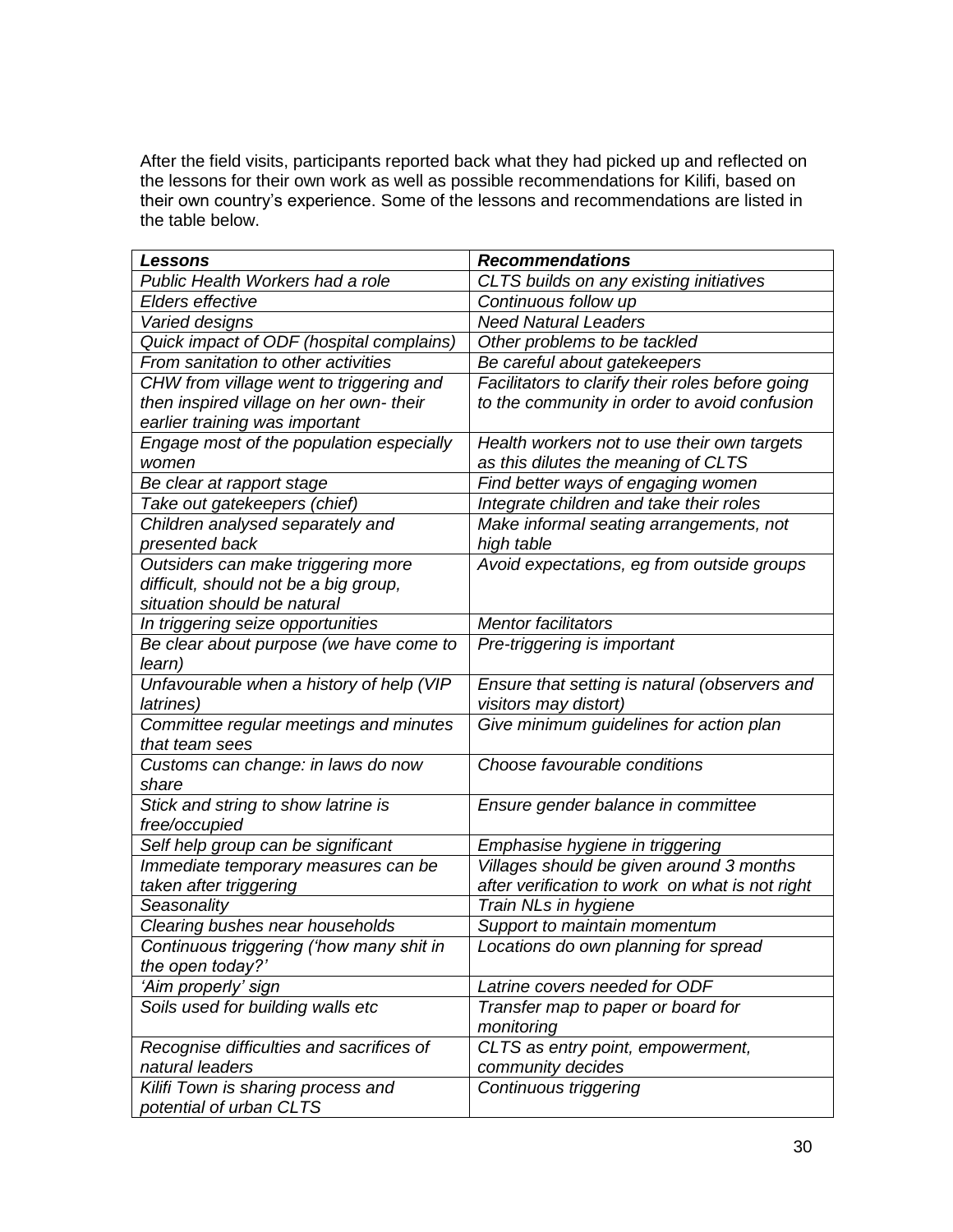| <b>Build on successes</b> | Encourage ash/soap                                       |
|---------------------------|----------------------------------------------------------|
| Inter-community exchange  | Siting with care- water supplies/wells (30<br>metres)    |
| Don't give up             | Relate to ringworm and other diseases as<br>well         |
|                           | Vent pipes- explore (bamboo)                             |
|                           | Trigger hamlet by hamlet                                 |
|                           | Explore arborloo                                         |
|                           | A bicycle for natural leaders to move around             |
|                           | <b>Reflection with Natural Leaders</b>                   |
|                           | Develop monitoring with/by community                     |
|                           | When? Ask them!                                          |
|                           | Pre-triggering                                           |
|                           | Apprenticeship of facilitators (they                     |
|                           | accompany other experienced facilitators and             |
|                           | watch, then get to try themselves and are                |
|                           | mentored, gradually building up skills and<br>knowledge) |

# **Sharing of experience in Homa Bay** (*see also powerpoint at*

[http://www.slideshare.net/secret/giI6gpE5K8arAT\)](http://www.slideshare.net/secret/giI6gpE5K8arAT)

*Philip Otieno* from Plan presented an overview of the uptake and progress with CLTS in Homa Bay.

Three trainings had taken place for Plan staff (July 2007), Ministry of Water and Ministry of Health officials (November 2007) and Assistant Chiefs, Ministry of Health officials and Programme Staff (September 2008), training a total number of 72 people. 16 Villages have been triggered in Homa Bay so far.

However, as Philip reported, the challenges that emerged in the process showed that there were a number of wrong assumptions:

- 1. Good triggering will result in rapid adoption of the concept by the community.
- 2. CLTS only needs to be ignited and it will spread like bush fire in the community.
- 3. To achieve quick results CLTS should be rolled out in as many villages as possible.
- 4. The sanitation committee formed after CLTS trigger can on their own oversee the attainment of ODF status in their village.
- 5. GOK personnel will enthusiastically support CLTS efforts.

Some of the main challenges for CLTS in Homa Bay had included the poor soil conditions such as collapsing soil or hard rock. It had also been found that there were a number of widows, old men and women who were unable to put up latrines and that cultural issues had also surfaced and obstructed latrine building. The latter included taboos concerning the use of the same latrine by in-laws. The presence of large areas of uncultivated land available for open defecation had also obstructed progress with CLTS. The programme found that the Ministry of Public Health had not been giving the necessary support. Moreover, some community members did not prioritize latrine construction and others still expected to receive subsidy from external donors to put up latrines. It was found that competing needs such as hunger changed people"s priorities and moved latrine construction a long way down the list.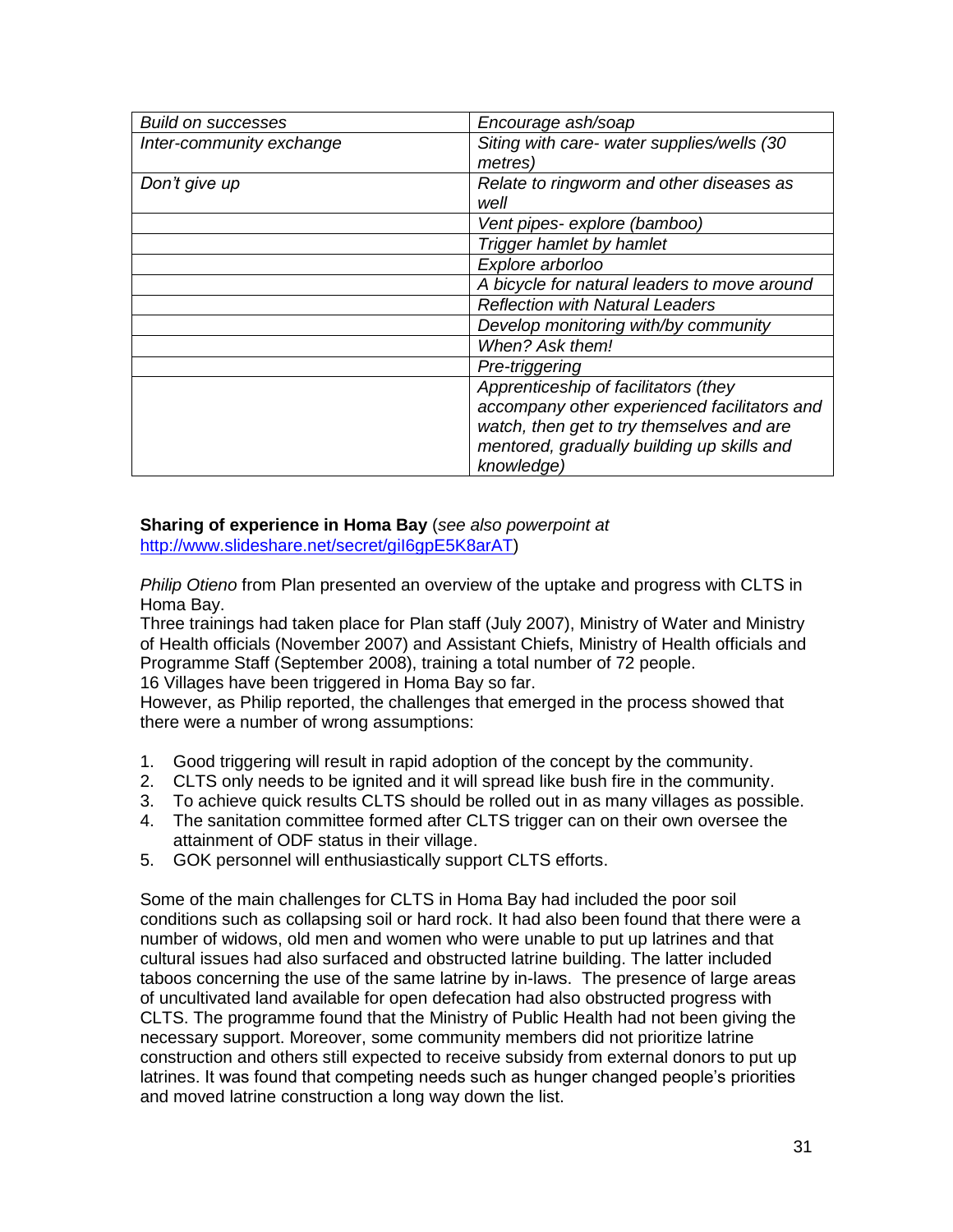Nevertheless, Philip also had some achievements to share. The rate of open defecation has decreased slowly as the awareness of the harmful effects of open defecation has increased. The CLTS "effect" has spilled over to some neighboring villages, who are in turn putting up latrines. In some communities, solidarity groups have formed to support each other in digging pits.

- Water borne diseases incidences have reduced. This they have confirmed from the reported cases at the nearest health facility.
- During funerals community members make it a priority to provide sanitary facilities
- Use of ashes to contain bad smell and flies
- School children appreciate good sanitation practice
- Innovative ways of human waste treatment by community members (use of dry cells)

Building on lessons learned, Philip closed his presentation by suggesting ways forward. The programme"s progress so far had shown how important follow-up by all stakeholders is for achieving any meaningful results in CLTS. Therefore, it makes sense to trigger only as many villages as the programme staff can follow up with in a meaningful way. Continuous encouragement and support for the sanitation committee was also seen as crucial. Inter-community exchange visits can serve as a powerful tool in influencing community members that have not done well in improving their latrines. Philip suggested that one way of dealing with non-cooperation of Public Health staff if to engage other relevant departments. Holding regular workshops with different sanitation stakeholders can provide good learning opportunities.

Philip closed by emphasising that CLTS is not a quick fix to the sanitation problem and requires patience, commitment and determination but has great potential for turning around the problem of open defecation.

## **Country Action Plans**

Participants returned to their country groups to develop action plans for their organisation and country.

## **Closing remarks and reflections**

*Robert Chambers* used the words of Barack Obama, famous son of the region, to summarise his feelings at the end of the 5 day workshop: "Yes we **CAN**"(**C**hampions, **A**llies and **N**etworking/**N**atural Leaders).

*Chief Macha* from Zambia proposed the analogy that "a child is born in Africa, that child is CLTS, let us hope it grows to ODF" Sammy Musyoki from Plan Kenya emphasised that the best way for CLTS to move forward and spread is not through more manuals and guidelines or through expensive training events but through seeing and doing it in practice, going through the process: **"Shit itself is the manual"**.

and asked everyone present to talk to at least one person when they returned to their own country and to spread the word about CLTS.

*Amsalu Negussie* reflected that CLTS had started with a big ambition and that we have come far but haven"t yet reached our goal. He felt that CLTS is a movement that is moving fast but not yet founded on knowledge. He emphasised the need for deep-rooted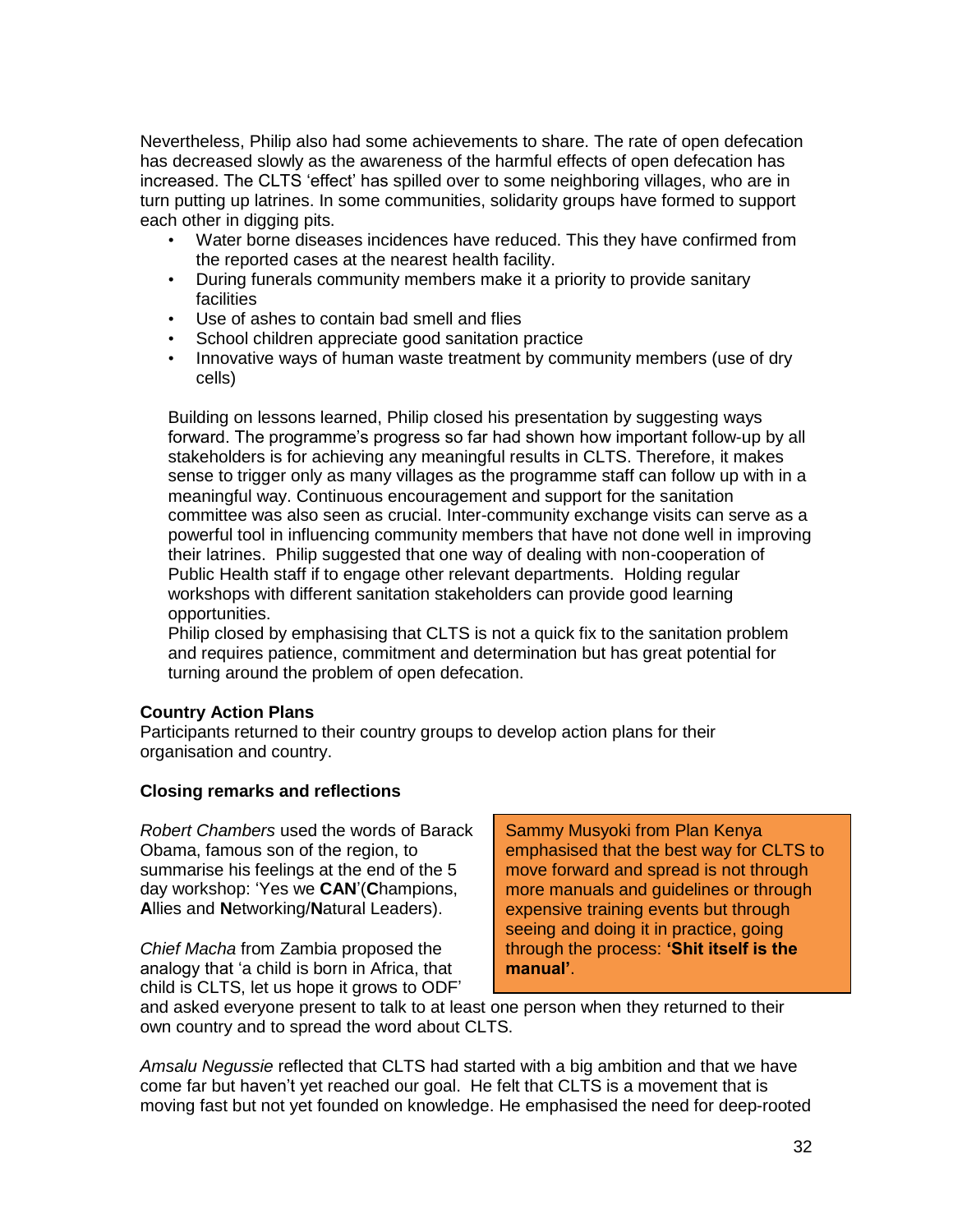action research to know more and proposed that IDS has an important role to play not only in networking and action research but in working with African institutions to develop action research together and to institutionalise it. The aim, he said, was to develop a knowledge based foundation for CLTS, global recognition and acceptance by all.

*Jacqueline Jumbe* and *Salim Mvurya* thanked everyone and assured participants that their feedback is going to help improve CLTS in Kenya. They suggested that CLTS is a social movement now, with different levels of adoption and many challenges, but that it is precisely this which makes community development beautiful. For the, the critical question now is how CLTS can also address other sectors in development beyond sanitation, eg poverty.

All participants acknowledged and thanked the two Natural Leaders who were present, *Jimmy* and *Eliakim*, who represented all the communities in Kwale and Kilifi, who had opened their gates to the workshop participants during the field visits. Special thanks was also given to the government*,* who, as Robert Chambers put it, had shown us "what good work can be done by government".

*John Kariuki* closed the workshop saying that this had been a wonderful event, well organised and active throughout.

#### *Annexes*

*Annex 1: Participants List Annex 2: International Glossary of Shit Annex 3: Useful Resources on CLTS*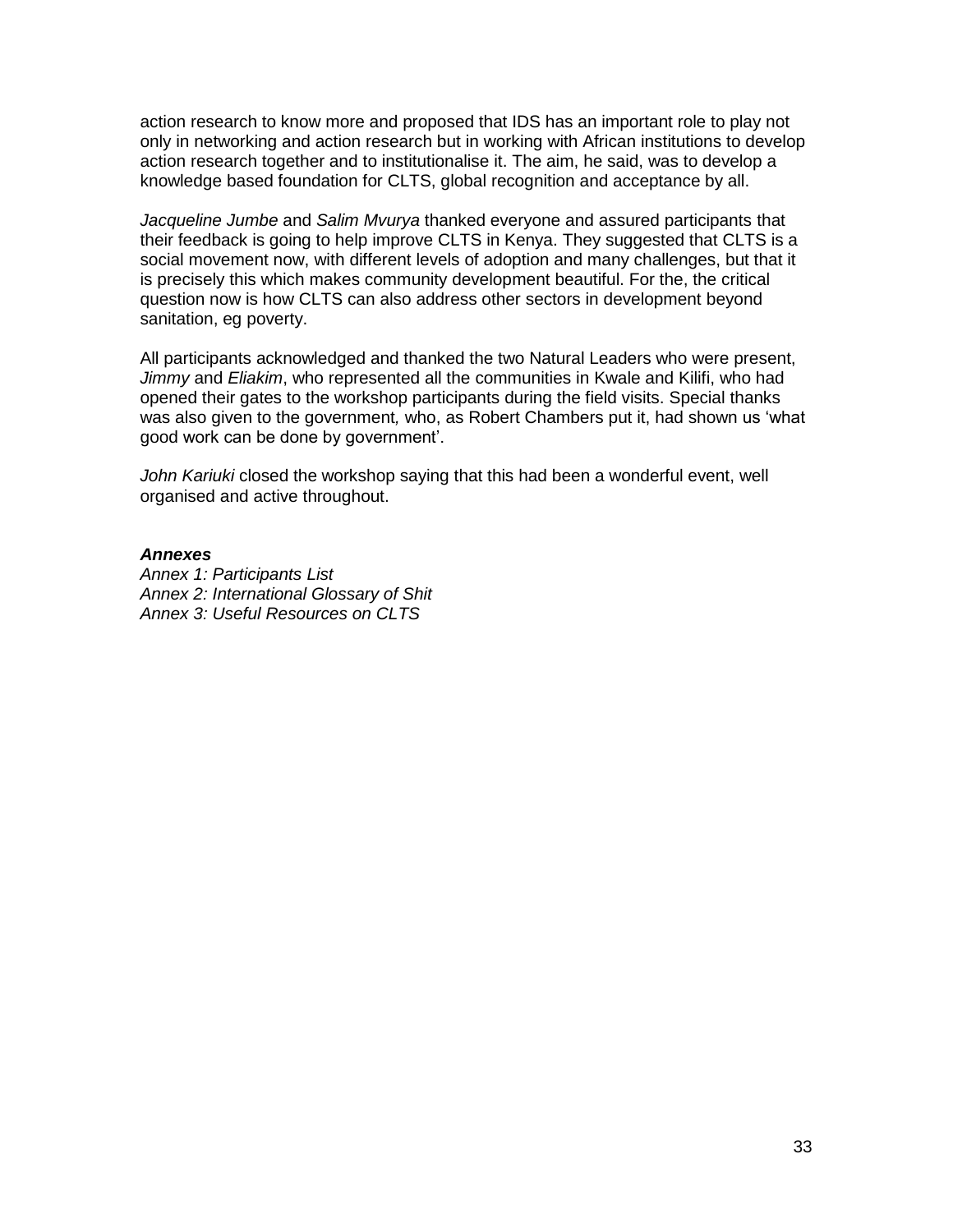# *Annex 1: List of Participants*

| <b>Name</b>                                   | <b>Organisation</b>                                    | <b>Country</b>    | <b>Email</b>                                           |
|-----------------------------------------------|--------------------------------------------------------|-------------------|--------------------------------------------------------|
|                                               |                                                        |                   |                                                        |
| <b>Abebe Guluma</b>                           | <b>Ministry of</b><br><b>Water</b><br><b>Resources</b> | <b>Ethiopia</b>   | abebeguluma1@yahoo.com                                 |
| <b>Ada Oko-Williams</b>                       | <b>WaterAid</b>                                        | <b>Nigeria</b>    | AdaOko-<br><b>Williams@wateraid.org</b>                |
| <b>Americo Muianga</b>                        | <b>UNICEF</b>                                          | <b>Mozambique</b> | amuianga@unicef.org                                    |
| <b>Amos M Ndenge</b>                          | <b>Ministry of</b><br>Health, Kilifi                   | Kenya             | mwandenge@yahoo.com                                    |
| <b>Amsalu Negussie</b>                        | <b>Plan RESA</b>                                       | Kenya             | Amsalu.Negussie@plan-<br>international.org             |
| <b>Cate Nimanya</b>                           | <b>Netwas</b>                                          | Uganda            | cnimanya@gmail.com                                     |
| <b>Catherine Munyao</b>                       | <b>MOPHS</b>                                           | Kenya             | cm_mumbua@yahoo.com                                    |
| <b>Chief Macha (Leonard</b><br>Munasanga)     | <b>Government</b><br><b>Republic of</b><br>Zambia      | Zambia            | c/o pharvey@unicef.org                                 |
| Dr. Kesete Araia Tekie                        | <b>Ministry of</b><br><b>Health</b>                    | <b>Eritrea</b>    | c/o dproudfoot@unicef.org<br>and via Yirgalem and Saba |
| <b>Edwin Adenya</b>                           | <b>UNICEF</b>                                          | <b>Zambia</b>     | eadenya@unicef.org                                     |
| <b>Fanuel Odhiambo</b>                        | <b>SNV</b>                                             | Kenya             | ofanuel@yahoo.co.uk                                    |
| <b>Frank Marita</b>                           | Plan                                                   | Kenya             | Frank. Marita@plan-<br>international.org               |
| <b>Innocent Sifuna</b>                        | <b>MOPHS</b>                                           | Kenya             | innocentmunyefu@yahoo.co<br>$\mathbf{m}$               |
| <b>Isaak Meharezghi</b><br><b>Ghebrehiwet</b> | <b>Ministry of</b><br><b>Health</b>                    | <b>Eritrea</b>    | isaakmeh@yahoo.com                                     |
| Jacqueline Jumbe                              | Plan                                                   | Kenya             | Jacqueline.Jumbe@plan-<br>international.org            |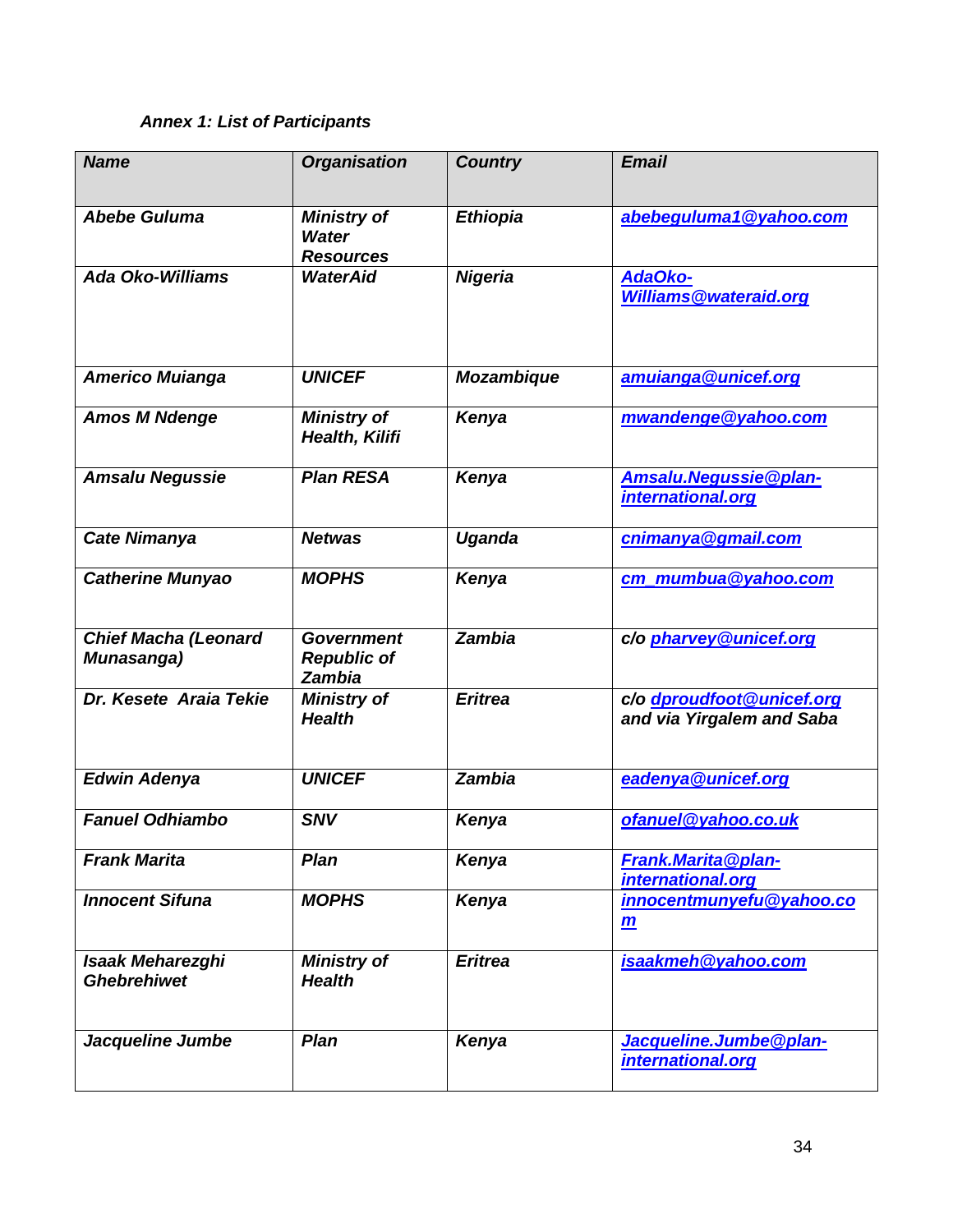| <b>Jane Bevan</b>        | <b>UNICEF West</b><br>and Central<br><b>Africa Regional</b><br><b>Office</b>       | <b>Senegal</b>    | jane bevan@hotmail.com;<br>jbevan@unicef.org;           |
|--------------------------|------------------------------------------------------------------------------------|-------------------|---------------------------------------------------------|
| Jane Nyaketcho           | Plan                                                                               | <b>Uganda</b>     | Jane. Nyaketcho@plan-<br>international.org              |
| Japheth Kipkembai        | <b>SNV</b>                                                                         | Kenya             | japhethl@yahoo.com                                      |
| <b>Japheth Mbuvi</b>     | <b>World Bank</b>                                                                  | Kenya             | Jmbuvi@worldbank.org                                    |
| John Kariuki             | <b>MOPHS</b>                                                                       | Kenya             | kariukijg@yahoo.com                                     |
| Joyce Ndesamburo         | <b>SNV</b>                                                                         | <b>Tanzania</b>   | jndesamburo@snvworld.org                                |
| <b>Juvencio Nhaule</b>   | <b>World Vision</b>                                                                | <b>Mozambique</b> | juvencio nhaule@wvi.org                                 |
| <b>Kamau Njoroge</b>     | Plan (Kwale)                                                                       | Kenya             | Njoroge. Kamau @plan-<br>international.org              |
| <b>Leonard Mukosha</b>   | <b>Ministry of</b><br>Health,<br><b>Government</b><br><b>Republic of</b><br>Zambia | <b>Zambia</b>     | c/o pharvey@unicef.org                                  |
| <b>Martin Hinga</b>      | <b>Plan</b>                                                                        | Kenya             | <b>Martin.Hinga@plan-</b><br>international.org          |
| Njenga Ndiba             | <b>Ministry of</b><br><b>Public Health</b><br>and Sanitation                       | Kenya             | dmohmsambweni@yahoo.co<br>m.<br>dphomsambweni@yahoo.com |
| Otai John Justin         | <b>Ministry of</b><br><b>Health</b>                                                | Uganda            | jjotai@yahoo.ca                                         |
| <b>Petra Bongartz</b>    | <b>IDS</b>                                                                         | UK                | P.Bongartz@ids.ac.uk                                    |
| <b>Philip Otieno</b>     | Plan                                                                               | Kenya             | Philip.Otieno@plan-<br>international.org                |
| <b>Phyllis Polong</b>    | <b>Nosim Women</b><br>Organization -<br>Kajiado                                    | Kenya             | polongphyllis@yahoo.com                                 |
| <b>Redempta Mwendo</b>   | <b>MOPHS</b>                                                                       | Kenya             | redym5@yahoo.com                                        |
| <b>Renatus Rwehikiza</b> | Plan                                                                               | <b>Tanzania</b>   | Renatus.Rwehikiza@plan-<br>international.org            |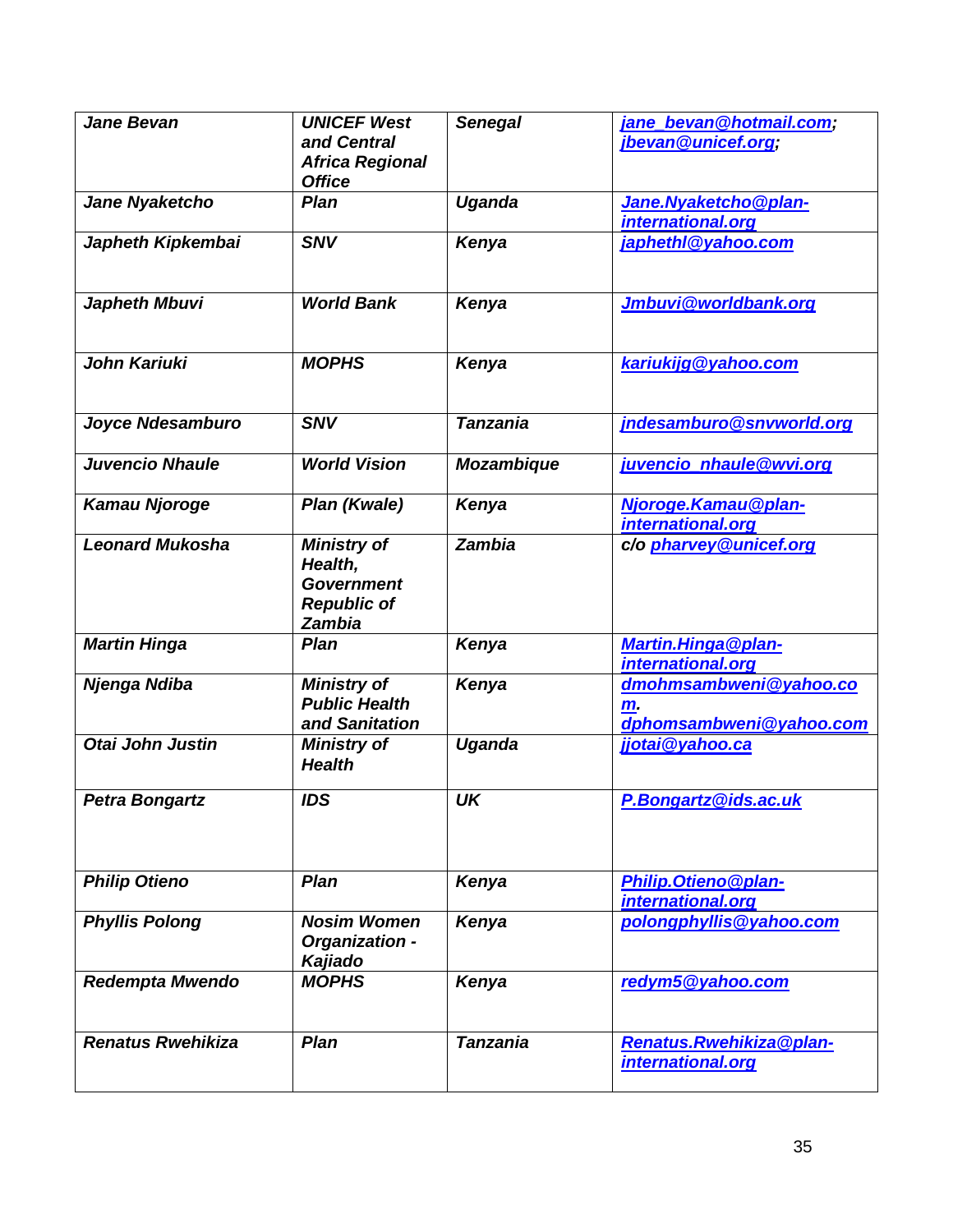| <b>Richard Nyirishema</b>            | <b>Netherlands</b><br><b>Development</b><br><b>Corporation</b><br>(SNV) | <b>Rwanda</b>     | rnyirishema@snvworld.org                                              |
|--------------------------------------|-------------------------------------------------------------------------|-------------------|-----------------------------------------------------------------------|
| <b>Robert Chambers</b>               | <b>IDS</b>                                                              | <b>UK</b>         | R.Chambers@ids.ac.uk                                                  |
| Rostina Baptista<br><b>Massingue</b> | <b>National</b><br>Directorate of<br><b>Water</b>                       | <b>Mozambique</b> | rostinabaptista@dnaguas.gov<br>$.mz$ ;<br>rostinabaptista@yahoo.com.b |
| Saba Brhane                          | <b>Ministry of</b><br><b>Health</b>                                     | <b>Eritrea</b>    | saba-brhane@yahoo.com                                                 |
| <b>Sammy Musyoki</b>                 | Plan                                                                    | Kenya             | Samuel.Musyoki@plan-<br>international.org                             |
| <b>Samuel Mutono</b>                 | <b>WSP-Af/World</b><br><b>Bank</b>                                      | Uganda            | smutono@worldbank.org                                                 |
| <b>Sophie Hickling</b>               | <b>UNICEF</b>                                                           | Kenya             | shickling@unicef.org                                                  |
| Stella Tungaraza                     | Plan                                                                    | <b>Tanzania</b>   | Stella. Tungaraza@plan-<br>international.org                          |
| <b>Stephen Osingo</b>                |                                                                         | <b>SNV Kenya</b>  | Sosingo@snvworld.org                                                  |
| <b>Tobias Omufwoko</b>               | <b>UNICEF</b>                                                           | Kenya             | tomufwoko@yahoo.com                                                   |
| <b>Ulemu Chiluzi</b>                 | Plan                                                                    | <b>Malawi</b>     | <b>Ulemu.Chiluzi@plan-</b><br>international.org                       |
| Victor Kinyanjui                     | <b>UNICEF</b>                                                           | Sierra Leone      | vkinyanjui@unicef.org                                                 |
| <b>Yalew Tizazu</b>                  | Plan                                                                    | <b>Ethiopia</b>   | Yalew.tizazu@plan-<br>international.org                               |
| <b>Yirgalem Solomon</b>              | <b>UNICEF</b>                                                           | <b>Eritrea</b>    | yisolomon@unicef.org                                                  |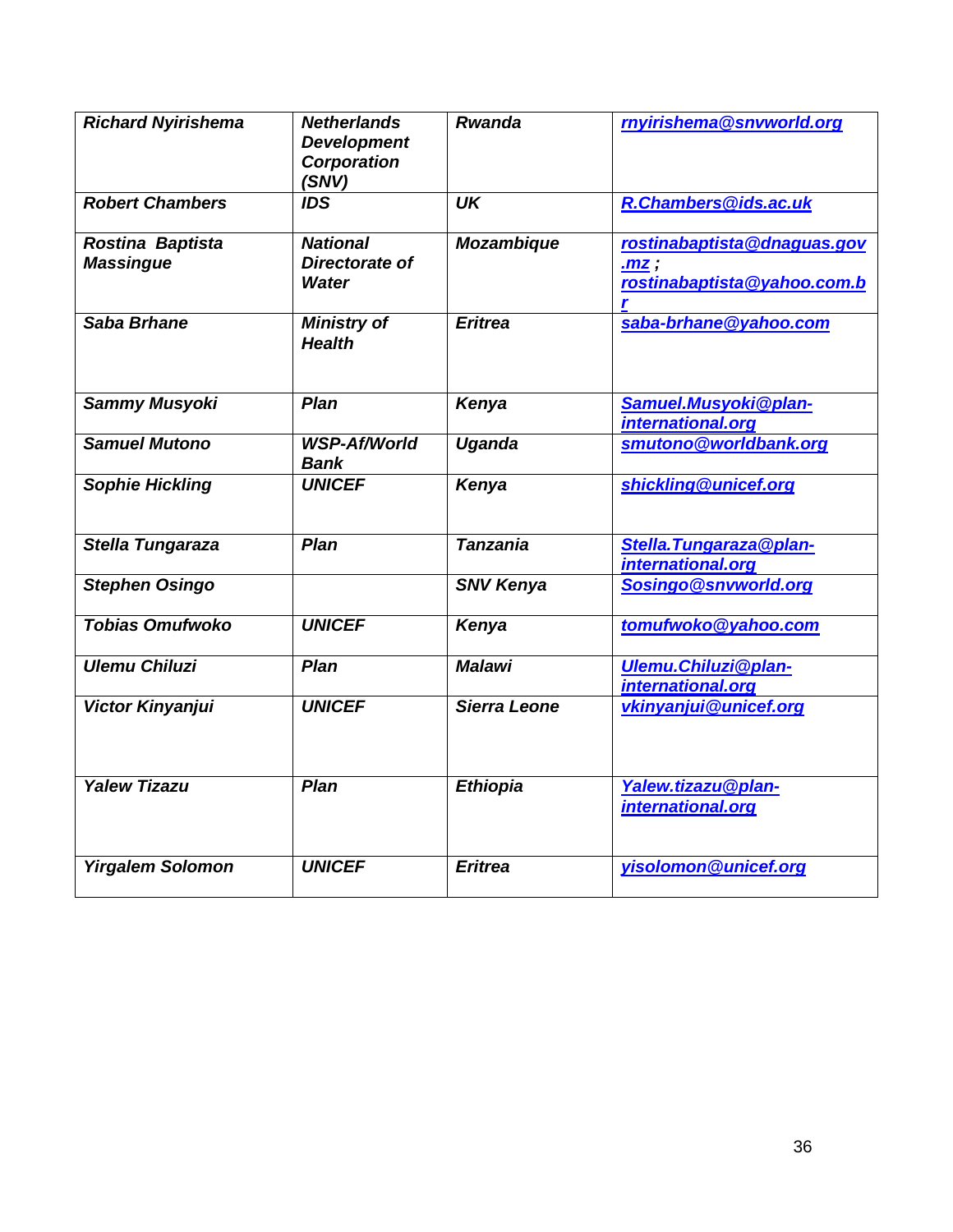| Word            | Language       | <b>Country</b> |  |
|-----------------|----------------|----------------|--|
| Mai             | Kikamba/Kikuyu | Kenya          |  |
| Mavi            | Kiswahili      | Kenya          |  |
| <b>Bbi</b>      | Luganda        | Uganda         |  |
| <b>Ngachin</b>  | Turkana        | Kenya          |  |
| Kamafwi         | <b>Bukusu</b>  | Kenya          |  |
| Cócó            | Portuguese     | Mozambique     |  |
| Amabi           | Kikisii        | Kenya          |  |
| Mavi            | Kitaita        | Kenya          |  |
| Chieth          | Luo            | Kenya          |  |
| Mavh            | Kiduruma       | Kenya          |  |
| Manyi           | Ehichewa       | Malawi         |  |
| Mavi            | Chitumbuka     | Malawi         |  |
| Are             | Amharic        | Ethiopia       |  |
| Shiya           | Wolaita        | Ethiopia       |  |
| Acin            | Ateso          | Uganda         |  |
| Kaka            | Creole         | Sierra Leone   |  |
| Amazi           | Kiaaya         | Tanzania       |  |
| Kelkel          | Tigriga        | Eritrea        |  |
| Matudzi         | Sena           | Mozambique     |  |
| Matximba        | Shangana       | Mozambique     |  |
| <b>Inkik</b>    | Maasai         | Kenya          |  |
| Amabyi          | Kinyarwahda    | Rwanda         |  |
| Mazi            | Tonga          | Zambia         |  |
| Maafi           | Chagga         | Tanzania       |  |
| Emi             | Idoma          | Nigeria        |  |
| Kaashi          | Hausa          | Nigeria        |  |
| Nshi            | Ibo            | Nigeria        |  |
| Rebam           | Ufia           | Nigeria        |  |
| To be continued |                |                |  |

*Annex 2: International Glossary of Shit*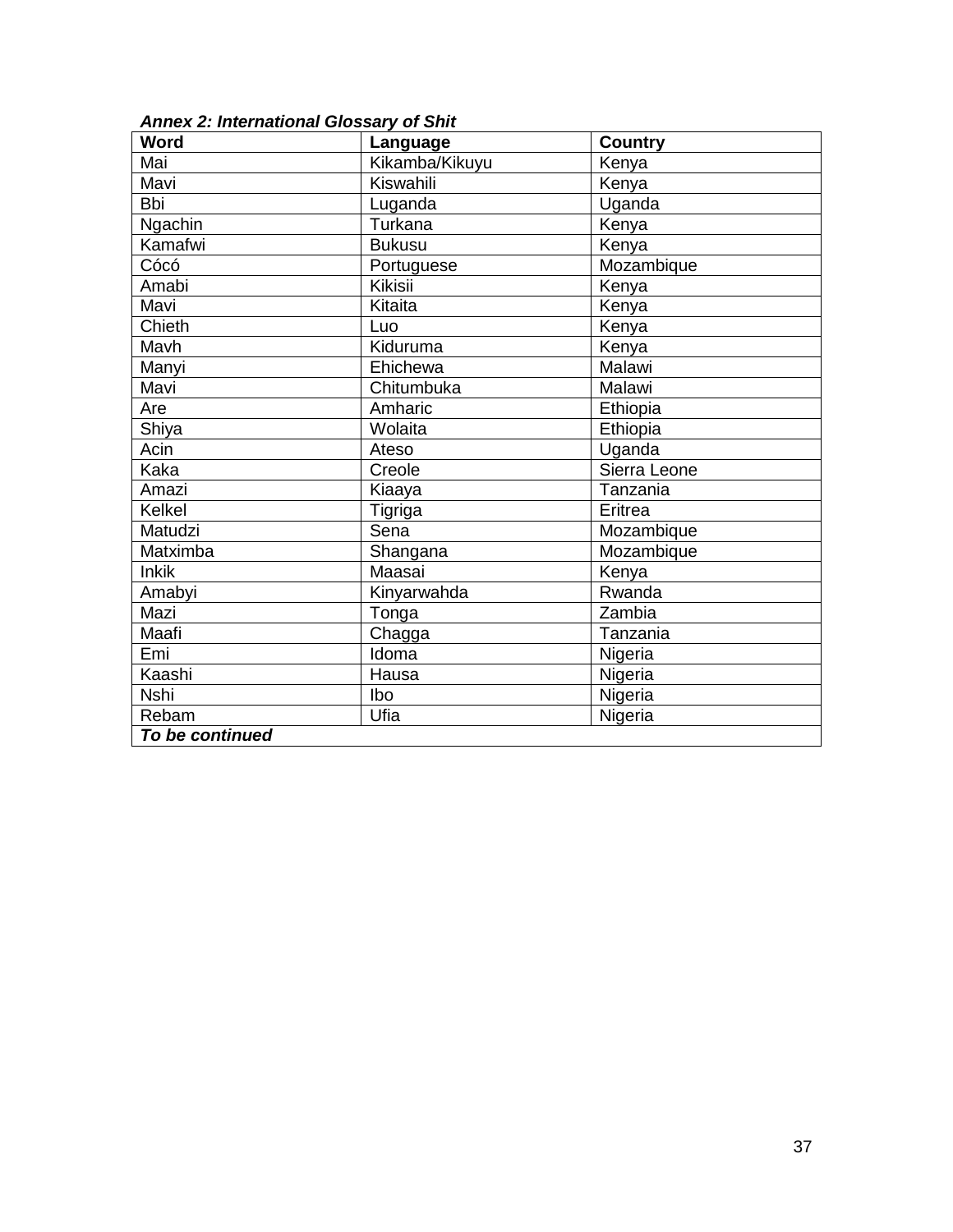## *Annex 3: Useful Resources on CLTS*

#### *CLTS website* **[www.communityledtotalsanitation.org](http://www.communityledtotalsanitation.org/)**

#### *Publications*

*These and many other publications and materials are available to download on the CLTS website. To join the CLTS mailing list and receive updates on new additions to the website as well as any other CLTS-related news, please contact Petra Bongartz [\(P.Bongartz@ids.ac.uk\)](mailto:P.Bongartz@ids.ac.uk)*

Ahmed, Shafiul Ahmed (2009) *Community Led Total Sanitation in Bangladesh: Chronicles of a People's Movement [http://www.communityledtotalsanitation.org/resource/community-led-total-sanitation](http://www.communityledtotalsanitation.org/resource/community-led-total-sanitation-bangladesh-chronicles-people-s-movement)[bangladesh-chronicles-people-s-movement](http://www.communityledtotalsanitation.org/resource/community-led-total-sanitation-bangladesh-chronicles-people-s-movement)* 

Bongartz, Petra (2009) One Day Sharing and Learning Workshop on Community-Led Total Sanitation (CLTS), Delhi 17<sup>th</sup> November 2008, Workshop Report. [http://www.communityledtotalsanitation.org/resource/sharing-and-learning-workshop](http://www.communityledtotalsanitation.org/resource/sharing-and-learning-workshop-sacosan-iii-report)[sacosan-iii-report](http://www.communityledtotalsanitation.org/resource/sharing-and-learning-workshop-sacosan-iii-report)

Bongartz, Petra (2008) "CLTS Sharing and Learning Workshop" at AfricaSan, Durban, South Africa,  $17<sup>th</sup>$  February 2008 [http://www.communityledtotalsanitation.org/story/africasan-2nd-african-conference](http://www.communityledtotalsanitation.org/story/africasan-2nd-african-conference-sanitation-and-hygiene)[sanitation-and-hygiene](http://www.communityledtotalsanitation.org/story/africasan-2nd-african-conference-sanitation-and-hygiene)

Bongartz, Petra (2008) "Community-led Total Sanitation" in *Global Futures- A World Vision Journal on Human Development* 1(2008) pp 19-20. World Vision. <http://www.communityledtotalsanitation.org/resource/improving-sanitation-poor>

Bongartz, Petra (2007) "Community-led Total Sanitation" in *Footsteps 73* December 2007 pp 12-3.Tearfund.

<http://www.communityledtotalsanitation.org/resource/clts-tearfunds-newsletter-footsteps>

Bongartz, Petra (2007) CLTS Workshop at SACOSAN II (Second South Asian Conference on Sanitation), Islamabad, Pakistan, 19<sup>th</sup> September 2006. [http://www.communityledtotalsanitation.org/story/2nd-south-asian-conference-sanitation](http://www.communityledtotalsanitation.org/story/2nd-south-asian-conference-sanitation-sacosan-2-1-day-clts-workshop)[sacosan-2-1-day-clts-workshop](http://www.communityledtotalsanitation.org/story/2nd-south-asian-conference-sanitation-sacosan-2-1-day-clts-workshop)

Chambers, Robert (2009) *Going to Scale with Community-Led Total Sanitation: Reflections on Experience, Issues and Ways Forward*. IDS Practice Paper. Brighton: IDS

[http://www.communityledtotalsanitation.org/resource/going-scale-community-led-total](http://www.communityledtotalsanitation.org/resource/going-scale-community-led-total-sanitation-reflections-experience-issues-and-ways-forward)[sanitation-reflections-experience-issues-and-ways-forward](http://www.communityledtotalsanitation.org/resource/going-scale-community-led-total-sanitation-reflections-experience-issues-and-ways-forward)

Chambers, Robert (2008) *Durban remarks: Lessons learned with CLTS*, 19<sup>th</sup> February 2008.

[http://www.communityledtotalsanitation.org/story/africasan-2nd-african-conference](http://www.communityledtotalsanitation.org/story/africasan-2nd-african-conference-sanitation-and-hygiene)[sanitation-and-hygiene](http://www.communityledtotalsanitation.org/story/africasan-2nd-african-conference-sanitation-and-hygiene)

Deak, Andrew (2008) *Taking Community-Led Total Sanitation to Scale: Movement, Spread and Adaptation*. IDS working Paper 298. Brighton: IDS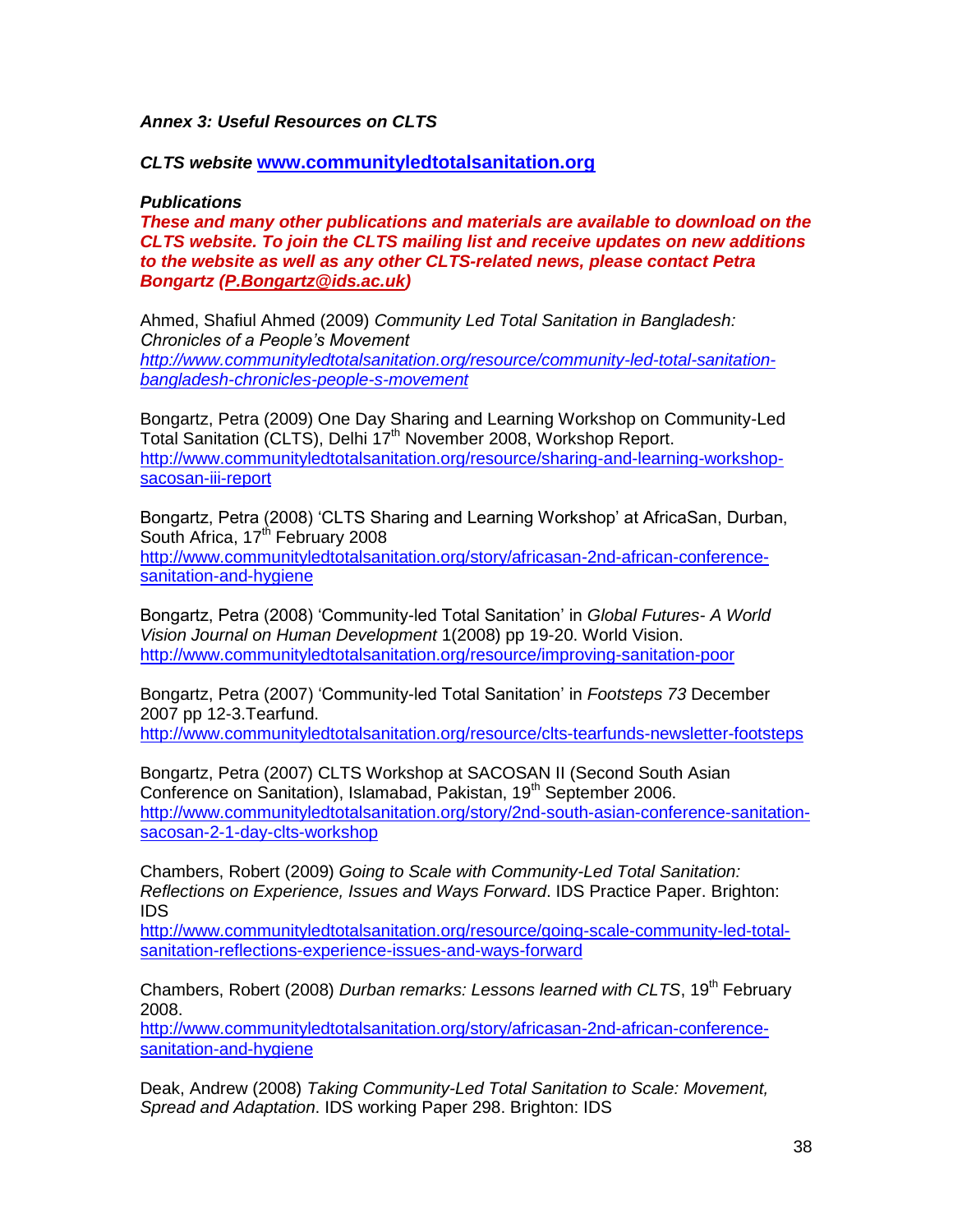[http://www.communityledtotalsanitation.org/resource/taking-community-led-total](http://www.communityledtotalsanitation.org/resource/taking-community-led-total-sanitation-spread-movement-spread-and-adaptation)[sanitation-spread-movement-spread-and-adaptation](http://www.communityledtotalsanitation.org/resource/taking-community-led-total-sanitation-spread-movement-spread-and-adaptation)

Haq, Anowarul and Bode, Brigitta (2009) *Hunger, Subsidies and Process Facilitation: The Challenges for CLTS*

[http://www.communityledtotalsanitation.org/resource/hunger-subsidies-and-process](http://www.communityledtotalsanitation.org/resource/hunger-subsidies-and-process-facilitation-challenges-community-led-total-sanitation-banglad)[facilitation-challenges-community-led-total-sanitation-banglad](http://www.communityledtotalsanitation.org/resource/hunger-subsidies-and-process-facilitation-challenges-community-led-total-sanitation-banglad)

Huda, Enamul (2009) *Profile of Natural Leaders Emerged through Community Led Total Sanitation (CLTS) Approach in Bangladesh (Profile and Market Promotion)* [http://www.communityledtotalsanitation.org/resource/natural-leaders-emerged-through](http://www.communityledtotalsanitation.org/resource/natural-leaders-emerged-through-clts-approach-bangladesh-profile-and-market-promotion)[clts-approach-bangladesh-profile-and-market-promotion](http://www.communityledtotalsanitation.org/resource/natural-leaders-emerged-through-clts-approach-bangladesh-profile-and-market-promotion)

Howes, Mick and Huda, Enamul (2009) Community-Led Total Sanitation and its Successors in Bangladesh: 3 Case Studies

[http://www.communityledtotalsanitation.org/resource/community-led-total-sanitation-and](http://www.communityledtotalsanitation.org/resource/community-led-total-sanitation-and-its-successors-bangladesh-3-case-studies)[its-successors-bangladesh-3-case-studies](http://www.communityledtotalsanitation.org/resource/community-led-total-sanitation-and-its-successors-bangladesh-3-case-studies)

Id21 (2008) *An End to Open Defecation*, Brighton: IDS. <http://www.communityledtotalsanitation.org/resource/end-open-defecation>

IDS (2006) *Favourable and unfavourable conditions for CLTS*. Email questionnaire*,*  October 2006. Brighton: IDS.

[http://www.communityledtotalsanitation.org/resource/favourable-and-unfavourable](http://www.communityledtotalsanitation.org/resource/favourable-and-unfavourable-conditions-community-led-total-sanitation)[conditions-community-led-total-sanitation](http://www.communityledtotalsanitation.org/resource/favourable-and-unfavourable-conditions-community-led-total-sanitation)

Jamasy, Owin and Shatifan, Nina (2009) *CLTS – Learning from Communities in Indonesia*

[http://www.communityledtotalsanitation.org/resource/clts-learning-communities](http://www.communityledtotalsanitation.org/resource/clts-learning-communities-indonesia)[indonesia](http://www.communityledtotalsanitation.org/resource/clts-learning-communities-indonesia)

Joshi, Anuradha (*forthcoming*) *Institutions, Incentives and Politics CLTS in India and Indonesia*. Brighton: IDS. [http://www.communityledtotalsanitation.org/resource/institutions-incentives-and-politics](http://www.communityledtotalsanitation.org/resource/institutions-incentives-and-politics-clts-india-and-indonesia-0)[clts-india-and-indonesia-0](http://www.communityledtotalsanitation.org/resource/institutions-incentives-and-politics-clts-india-and-indonesia-0)

Kar, Kamal with Chambers, Robert (2008) *Handbook on Community-Led Total Sanitation*. London: Plan International (UK). [http://www.communityledtotalsanitation.org/resource/handbook-community-led-total](http://www.communityledtotalsanitation.org/resource/handbook-community-led-total-sanitation)[sanitation](http://www.communityledtotalsanitation.org/resource/handbook-community-led-total-sanitation)

Kar, Kamal and Bongartz, Petra (2006) *Latest Update to Subsidy or Self Respect* (Update to IDS Working Paper 257) Brighton: IDS. [http://www.communityledtotalsanitation.org/resource/latest-update-subsidy-or-self](http://www.communityledtotalsanitation.org/resource/latest-update-subsidy-or-self-respect-update-ids-working-paper-257)[respect-update-ids-working-paper-257](http://www.communityledtotalsanitation.org/resource/latest-update-subsidy-or-self-respect-update-ids-working-paper-257)

Kar, Kamal (2005) *Practical Guide to Triggering Community-Led Total Sanitation (CLTS).* Brighton: IDS.

[http://www.communityledtotalsanitation.org/resource/practical-guide-triggering](http://www.communityledtotalsanitation.org/resource/practical-guide-triggering-community-led-total-sanitation)[community-led-total-sanitation](http://www.communityledtotalsanitation.org/resource/practical-guide-triggering-community-led-total-sanitation)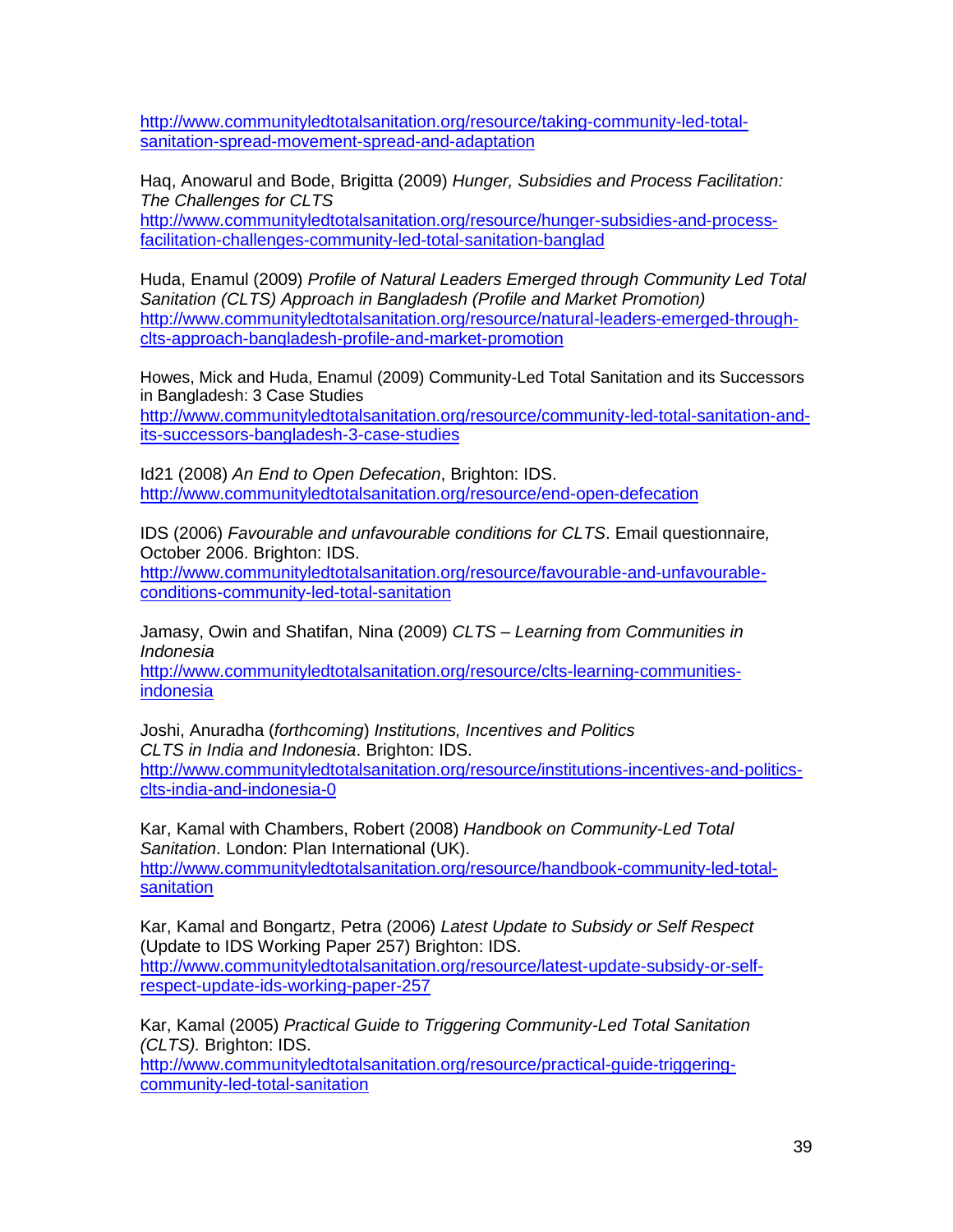Kar, Kamal and Pasteur, Katherine (2005) *Subsidy or self-respect? Community led total sanitation. An update on recent developments.* IDS Working Paper 257. Brighton: IDS. [http://www.communityledtotalsanitation.org/resource/subsidy-or-self-respect-community](http://www.communityledtotalsanitation.org/resource/subsidy-or-self-respect-community-led-total-sanitation-update-recent-developments)[led-total-sanitation-update-recent-developments](http://www.communityledtotalsanitation.org/resource/subsidy-or-self-respect-community-led-total-sanitation-update-recent-developments)

Kumar, Nisheeth and Shukla, J.P. (2009) *Doing CLTS in a Countrywide Program Context in India: Public Good v Private Good* [http://www.communityledtotalsanitation.org/resource/doing-clts-countrywide-program](http://www.communityledtotalsanitation.org/resource/doing-clts-countrywide-program-context-india-public-good-v-private-good)[context-india-public-good-v-private-good](http://www.communityledtotalsanitation.org/resource/doing-clts-countrywide-program-context-india-public-good-v-private-good)

Mahbub, Amina (2009) *Social Dynamics of CLTS: Inclusion of children, women and vulnerable* [http://www.communityledtotalsanitation.org/resource/social-dynamics-clts-inclusion](http://www.communityledtotalsanitation.org/resource/social-dynamics-clts-inclusion-children-women-and-vulnerable)[children-women-and-vulnerable](http://www.communityledtotalsanitation.org/resource/social-dynamics-clts-inclusion-children-women-and-vulnerable)

Mehta, Lyla (*forthcoming*) *Shit Matters: Community-Led Total Sanitation and the Sanitation Challenge for the 21st Century*. Brighton: IDS. [http://www.communityledtotalsanitation.org/resource/shit-matters-community-led-total](http://www.communityledtotalsanitation.org/resource/shit-matters-community-led-total-sanitation-and-sanitation-challenge-21st-century)[sanitation-and-sanitation-challenge-21st-century](http://www.communityledtotalsanitation.org/resource/shit-matters-community-led-total-sanitation-and-sanitation-challenge-21st-century)

Mehta, Lyla and Movik, Synne (forthcoming) *Shit Matters*. Book Manuscript.

Mukherjee, Nilanjana and Nina Shatifan (2009) *The CLTS Story in Indonesia: Empowering communities, transforming institutions, furthering decentralization* [http://www.communityledtotalsanitation.org/resource/clts-story-indonesia-empowering](http://www.communityledtotalsanitation.org/resource/clts-story-indonesia-empowering-communities-transforming-institutions-furthering-decentrali)[communities-transforming-institutions-furthering-decentrali](http://www.communityledtotalsanitation.org/resource/clts-story-indonesia-empowering-communities-transforming-institutions-furthering-decentrali)

Musyoki, Samuel Musembi (2007) "*Sceptics and Evangelists': Insights on Scaling up Community Led Total Sanitation (CLTS) in Southern and Eastern Africa*. Brighton: IDS [http://www.communityledtotalsanitation.org/resource/sceptics-and-evangelists-insights](http://www.communityledtotalsanitation.org/resource/sceptics-and-evangelists-insights-scaling-community-led-total-sanitation-clts-southern-and-)[scaling-community-led-total-sanitation-clts-southern-and-](http://www.communityledtotalsanitation.org/resource/sceptics-and-evangelists-insights-scaling-community-led-total-sanitation-clts-southern-and-)

Pasteur, Katherine (2005) *Community Led Total Sanitation as a Livelihoods Entry Point – A Brief Introduction*. Brighton: IDS [http://www.communityledtotalsanitation.org/resource/community-led-total-sanitation-](http://www.communityledtotalsanitation.org/resource/community-led-total-sanitation-livelihoods-entry-point-brief-introduction)

[livelihoods-entry-point-brief-introduction](http://www.communityledtotalsanitation.org/resource/community-led-total-sanitation-livelihoods-entry-point-brief-introduction)

Priyono, Edy (2009) *Institutional Dimensions of Scaling Up of CLTS in Indonesia*, paper for the CLTS Conference, IDS Sussex, December [http://www.communityledtotalsanitation.org/resource/institutional-dimensions-scaling](http://www.communityledtotalsanitation.org/resource/institutional-dimensions-scaling-clts-indonesia)[clts-indonesia](http://www.communityledtotalsanitation.org/resource/institutional-dimensions-scaling-clts-indonesia)

Sanan, Deepak (forthcoming) *CLTS: The Sanitation Story of the Millennium: The India Chapter*

*[http://www.communityledtotalsanitation.org/resource/sanitation-story-millennium-india](http://www.communityledtotalsanitation.org/resource/sanitation-story-millennium-india-chapter)[chapter](http://www.communityledtotalsanitation.org/resource/sanitation-story-millennium-india-chapter)*

*Films*

**BBC/TVE Earth Report Part 1 "Top Down Bottom Up" (Bangladesh)**